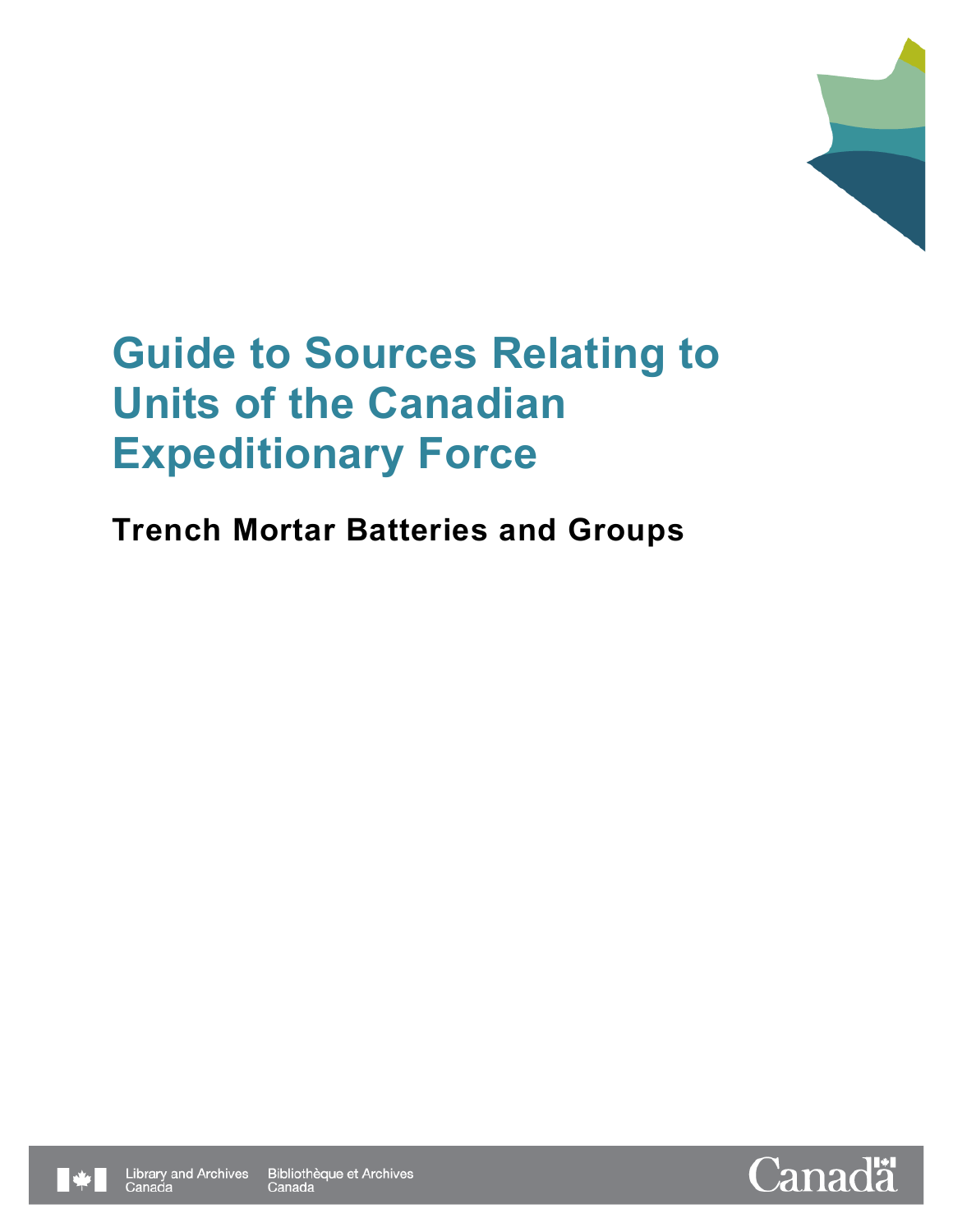# **Trench Mortar Batteries and Groups**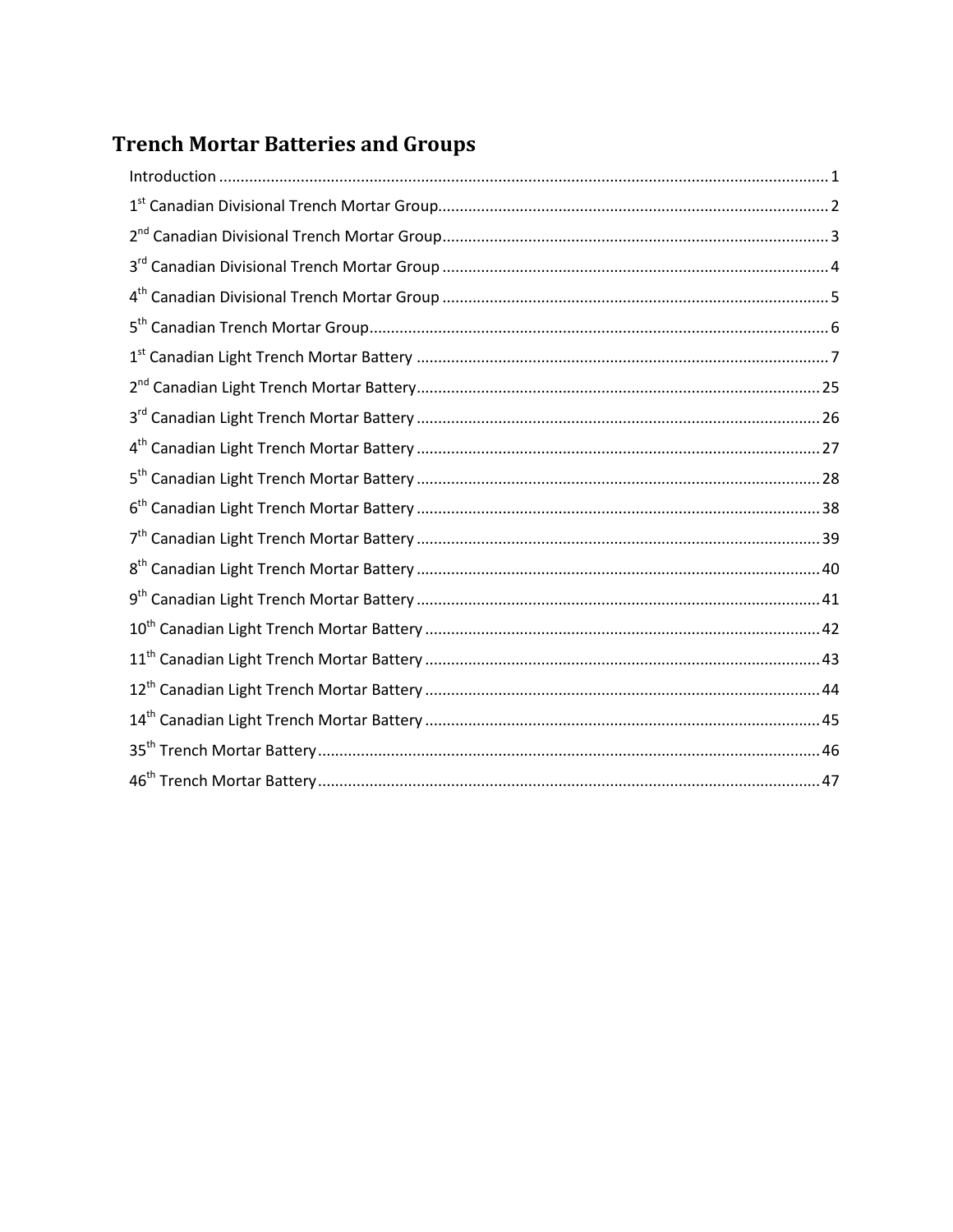# <span id="page-2-0"></span>**Trench Mortar Batteries and Groups**

# **Introduction**

Each division had a trench mortar group, which was composed of one heavy battery and three medium batteries. Each infantry brigade had a light trench mortar battery which contained eight mortars organized into four batteries. A GHQ letter of 15 December 1915 authorized the formation of two light trench mortar batteries in each brigade. Another GHQ letter (9 September 1916) authorized that the two brigade batteries be combined, taking the brigade number for the new battery designation (RG 9 III, vol. 4339, folder 6, file 4). The establishment apparently consisted of the officer commanding, four section officers and 60 other ranks.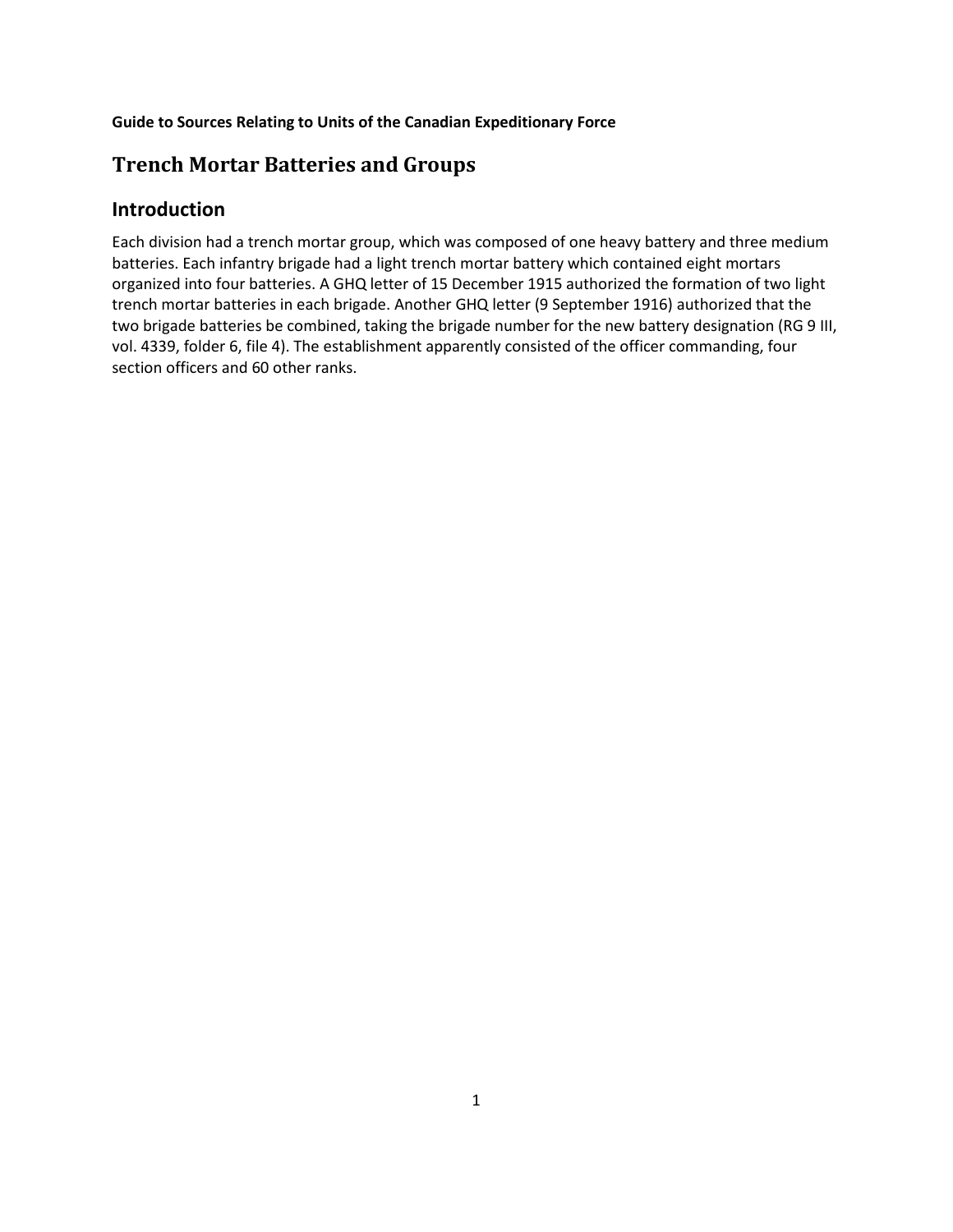# <span id="page-3-0"></span>**1st Canadian Divisional Trench Mortar Group**

# **Background Information**

Organized at Neuve Eglise, Belgium in March 1916 under the command of Captain C. S. Hanson.

Composed of VIC (Heavy) Battery and XIC, YIC and ZIC (Medium) Batteries.

Disbanded at Onnaing on 17 November 1918.

# **Sources**

In this section, the text in bold is the main topic and the indented part is the archival reference. Use the archival reference to order the document.

# **War diary, 1 March 1916 - 17 Nov. 1918**

RG 9 III-D-3, vol. 4979, folder 590

#### **DHS file**

RG 24, vol.1903, file DHS 5-5-1

# **Historical record**

RG 9 III-D-1, vol. 4686, folder 34, file 21

#### **Correspondence re honours and awards**

RG 9 III-D-1, vol. 4686, folder 34, file 22

### **Operations. Mount Sorrel 2-13 June 1916**

RG 9 III-D-1, vol. 4686, folder 34, file 23

# **Canadian Records Office file**

RG 9 III-B-1, vol. 1152, file T-1-4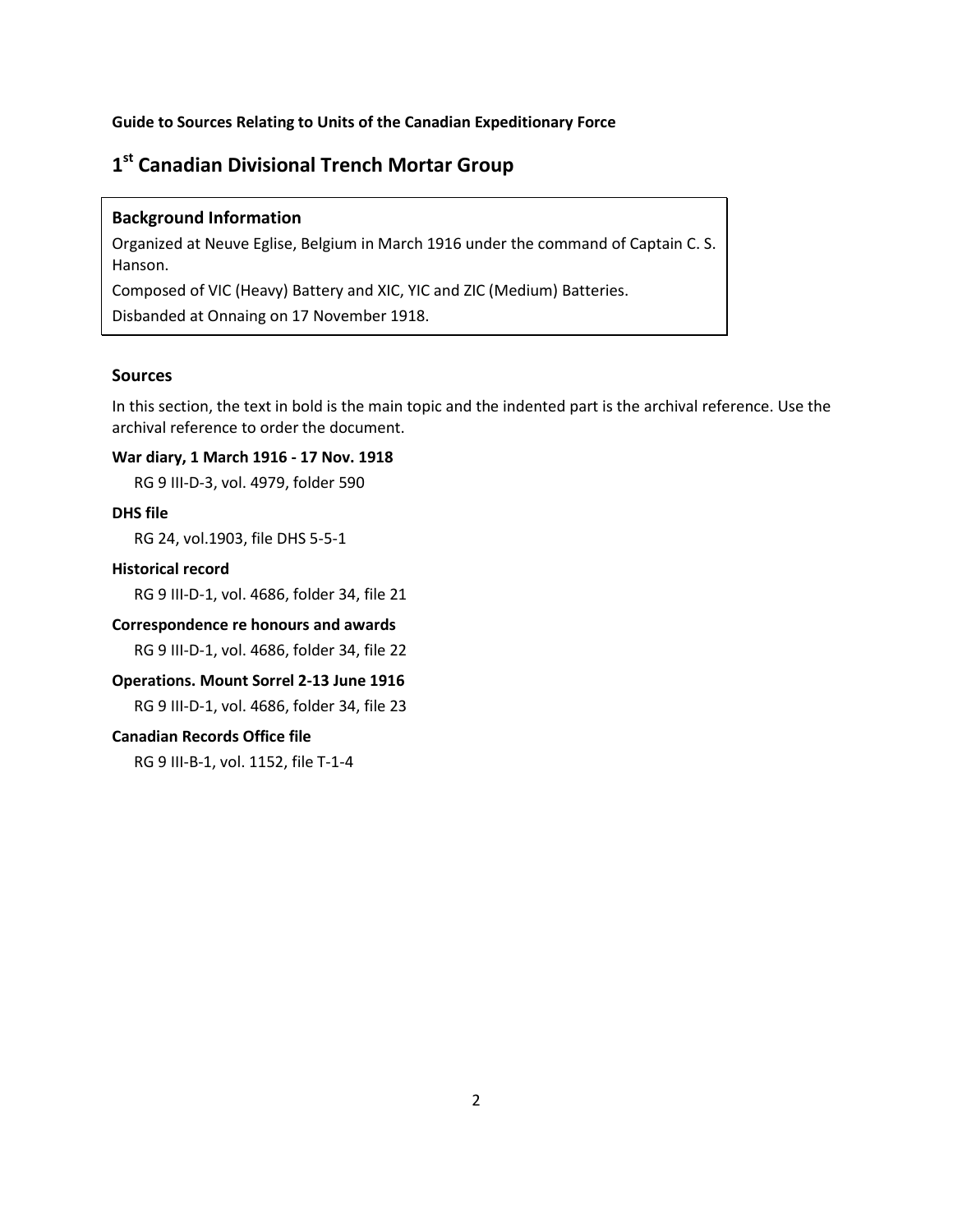# <span id="page-4-0"></span>**2nd Canadian Divisional Trench Mortar Group**

### **Background Information**

Organized at Loire, Belgium in December 1915 under the command of Captain Leather.

Composed of W2C (Heavy) and X2C, Y2C and Z2C (Medium) Batteries.

# **Sources**

In this section, the text in bold is the main topic and the indented part is the archival reference. Use the archival reference to order the document.

# **War diary, 4 April 1916 - 30 Nov. 1918**

RG 9 III-D-3, vol. 4980, folder 591

### **Historical record**

RG 9 III-D-1, vol. 4686, folder 34, file 24

### **DHS file**

RG 24, vol.1903, file DHS 5-5-2

# **Canadian Records Office file**

RG 9 III-B-1, vol. 1152, file T-2-4

**Note**: X2C Battery, apparently, also bore the designation 25th Canadian Trench Mortar Battery. The war diary of the 25th, from 18 December 1915 to 31 March 1916, will be found in RG 9 III-D-3, vol. 4980, folder 596.

Z2C Battery apparently also bore the designation 53rd Canadian Trench Mortar Battery. The war diary of the 53rd, 1-31 March 1916, is in RG 9 III-D-3, vol. 4980, folder 596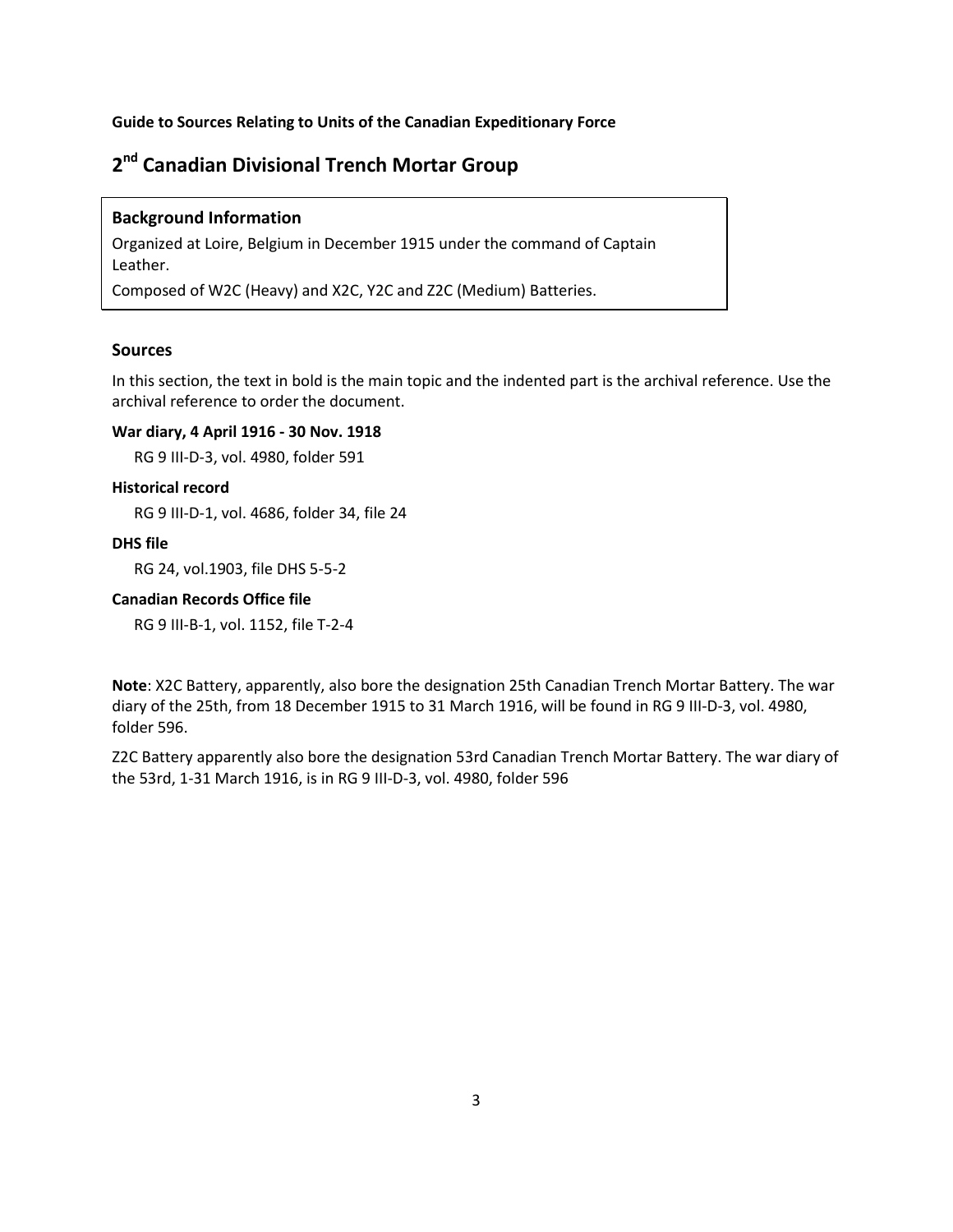# <span id="page-5-0"></span>**3rd Canadian Divisional Trench Mortar Group**

# **Background Information**

Organized near Sanctuary Wood in May 1916 under the command of Captain H. O. Bennatt.

Composed of V3C (Heavy) Battery and X3C, Y3C and Z3C (Medium) Batteries.

Disbanded at Jemappes on 15 November 1918.

# **Sources**

In this section, the text in bold is the main topic and the indented part is the archival reference. Use the archival reference to order the document.

# **War diary, 1 May 1916 - 15 Nov. 1918**

RG 9 III-D-3, vol. 4980, folder 592

#### **Historical record**

RG 9 III-D-1, vol. 4686, folder 34, file 25

# **DHS file**

RG 9 III-B-1, vol. 1903, file DHS 5-5-3

### **Intelligence reports, 14-22 July 1917**

RG 9 III-C-4, vol. 4266, folder 17, file 14

# **Canadian Records Office file**

RG 9 III-B-1, vol. 1152, file T-3-4

# **Daily Orders**

RG 150, vol. 225

Part 1 = 1916/05/14 – 1918/09/07

Part 2 = 1918/09/13 – 1919/07/30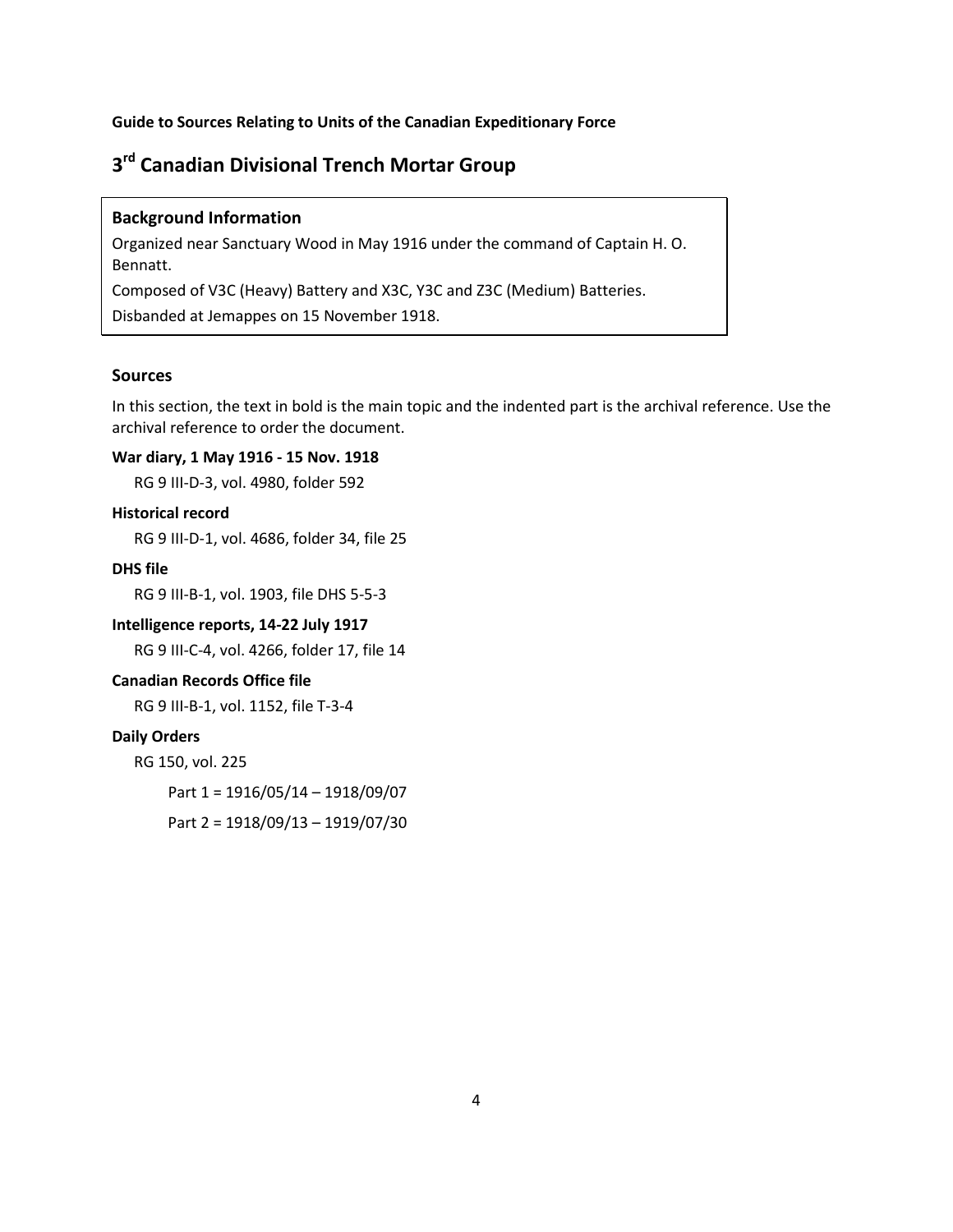# <span id="page-6-0"></span>**4th Canadian Divisional Trench Mortar Group**

### **Background Information**

Organized in France in July 1917 under the command of Captain G. H. Davidson. Composed of V4C (Heavy) Battery and X4C, Y4C and Z4C (Medium) Batteries.

#### **Sources**

In this section, the text in bold is the main topic and the indented part is the archival reference. Use the archival reference to order the document.

### **War diary, 6 July 1917 - 31 Oct. 1918**

RG 9 III-D-3, vol. 4980, folder 593

#### **Historical record**

RG 9 III-D-1, vol. 4686, folder 34, file 26

# **DHS file**

RG 24, vol.1903, file DHS 5-5-4

#### **Canadian Records Office file**

RG 9 III-B-1, vol. 1152, file T-4-4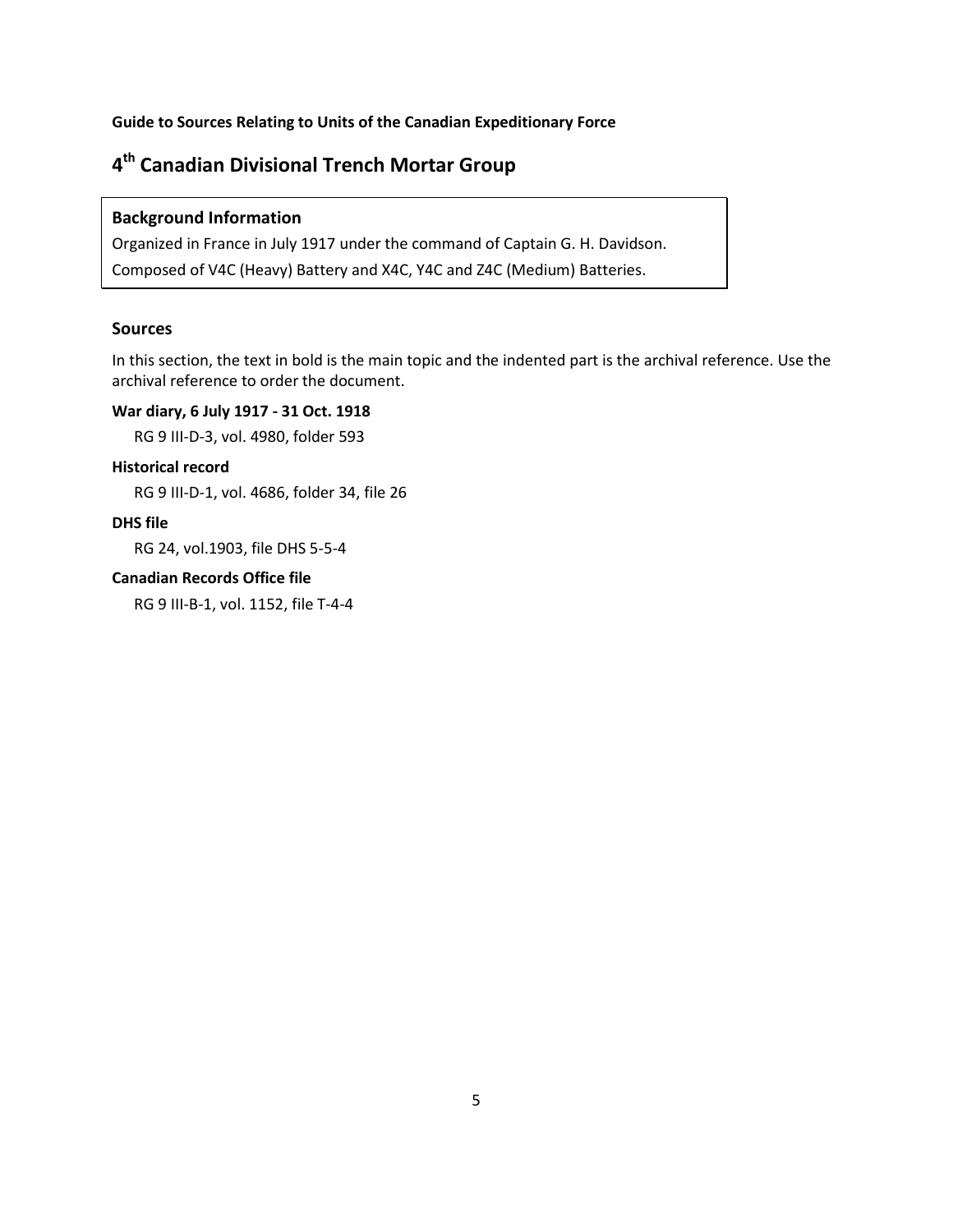# <span id="page-7-0"></span>**5th Canadian Trench Mortar Group**

# **Background Information**

Organized at Whitley in December 1916 under the command of Captain W. H. Abbott. Composed of V5C (Heavy) Battery and X5C, Y5C and Z5C (Medium) Batteries. Disbanded at Hensies, Belgium on 16 November 1918.

# **Sources**

In this section, the text in bold is the main topic and the indented part is the archival reference. Use the archival reference to order the document.

# **War diary, 18 Jan. 1917 - 16 Nov. 1918**

RG 9 III-D-3, vol. 4980, folder 594

#### **Historical record**

RG 9 III-D-1, vol. 4686, folder 34 , file 27

### **DHS file**

RG 24, vol.1903, file DHS 5-5-5

### **Canadian Records Office file**

RG 9 III-B-1, vol. 1152, file T-5-4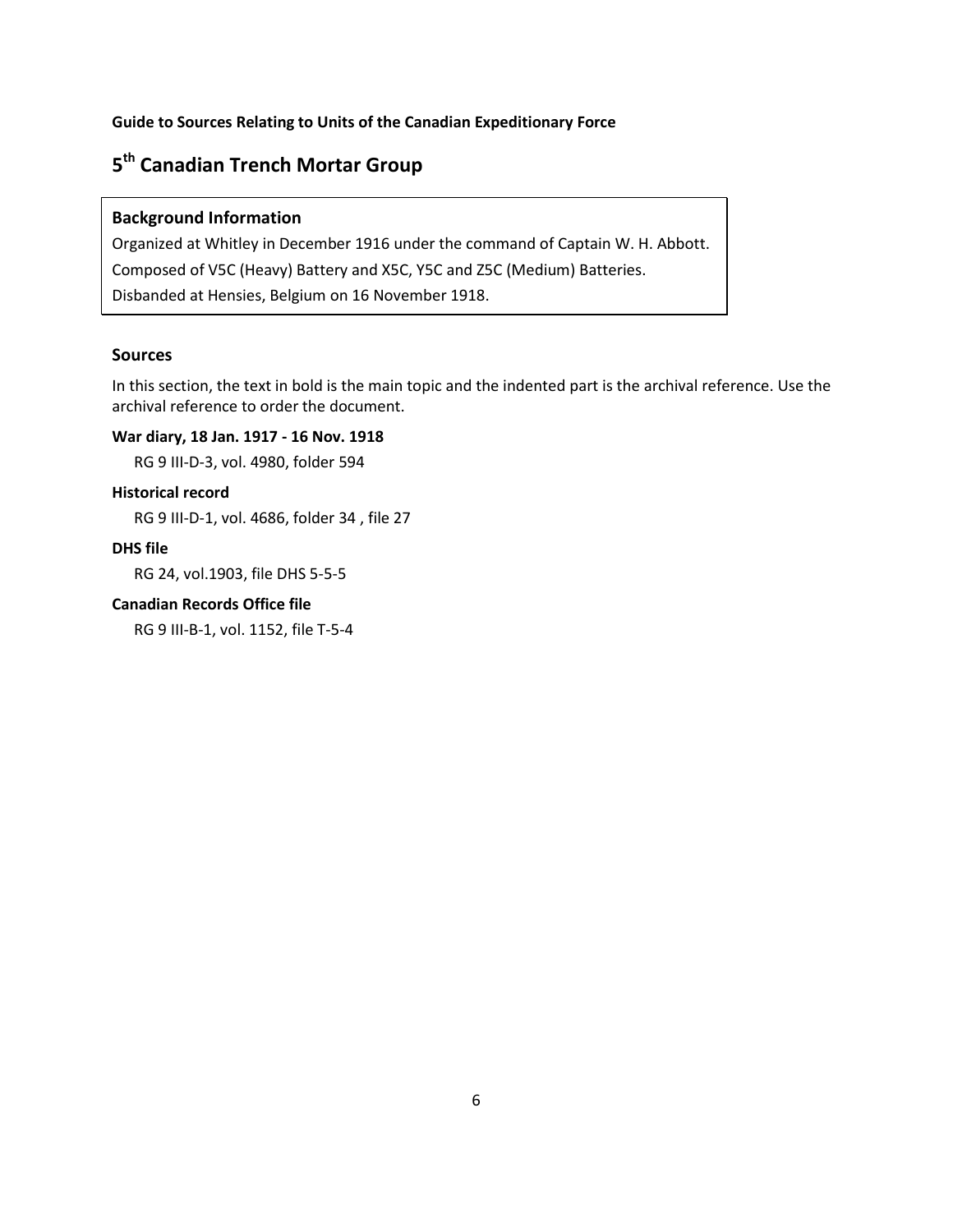# <span id="page-8-0"></span>**1st Canadian Light Trench Mortar Battery**

#### **Background Information**

Two batteries, designated 1/C/1 and 1/C/2, were organized in Flanders in February 1916. Personnel form 1st Canadian Infantry Brigade. Amalgamated and designated 1st Canadian Light Trench Mortar Battery in June 1916. Commanded by Captain W. E. McIntyre. Disbanded 15 November 1918: personnel returned to their original units.

#### **Sources**

In this section, the text in bold is the main topic and the indented part is the archival reference. Use the archival reference to order the document.

#### **War diary, 21 May - 31 Aug. 1916**

RG 9 III-D-3, vol. 4980, folder 595

### **Historical record**

RG 9 III-D-1, vol. 4686, folder 35, file 1

#### **Honours and awards**

RG 9 III-D-1, vol. 4686, folder 35, file 2

**Billeting, claim, clothing, inoculations, appointments, commissions, reinforcements, sanitation, rations, officers, nominal rolls, steel helmets, work reports, discipline, signals, postings, SAA, establishment, conferences, experimental tests, 6-inch mortars, 15 June 1916 - 7 Oct. 1918**

RG 9 III-C-4, vol. 4331-4332, folders 1-2

#### **Intelligence**

RG 9 III-C-4, vol. 4331-4332, folders 1-2

#### **Battery orders, pts. I and II, 7 Jan. 1916 - 22 March 1918**

RG 9 III-C-4, vol. 4331-4332, folders 1-2

**Returns: captured guns, howitzers, machine guns; ammunition and grenades; losses of trench mortars; camera; Jewish faith; strength; casualties and sickness; prisoners of war; training** 

RG 9 III-C-4, vol. 4331-4332, folders 1-2

#### **Administrative arrangements, July 1917**

RG 9 III-C-4, vol. 4332, folder 3, file 1

#### **Aircraft, 4 Sept. 1916 - 2 Aug. 1917**

RG 9 III-C-4, vol. 4332, folder 3, file 2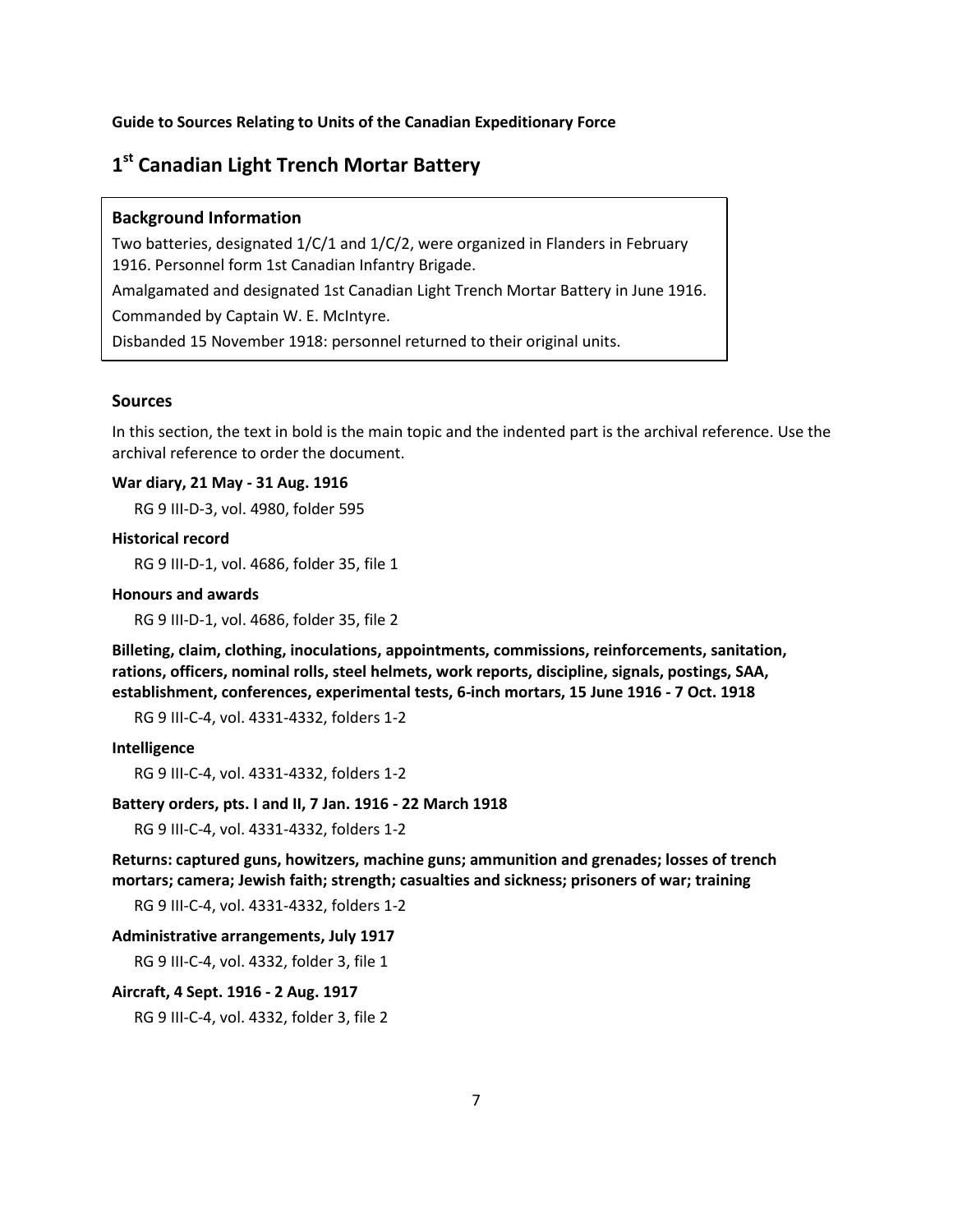```
Ammunition and fuzes, 21 Nov. 1916 - 3 Aug. 1917
   RG 9 III-C-4, vol. 4332, folder 3, file 3
First Army areas, Aug. 1917
   RG 9 III-C-4, vol. 4332, folder 3, file 4
Arms and SAA, 8 Sept. 1916 - 13 May 1917
   RG 9 III-C-4, vol. 4332, folder 3, file 5
Badges and patches, 1 March 1917 - 15 July 1918
   RG 9 III-C-4, vol. 4332, folder 3, file 6
Bands, May 1917
   RG 9 III-C-4, vol. 4332, folder 3, file 7
Arrangements for billets, 17 Nov. 1916 - 9 June 1918
   RG 9 III-C-4, vol. 4332, folder 3, file 8
Instructions re clearing bodies from battlefield, 30 May - 27 Dec. 1917
   RG 9 III-C-4, vol. 4332, folder 3, file 9
Dripping, 28 Feb. 1917 - 2 April 1918
   RG 9 III-C-4, vol. 4332, folder 3, file 10
Camouflage, 14 July 1917 - 12 March 1918
   RG 9 III-C-4, vol. 4332, folder 3, file 11
Instructions re First Army rest camps, 16 May - 27 July 1917
   RG 9 III-C-4, vol. 4332, folder 3, file 12
Canteens, 16 May - 28 Aug. 1918
   RG 9 III-C-4, vol. 4332, folder 3, file 13
Canadian War Contingent Association, 16 March - 2 June 1918
   RG 9 III-C-4, vol. 4332, folder 3, file 14
Instructions re casualties, 30 July 1916 - 8 Aug. 1917
   RG 9 III-C-4, vol. 4332, folder 3, file 15
Instructions re censorship, 21 Feb. 1917, 10 Nov. 1918
   RG 9 III-C-4, vol. 4332, folder 3, file 16
Instructions re civilian refugees, 30 April 1917 - 6 Nov. 1918
   RG 9 III-C-4, vol. 4332, folder 3, file 17
Clothing and equipment, 23 Feb. 1916 - 25 Dec. 1918
   RG 9 III-C-4, vol. 4332, folder 3, file 18
```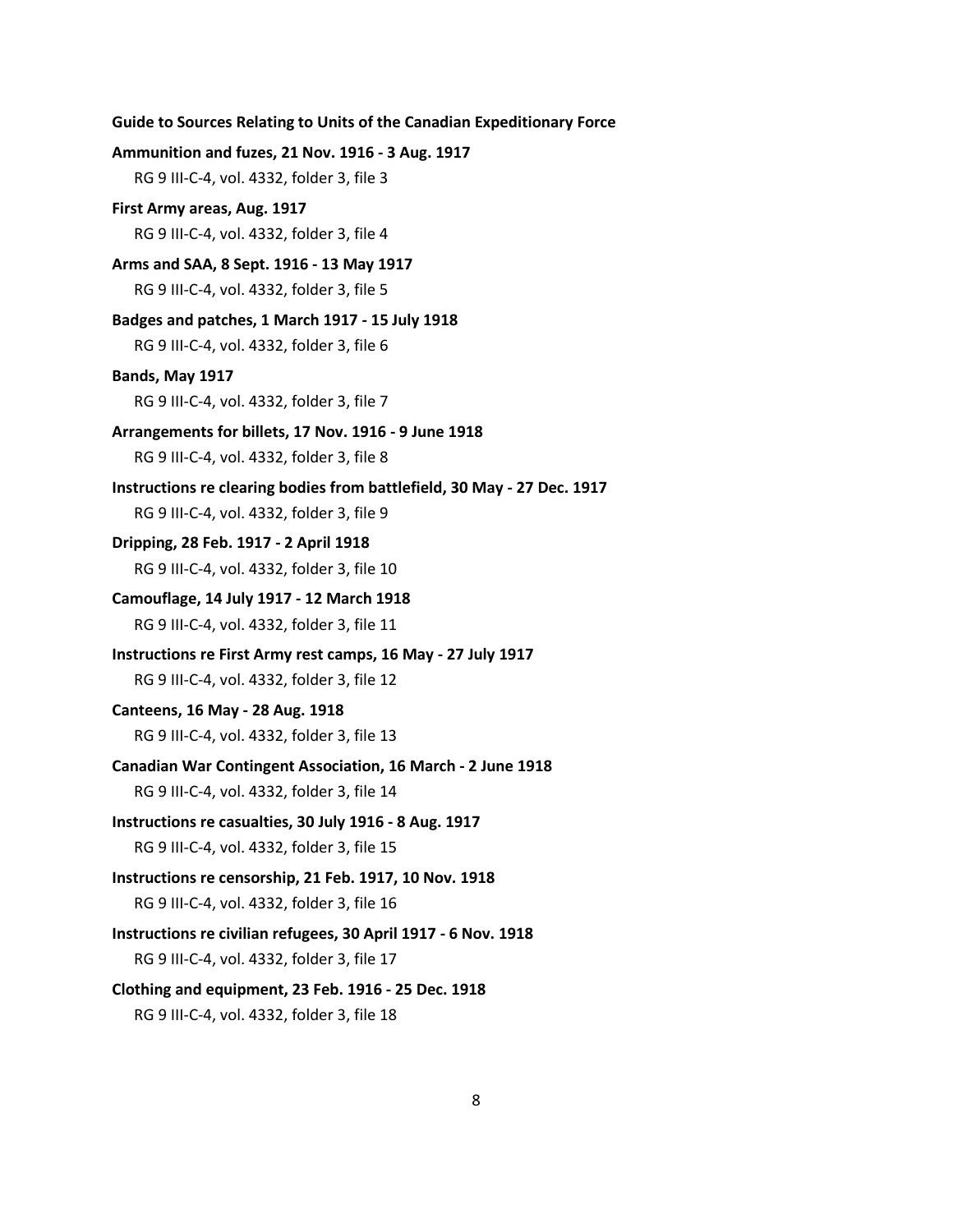**Codes, 30 March 1917 - 29 July 1918** RG 9 III-C-4, vol. 4332, folder 3, file 19 **Conferences, 31 March - 19 July 1917** RG 9 III-C-4, vol. 4332, folder 3, file 20 **Instructions re court of enquiry, May 1917** RG 9 III-C-4, vol. 4332, folder 3, file 21 **Notes on consolidation of defences, Aug. 1916** RG 9 III-C-4, vol. 4332, folder 3, file 22 **Trenches and dugouts: locations, improvements, June 1917** RG 9 III-C-4, vol. 4332, folder 3, file 23 **Schedules re work and working parties, 19 May - 23 July 1917** RG 9 III-C-4, vol. 4332, folder 3, file 24 **Instructions re sentries, July 1917** RG 9 III-C-4, vol. 4332, folder 3, file 25 **Demobilization** RG 9 III-C-4, vol. 4332, folder 3, file 26 **Identity discs, Oct. 2927** RG 9 III-C-4, vol. 4332, folder 3, file 27 **Discipline, 22 Aug. 1917 - 11 Aug. 1918** RG 9 III-C-4, vol. 4332, folder 3, file 28 **Notes on enemy dispositions opposite Loos sector** RG 9 III-C-4, vol. 4332, folder 3, file 29 **Use of dogs for sentry, patrol, ambulance and messenger duties, 29 May, 1 July 1917** RG 9 III-C-4, vol. 4332, folder 3, file 30 **Reports on dumps, 12 June - 12 July 1917** RG 9 III-C-4, vol. 4332, folder 3, file 31 **Fuel economy, Aug. 1917** RG 9 III-C-4, vol. 4332, folder 3, file 32 **Experiments: prismatic compass bearing, caused by wearing of box respirator and steel helmets, July 1918** RG 9 III-C-4, vol. 4332, folder 3, file 33 **Gas, 27 April - 10 Aug. 1917**

**Guide to Sources Relating to Units of the Canadian Expeditionary Force**

RG 9 III-C-4, vol. 4332, folder 4, file 1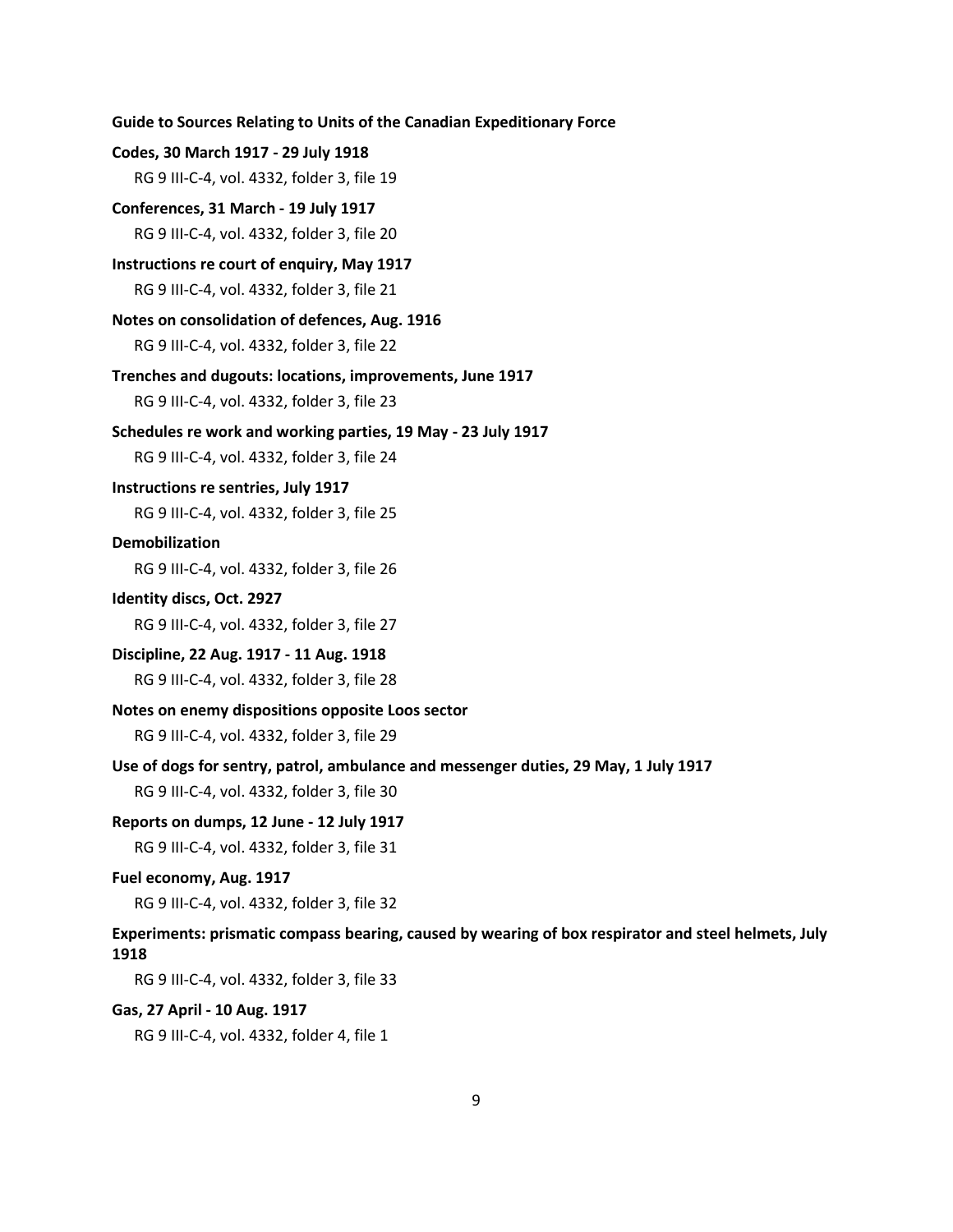**Guide to Sources Relating to Units of the Canadian Expeditionary Force Grenades, March 1917** RG 9 III-C-4, vol. 4332, folder 4, file 2 **Machine and Lewis guns, 28 Dec. 1916, 16 April 1918** RG 9 III-C-4, vol. 4332, folder 4, file 3 **Instructions re hawking, May 1917** RG 9 III-C-4, vol. 4332, folder 4, file 4 **Privy Council order re homesteads, July 1917** RG 9 III-C-4, vol. 4332, folder 4, file 6 **Reports of inspections, July 1917** RG 9 III-C-4, vol. 4332, folder 4, file 7 **Instructions for the offensive, 1st Canadian Infantry Brigade, March 1917** RG 9 III-C-4, vol. 4332, folder 4, file 8 **Intelligence summaries, First Army, 13 March - 30 June 1917** RG 9 III-C-4, vol. 4332, folder 4, file 9 **Intelligence, 23 May 1916 - 7 Dec. 1918** RG 9 III-C-4, vol. 4332, folder 4, file 10 **Leave and passes, 1 Jan. - 13 Sept. 1917** RG 9 III-C-4, vol. 4332, folder 4, file 11 **Locations, 1st Canadian Infantry Brigade HQ, Aug. 1917** RG 9 III-C-4, vol. 4332, folder 4, file 12 **Report re looting in Areas, Oct. 1918** RG 9 III-C-4, vol. 4333, folder 4, file 13 **Gypsy marauders** RG 9 III-C-4, vol. 4333, folder 4, file 14 **Instructions re maps, 13 June 1917, 31 May 1918** RG 9 III-C-4, vol. 4333, folder 4, file 15 **Instructions re engineers material, Feb. 1917** RG 9 III-C-4, vol. 4333, folder 4, file 16 **Correspondence re medical students arrangements, April - July 1917** RG 9 III-C-4, vol. 4333, folder 4, file 17 **Times of sunrise and sunset, Jan. 1917**

RG 9 III-C-4, vol. 4333, folder 4, file 18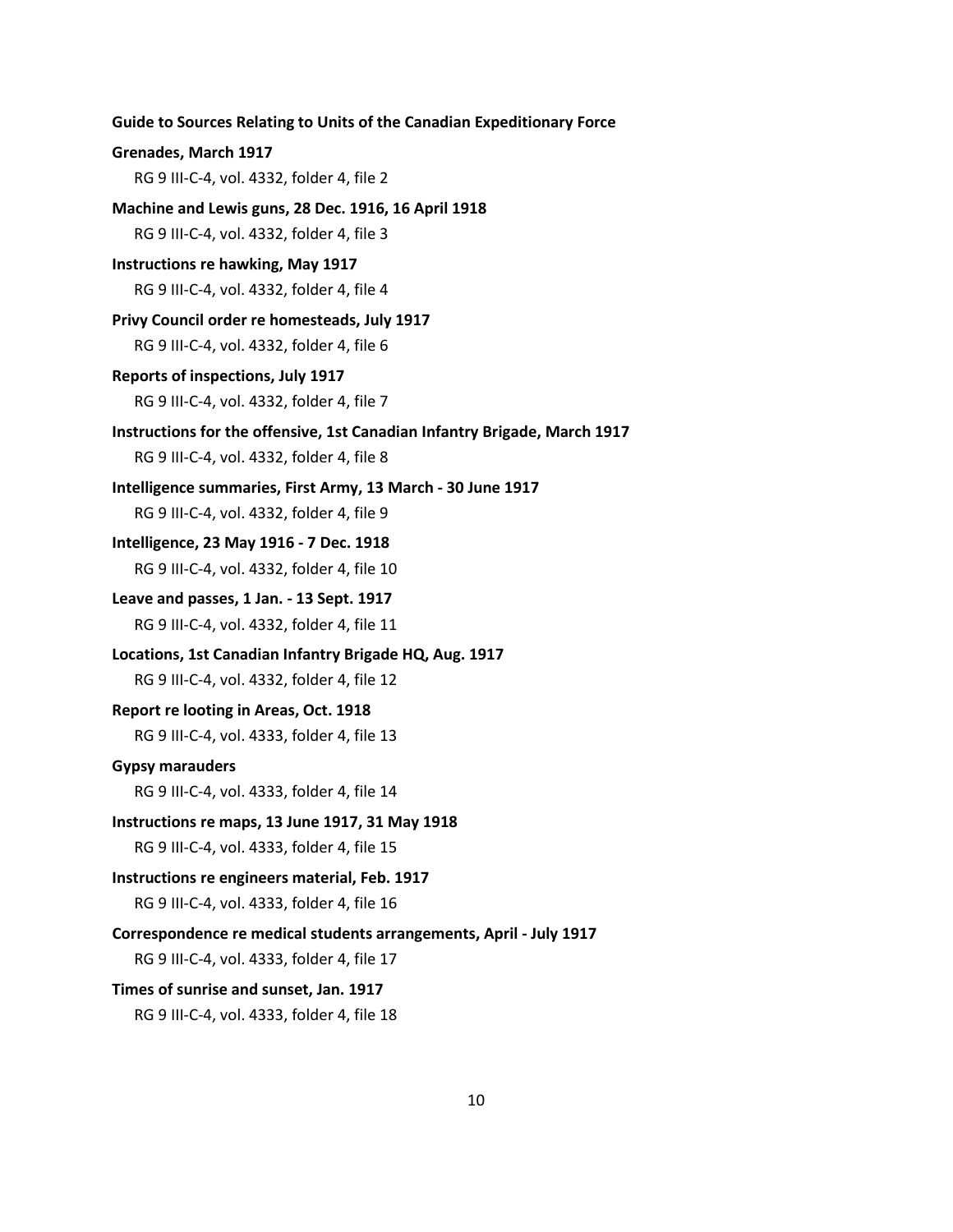```
Guide to Sources Relating to Units of the Canadian Expeditionary Force
Instructions re booby traps and enemy ruses, 24 Jan. - 30 July 1917
   RG 9 III-C-4, vol. 4333, folder 4, file 19
Motorcycles, 19 Dec. 1916 - 22 May 1917
   RG 9 III-C-4, vol. 4333, folder 4, file 20
Moves and reliefs, 31 March - 10 Aug. 1917
   RG 9 III-C-4, vol. 4333, folder 4, file 21
Nomenclature in describing portion of trench line held by units and subordinate formations, March 
1916
   RG 9 III-C-4, vol. 4333, folder 4, file 22
Operations. Somme, 21 July, 15 Aug. 1916
   RG 9 III-C-4, vol. 4333, folder 4, file 23
Operations. Pozieres, Aug. 1916
   RG 9 III-C-4, vol. 4333, folder 4, file 24
Operations. Vimy Ridge, 17 Ridge, 17 March - 4 April 1917
   RG 9 III-C-4, vol. 4333, folder 4, file 25
Operations. First Army front, June 1917
   RG 9 III-C-4, vol. 4333, folder 4, file 26
Operations. Hill 70, 28 July - 10 Aug. 1917
   RG 9 III-C-4, vol. 4333, folder 4, file 27
Operations. Somme, 21 May - 7 June 1918
   RG 9 III-C-4, vol. 4333, folder 4, file 28
Operations. Gommecourt
   RG 9 III-C-4, vol. 4333, folder 4, file 29
Notes on operations, April 1917
   RG 9 III-C-4, vol. 4333, folder 4, file 30
Notes on raids
   RG 9 III-C-4, vol. 4333, folder 4, file 31
Operation orders, 26 March - 2 Aug. 1917
   RG 9 III-C-4, vol. 4333, folder 4, file 32
Routine orders, First Army, 20 Feb. 1916 - 2 Feb. 1917
   RG 9 III-C-4, vol. 4333, folder 4, file 33
Routine orders, AA and QMG, 5th Division, March 1917
   RG 9 III-C-4, vol. 4333, folder 4, file 34
```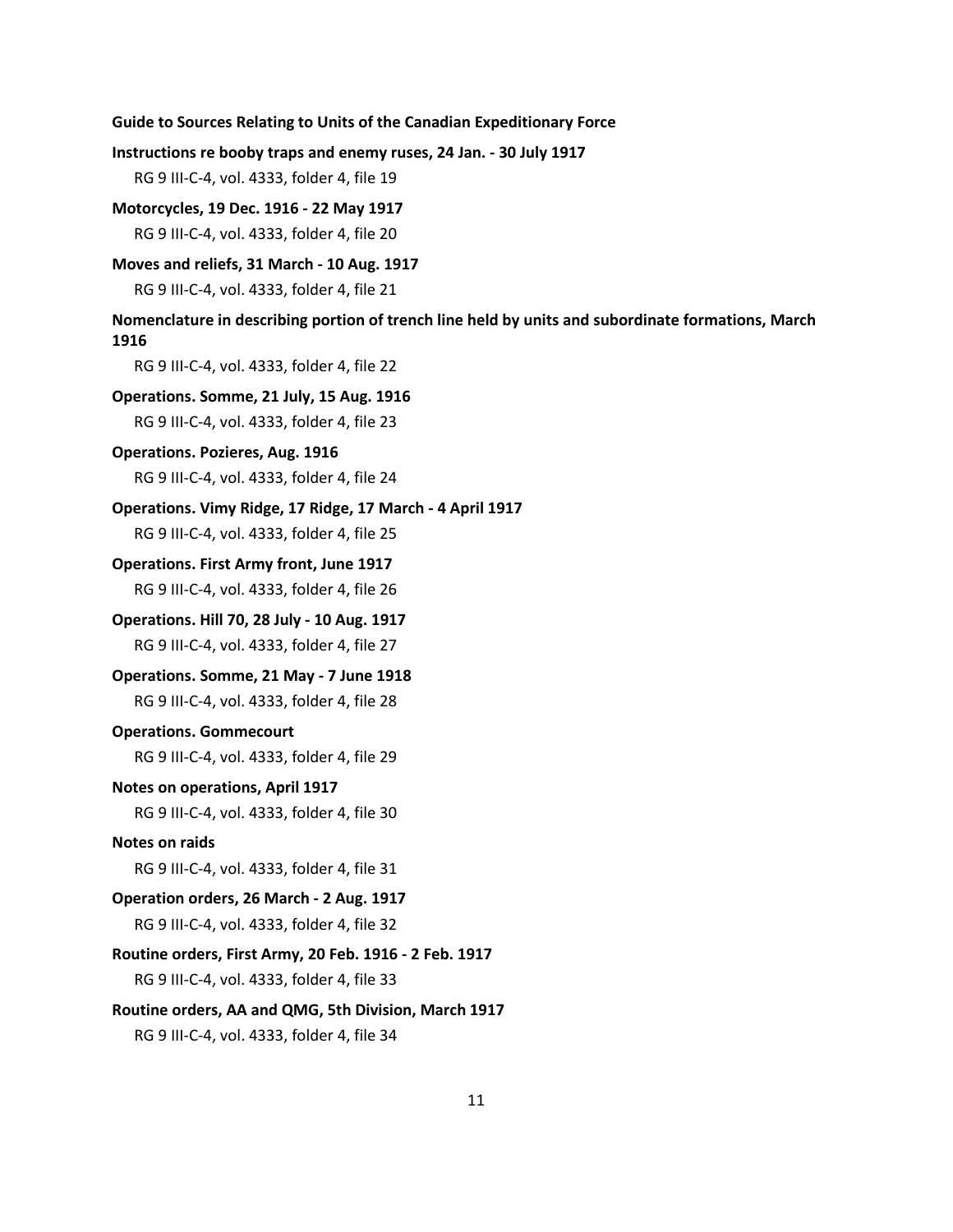```
Guide to Sources Relating to Units of the Canadian Expeditionary Force
Routine orders, 1st Canadian Infantry Brigade, 14 Oct. 1916 - 30 March 1917
   RG 9 III-C-4, vol. 4333, folder 4, file 35
Reports on observation posts, Aug. 1917
   RG 9 III-C-4, vol. 4333, folder 5, file 1
Officers, 17 Aug. 1916 - 3 Nov. 1918
   RG 9 III-C-4, vol. 4333, folder 5, file 2
Orders re church parades, 30 June - 9 Aug. 1917
   RG 9 III-C-4, vol. 4333, folder 5, file 3
Pay, 29 June 1917 - 5 Feb. 1918
   RG 9 III-C-4, vol. 4333, folder 5, file 4
Provision of No. 14 periscopes, Nov. 1916
   RG 9 III-C-4, vol. 4333, folder 5, file 5
Correspondence and instructions re personnel, 16 Aug. 1916 - 7 April 1918
   RG 9 III-C-4, vol. 4333, folder 5, file 6
Air photographs, July 1917
   RG 9 III-C-4, vol. 4333, folder 5, file 7
Instructions re postal service, June 1918
   RG 9 III-C-4, vol. 4333, folder 5, file 8
Prisoners of war, 19 April, 5 Nov. 1918
   RG 9 III-C-4, vol. 4333, folder 5, file 10 
Propaganda obtained by gold beater skin balloons, May 1917
   RG 9 III-C-4, vol. 4333, folder 5, file 11
Railways
   RG 9 III-C-4, vol. 4333, folder 5, file 12
Rations, 24 July 1916 - 12 July 1918
   RG 9 III-C-4, vol. 4333, folder 5, file 13
Arrangements re reconnecting, June 1917
   RG 9 III-C-4, vol. 4333, folder 5, file 14
Produce for handling reinforcements, 18 May 1917 - 17 June 1918
   RG 9 III-C-4, vol. 4333, folder 5, file 15
```
#### **Remounts, May 1917**

RG 9 III-C-4, vol. 4333, folder 5, file 16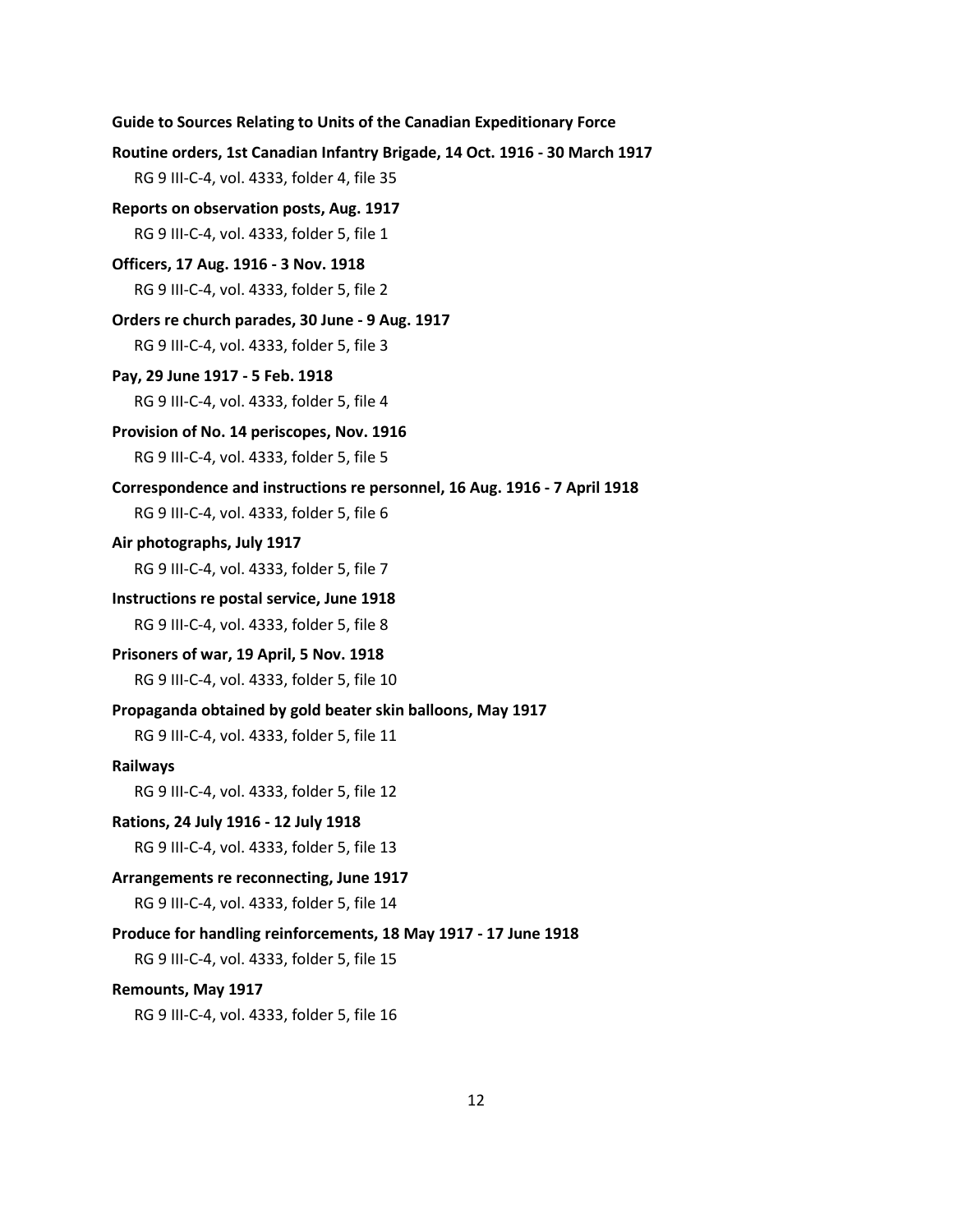# **Reorganization, 1st Canadian TM Battery, May 1917** RG 9 III-C-4, vol. 4333, folder 5, file 17 **Russian personnel, April 1918** RG 9 III-C-4, vol. 4333, folder 5, file 18 **Salvage, 25 Oct. 1917 - 19 July 1918** RG 9 III-C-4, vol. 4333, folder 5, file 19 **Sanitation, 16 Nov. 1917 - 19 July 1918** RG 9 III-C-4, vol. 4333, folder 5, file 20 **Signal service, Nov. 1916 - Nov. 1918** RG 9 III-C-4, vol. 4333, folder 5, file 21 **Signals, 28 March - 19 July 1917** RG 9 III-C-4, vol. 4333, folder 5, file 22 **Conference on sniping, Feb. 1917** RG 9 III-C-4, vol. 4333, folder 5, file 23 **Sports, 7 May 1917 - 1 Aug. 1918** RG 9 III-C-4, vol. 4333, folder 5, file 24 **Stores, 31 May 1917 - 9 Nov. 1918** RG 9 III-C-4, vol. 4333, folder 5, file 25 **List of articles made at RE workshops, First Army, 5 July, 3 Nov. 1916** RG 9 III-C-4, vol. 4333, folder 5, file 26 **Turning over of trench** RG 9 III-C-4, vol. 4333, folder 5, file 27 **Strength return, July 1916** RG 9 III-C-4, vol. 4333, folder 5, file 28 **Transport and traffic, 18 Feb, 27 March 1917** RG 9 III-C-4, vol. 4333, folder 5, file 29 **Report on trench mortars, March 1917** RG 9 III-C-4, vol. 4333, folder 5, file 30 **Request for trophies, July 1917** RG 9 III-C-4, vol. 4333, folder 5, file 31 **Report on tump lines and Yukon packs, 31 Jan, 7 May 1918** RG 9 III-C-4, vol. 4333, folder 5, file 32

**Guide to Sources Relating to Units of the Canadian Expeditionary Force**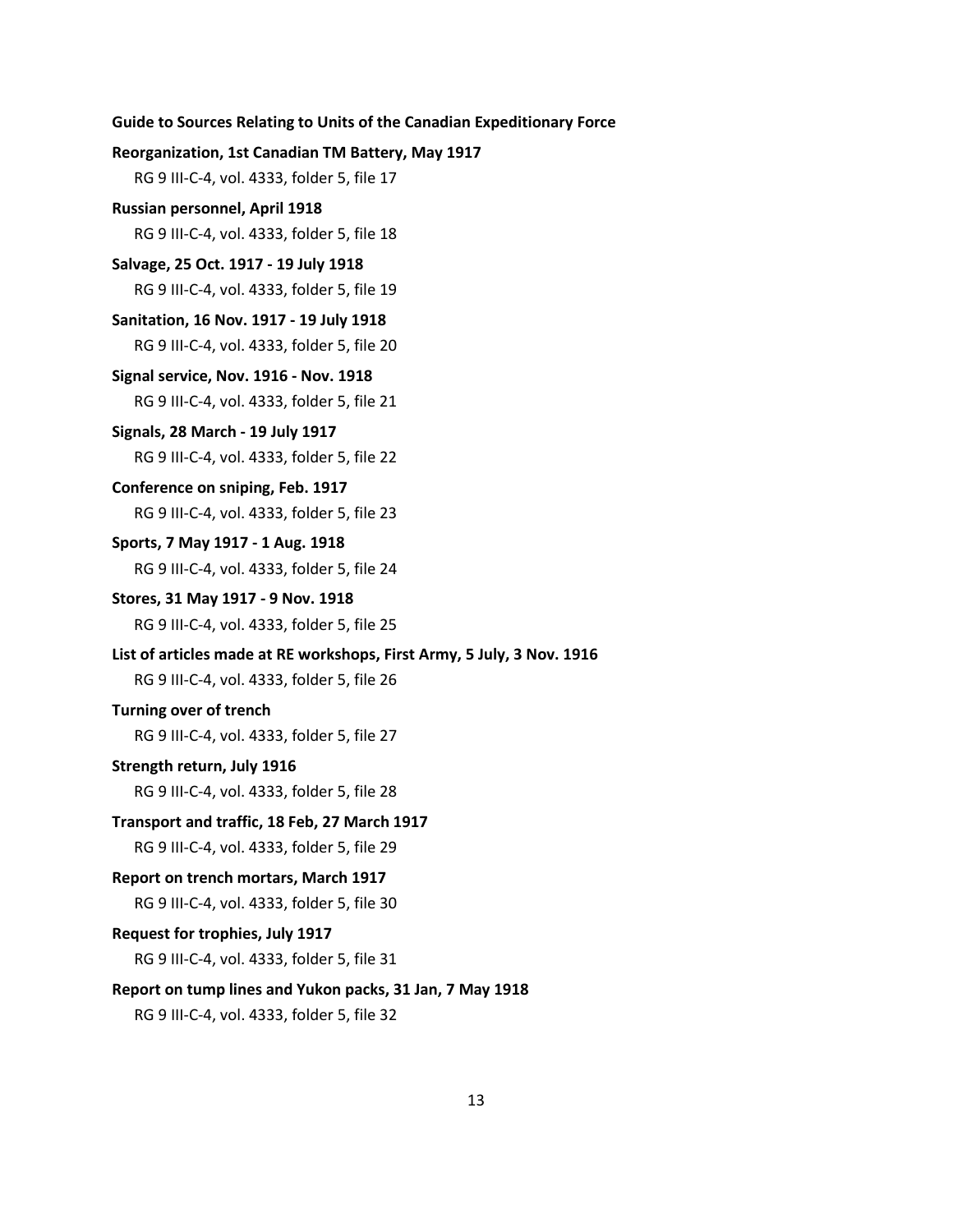| University of Vimy Ridge, March 1918<br>RG 9 III-C-4, vol. 4333, folder 5, file 33                                                |
|-----------------------------------------------------------------------------------------------------------------------------------|
| Visits by HM the King, July 1917<br>RG 9 III-C-4, vol. 4333, folder 5, file 34                                                    |
| War books, July 1916                                                                                                              |
| RG 9 III-C-4, vol. 4333, folder 5, file 35                                                                                        |
| Water supply, 12 Feb. 1917 - 18 April 1918<br>RG 9 III-C-4, vol. 4333, folder 5, file 36                                          |
| YMCA profits, July 1917<br>RG 9 III-C-4, vol. 4333, folder 5, file 37                                                             |
| Administrative arrangements and instructions, 22 March 1917 - 14 Oct. 1918<br>RG 9 III-C-4, vol. 4333, folder 6, file 1           |
| Aircraft, 20 Oct. 1917 - 14 Oct. 1918<br>RG 9 III-C-4, vol. 4333, folder 6, file 2                                                |
| Issue of flare bombs for use with 3-inch Stokes mortars, 21 June 1916 - 19 June 1918<br>RG 9 III-C-4, vol. 4333, folder 6, file 3 |
| Supply of revolvers, July 1918<br>RG 9 III-C-4, vol. 4333, folder 6, file 4                                                       |
| Samples of army forms and returns, 8 Feb. - 5 Sept. 1917<br>RG 9 III-C-4, vol. 4333, folder 6, file 5                             |
| Request for report on billets, Jan. 1917<br>RG 9 III-C-4, vol. 4333, folder 6, file 6                                             |
| Instructions re camouflage, March 1918<br>RG 9 III-C-4, vol. 4333, folder 6, file 7                                               |
| Rest camps, 29 May - 5 July 1918<br>RG 9 III-C-4, vol. 4333, folder 6, file 8                                                     |
| Instructions re self-inflicted wounds, April 1918<br>RG 9 III-C-4, vol. 4333, folder 6, file 9                                    |
| Cemeteries in Canadian Corps area, Jan. 1917<br>RG 9 III-C-4, vol. 4333, folder 6, file 10                                        |
| <b>Evacuation of civilians</b><br>RG 9 III-C-4, vol. 4333, folder 6, file 11                                                      |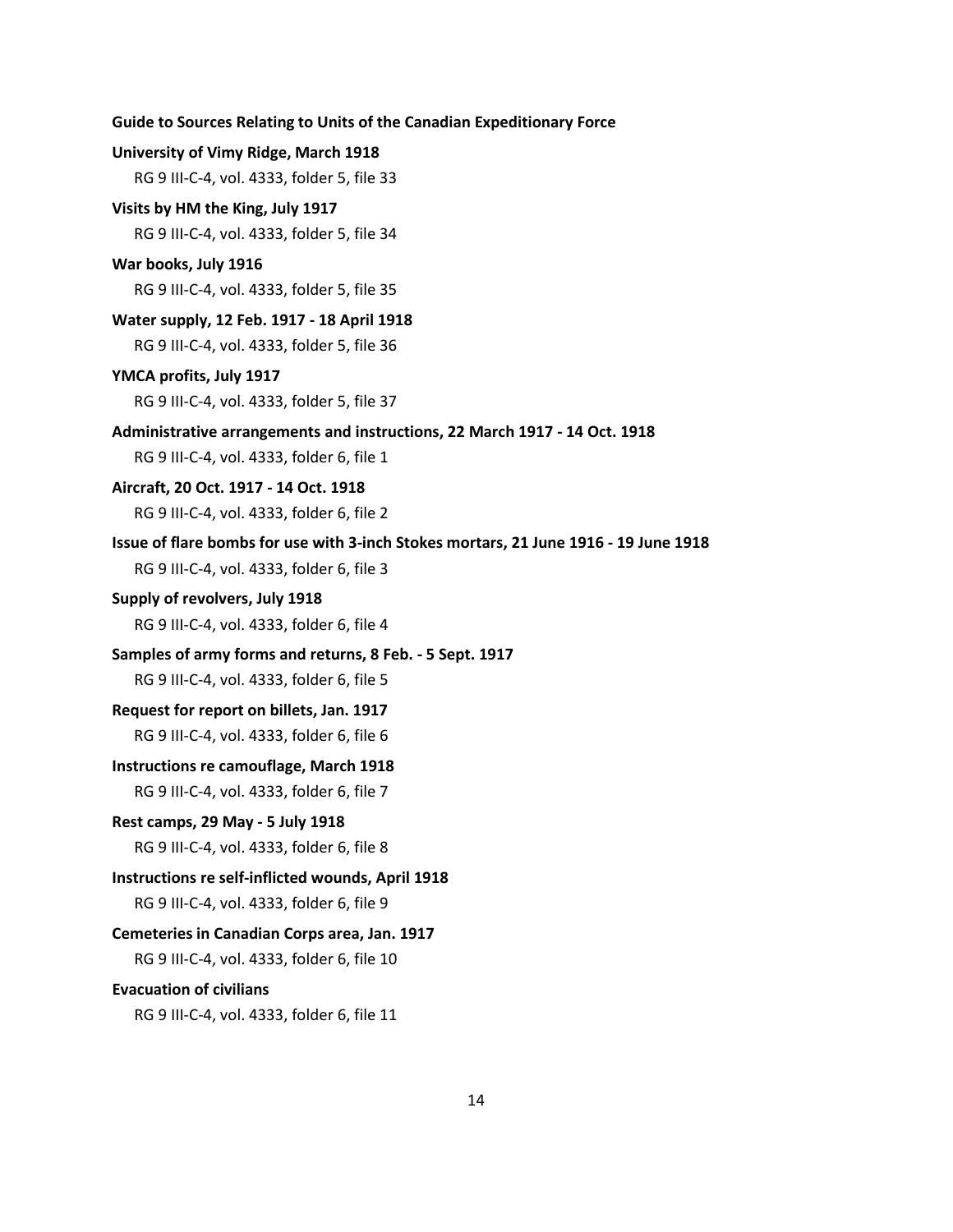| Guide to Sources Relating to Units of the Canadian Expeditionary Force                                              |
|---------------------------------------------------------------------------------------------------------------------|
| Instructions re gum and ankle boots, Jan. 1917                                                                      |
| RG 9 III-C-4, vol. 4333, folder 6, file 12                                                                          |
| BAB codes, 30 Sept. 1916 - 3 March 1917                                                                             |
| RG 9 III-C-4, vol. 4333, folder 6, file 13                                                                          |
| Conference, trench mortar officers, 18 Feb. - 10 March 1918 (missing)<br>RG 9 III-C-4, vol. 4333, folder 6, file 14 |
| Congratulatory messages. Maj.-Gen. H. Burnstall, Jan. 1917<br>RG 9 III-C-4, vol. 4333, folder 6, file 15            |
| Instructions re courts martial, 3 Jan. 1917 - 2 Aug. 1918                                                           |
| RG 9 III-C-4, vol. 4333, folder 6, file 16                                                                          |
| Instructions re dispositions, Sept. 1916                                                                            |
| RG 9 III-C-4, vol. 4333, folder 6, file 17                                                                          |
| Establishment, light trench mortar batteries, 7 April 1916 - 9 Sept. 1918                                           |
| RG 9 III-C-4, vol. 4333, folder 6, file 18                                                                          |
| Forest control, May 1918                                                                                            |
| RG 9 III-C-4, vol. 4333, folder 6, file 19                                                                          |
| Gas, 20 July 1916 - 24 Feb. 1917                                                                                    |
| RG 9 III-C-4, vol. 4333, folder 6, file 20                                                                          |
| Gifts from Tribune Publishing Co., Winnipeg, Jan. 1917                                                              |
| RG 9 III-C-4, vol. 4333, folder 6, file 21                                                                          |
| Abolition of Lewis gun handcart, organization of Canadian MG battn, Jan. 1917                                       |
| RG 9 III-C-4, vol. 4333, folder 6, file 22                                                                          |
| Honours and awards, 18 Jan. 1917 - 22 Oct. 1918                                                                     |
| RG 9 III-C-4, vol. 4333, folder 6, file 23                                                                          |
| Inspections by corps commander, Nov. 1918                                                                           |
| RG 9 III-C-4, vol. 4333, folder 6, file 24                                                                          |
| Instructions re compiling intelligence summaries, Feb. 1917                                                         |
| RG 9 III-C-4, vol. 4333, folder 6, file 25                                                                          |
| Intelligence, 24 Feb. 1917 - 31 Oct. 1918                                                                           |
| RG 9 III-C-4-C-4, vol. 4333, folder 6, file 26                                                                      |
| Request for interpreters, Jan. 1917                                                                                 |
| RG 9 III-C-4, vol. 4333, folder 6, file 27                                                                          |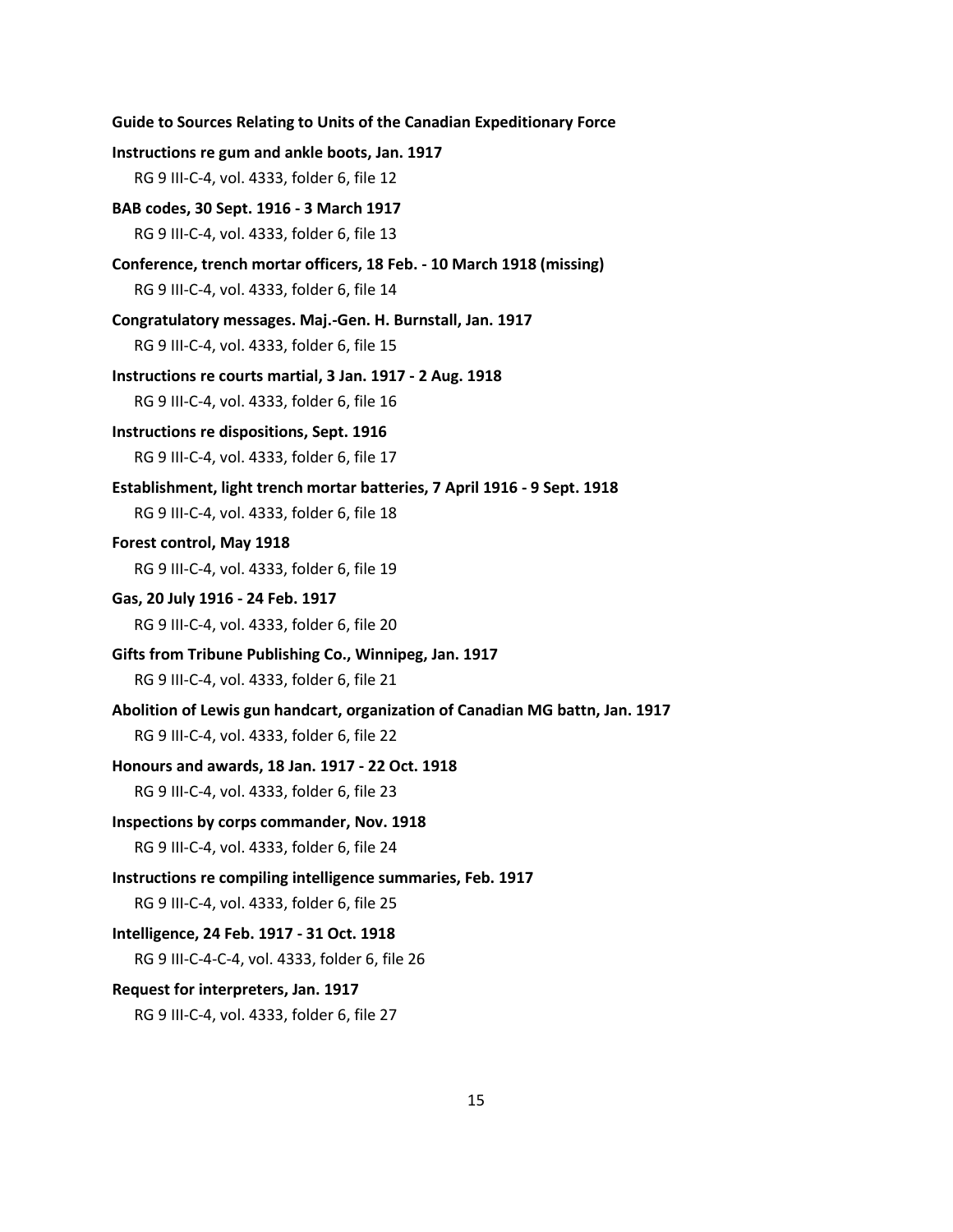```
Guide to Sources Relating to Units of the Canadian Expeditionary Force
Applications for leave, 11 Jan. 1916 - 1 Feb. 1917
   RG 9 III-C-4, vol. 4333, folder 6, file 28
4th (Br) Division unit locations, Oct. 1918
   RG 9 III-C-4, vol. 4333, folder 6, file 29
Looting, Dainville and Arras, 2 April - 17 June 1918
   RG 9 III-C-4, vol. 4333, folder 6, file 30
Maps and aerial photos, 29 March 1917 - 7 Nov. 1918
   RG 9 III-C-4, vol. 4333, folder 6, file 31
"Three day fever", report on sick wastage, 23 Feb. - 26 Oct. 1918
   RG 9 III-C-4, vol. 4333, folder 6, file 32
Moonlight chart, April - Sept. 1918
   RG 9 III-C-4, vol. 4333, folder 6, file 33
Mining, 31 Aug. -12 Nov. 1918
   RG 9 III-C-4, vol. 4333, folder 6, file 34
Mobilization store table for a light trench mortar battery, Jan. 1917, April 1918
   RG 9 III-C-4, vol. 4333, folder 6, file 35
Moves and reliefs, 13 Sept. 1916 - 1 Nov. 11918
   RG 9 III-C-4, vol. 4333, folder 6, file 36
Operations. Vimy Ridge front, 23 Dec. 1916 - 24 Feb. 1917
   RG 9 III-C-4, vol. 4333, folder 6, file 37
Operations. Somme, 4 Feb. - 17 Aug. 1918
   RG 9 III-C-4, vol. 4333, folder 6, file 38
Operations. VIII Corps, Oct. 1918
   RG 9 III-C-4, vol. 4333, folder 6, file 39
Minor operations, Feb. 1917
   RG 9 III-C-4, vol. 4333, folder 6, file 40
Enemy operations, May 1918
   RG 9 III-C-4, vol. 4333, folder 6, file 41
Operation orders, 1st CIB, 26 April - 12 Oct. 1918
   RG 9 III-C-4, vol. 4333, folder 6, file 42
Routine orders, Sir Douglas Haig, 14 March 1916 - 10 Aug. 1917
```
RG 9 III-C-4, vol. 4333, folder 6, file 43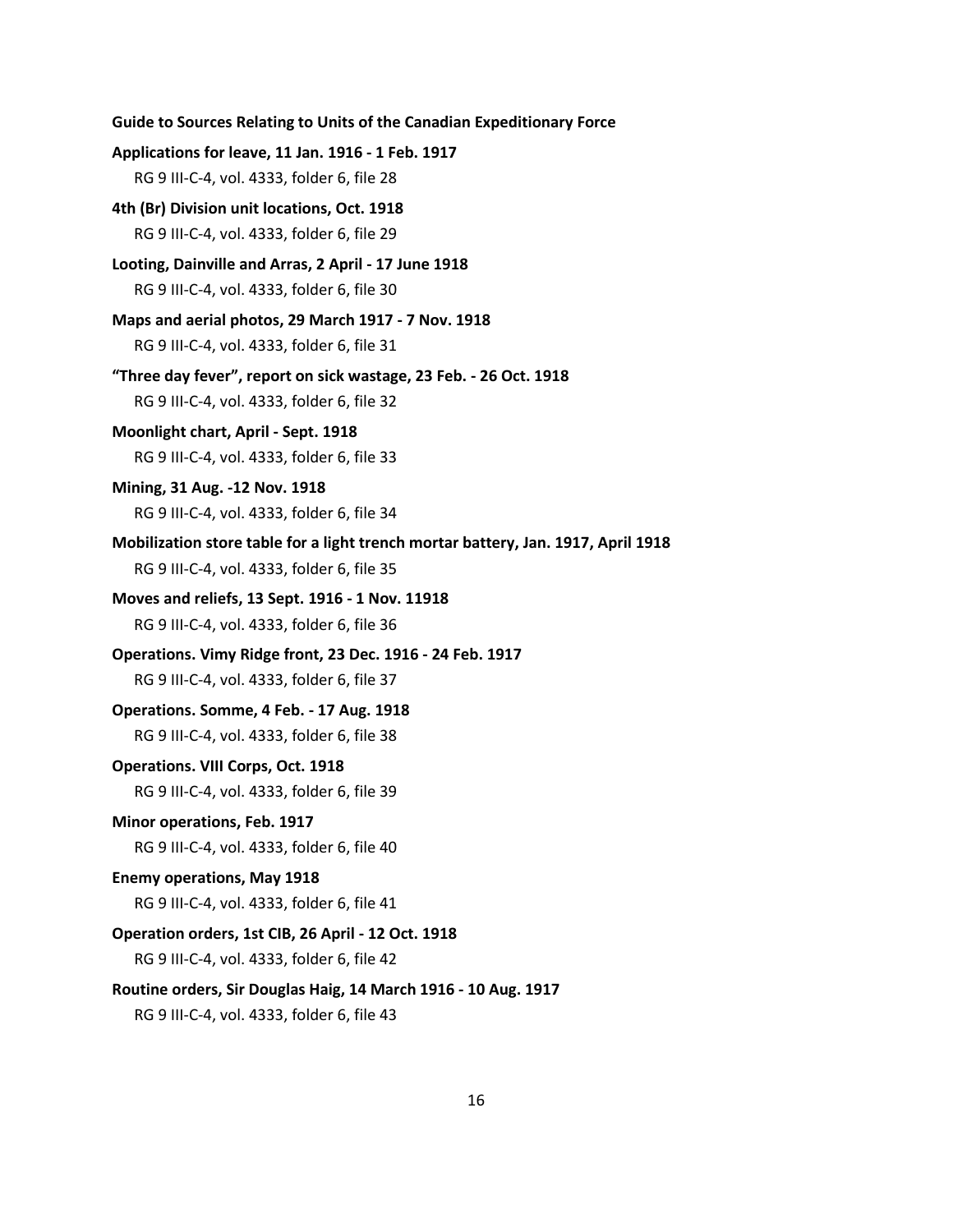```
Routine orders, Canadian Corps, 15 June 1917 - 8 Nov. 1918
   RG 9 III-C-4, vol. 4334, folder 7, file 1
Routine orders, 1st CIB, 7 July 1916 - 3 Aug. 1917
   RG 9 III-C-4, vol. 4334, folder 7, file 2
Special orders, Canadian Corps, 17 Dec. 1917 - 13 Aug. 1918
   RG 9 III-C-4, vol. 4334, folder 7, file 3
Instructions re RFC officers, 3 Sept. 1916 - 7 June 1918
   RG 9 III-C-4, vol. 4334, folder 7, file 4
Patches, Sept. 1916
   RG 9 III-C-4, vol. 4334, folder 7, file 5
Periscopes, Jan. 1917
   RG 9 III-C-4, vol. 4334, folder 7, file 6
Personnel, 9 Dec. 1916 - 8 Sept. 1918
   RG 9 III-C-4, vol. 4334, folder 7, file 7
Orders re discipline of Portuguese troops, May 1918
   RG 9 III-C-4, vol. 4334, folder 7, file 8
Appointment of photographers, Jan. 1918
   RG 9 III-C-4, vol. 4334, folder 7, file 9
Reporting of prematures, 15 Feb, 7 Dec. 1917 (missing)
   RG 9 III-C-4, vol. 4334, folder 7, file 10
Propaganda, 26 June - 16 Sept. 1918
   RG 9 III-C-4, vol. 4334, folder 7, file 11
Nominal roll, Canadian prisoners of war, 23 Feb. 1917 - 23 June 1918
   RG 9 III-C-4, vol. 4334, folder 7, file 12
Correspondence re rations, 15 Jan. 1917 - 24 April 1918
   RG 9 III-C-4, vol. 4334, folder 7, file 13
Instructions re reconnaissance, 21 May 1917 - 1 Jan. 1918
   RG 9 III-C-4, vol. 4334, folder 7, file 14
Small arms ammunition, 14 Feb. - 10 Nov. 1918
   RG 9 III-C-4, vol. 4334, folder 7, file 15
Sanitation, 1 Feb. 1917 - 17 May 1918
   RG 9 III-C-4, vol. 4334, folder 7, file 16
```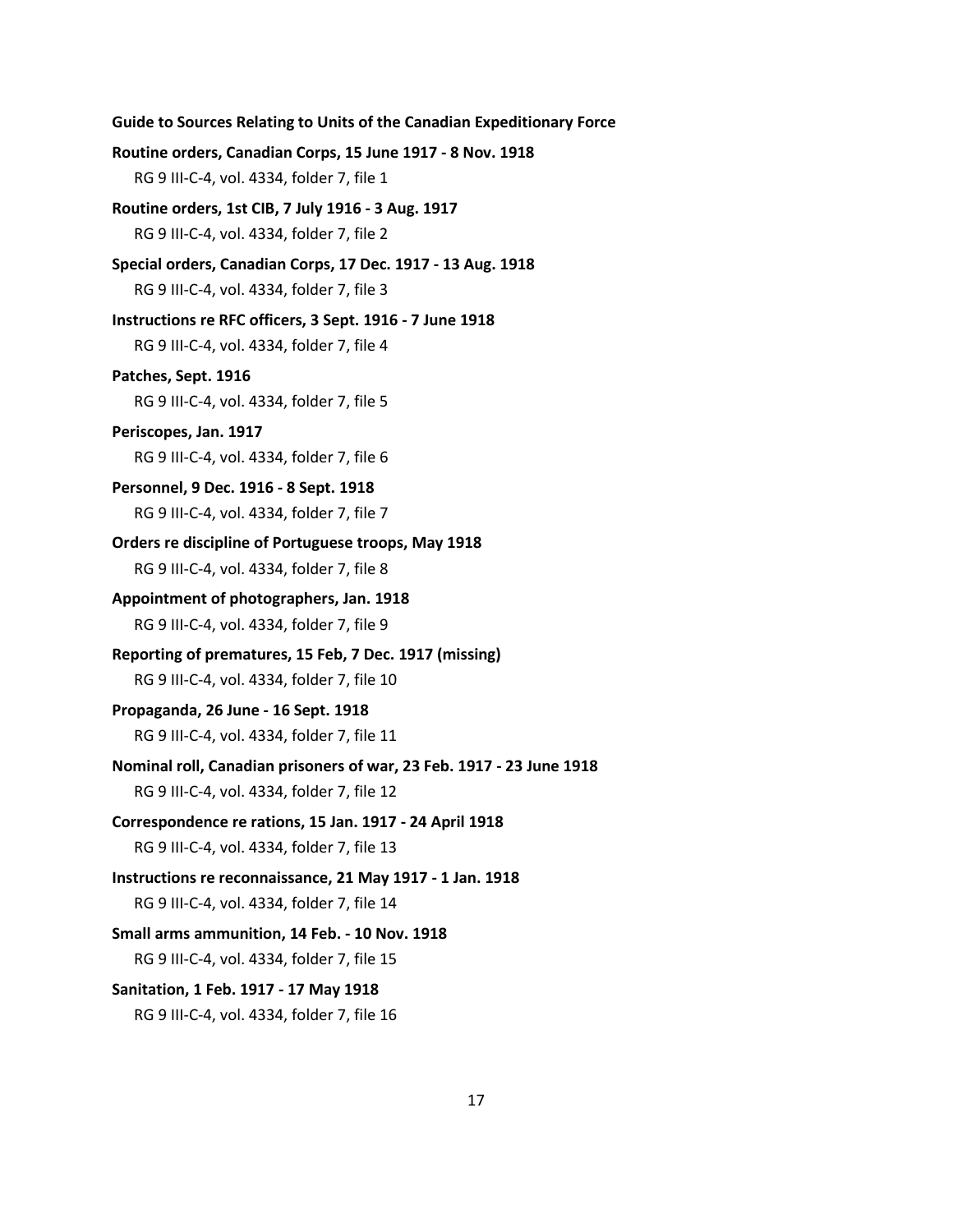| Guide to Sources Relating to Units of the Canadian Expeditionary Force |  |  |  |  |
|------------------------------------------------------------------------|--|--|--|--|
|------------------------------------------------------------------------|--|--|--|--|

#### **Signal service, 30 Oct. 1917 - 26 Oct. 1918**

RG 9 III-C-4, vol. 4334, folder 7, file 17

**Signals between infantry and arms in open warfare, 27 Jan. 1917 - 27 July 1918**

RG 9 III-C-4, vol. 4334, folder 7, file 18

**Stores, 24 July 1916 - 2 Nov. 1918**

RG 9 III-C-4, vol. 4334, folder 7, file 19

#### **Engineer stores, Jan. 1917**

RG 9 III-C-4, vol. 4334, folder 7, file 20

#### **Suggestion re diary issue of solidified alcohol, 17 Jan. - 21 March 1917**

RG 9 III-C-4, vol. 4334, folder 7, file 21

#### **Report on tanks, Sept. 1918**

RG 9 III-C-4, vol. 4334, folder 7, file 22

#### **Schools of instruction, 8 Feb. 1917 - 4 July 1918**

RG 9 III-C-4, vol. 4334, folder 7, file 23

# **Instructions re transport during operations, Aug. 1918**

RG 9 III-C-4, vol. 4334, folder 7, file 24

#### **Trench mortars, 9 May 1916 - 28 Oct. 1918 (missing)**

RG 9 III-C-4, vol. 4334, folder 7, file 25

#### **Visits, 28 April, 17 May 1916**

RG 9 III-C-4, vol. 4334, folder 7, file 26

#### **Water supply, Oct. 1918**

RG 9 III-C-4, vol. 4334, folder 7, file 27

# **Correspondence re dispositions, maps, casualty returns, enemy bombing reports, personnel, transport, clothing, gun emplacements, rations, codes and station calls, billets, stores, leave, sanitation, ammunition, guns and howitzers, details, trophies, 13 April - 29 Nov. 1918**

RG 9 III-C-4, vol. 4335, folder 8

### **Rations, 3 Oct. - 15 Nov. 1918**

RG 9 III-C-4, vol. 4335, folder 8

#### **Nominal rolls of details, Nov. 1918**

RG 9 III-C-4, vol. 4335, folder 9, file 1

#### **Leave returns, 28 Aug. -28 Oct. 1918**

RG 9 III-C-4, vol. 4335, folder 9, file 2

#### **Officers, 31 Aug. -17 Nov. 1918**

RG 9 III-C-4, vol. 4335, folder 9, file 3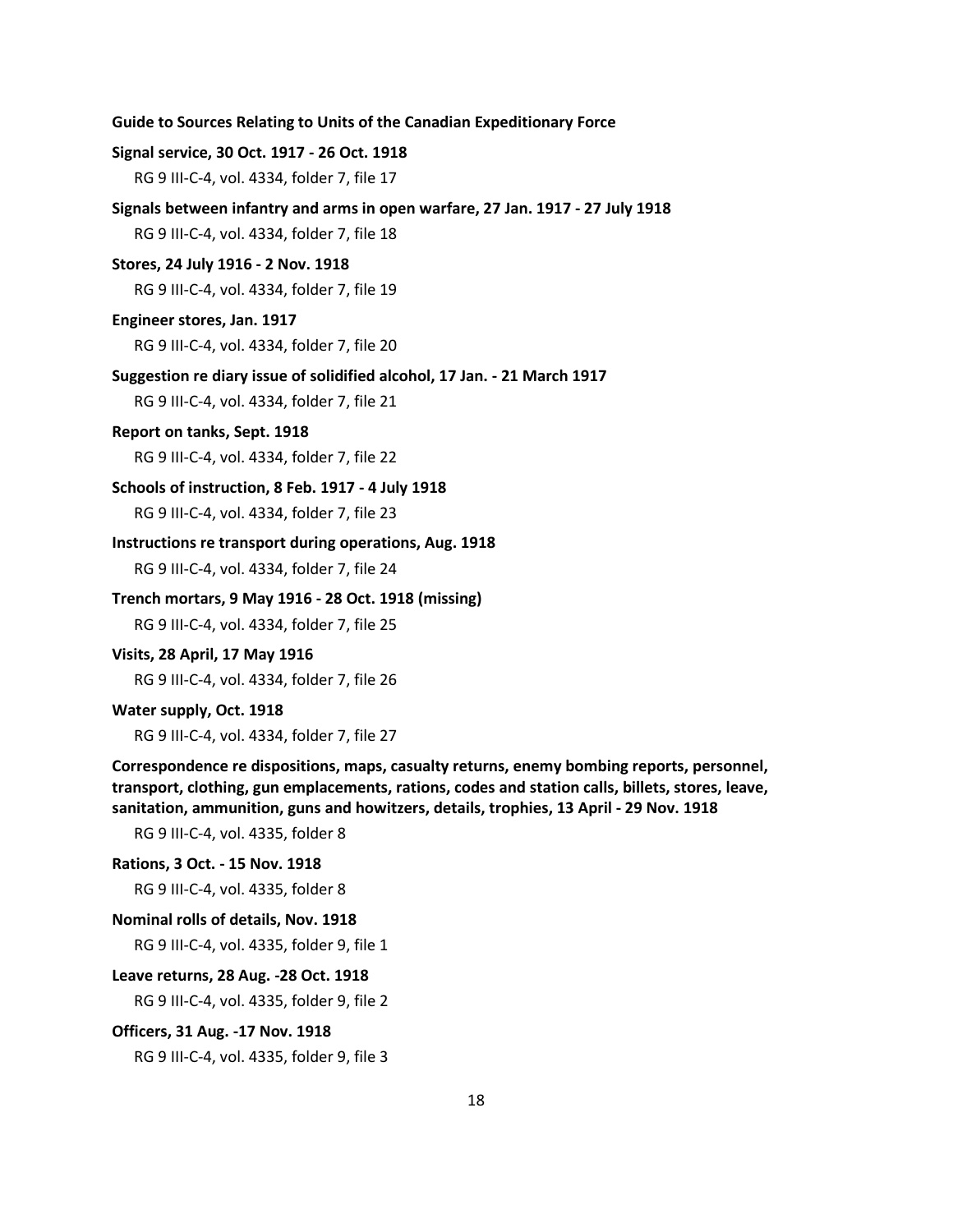#### **Strength returns, 26 July - 8 Nov. 1918**

RG 9 III-C-4, vol. 4335, folder 9, file 4

#### **Syllabus of training, 14 July - 9 Nov. 1918**

RG 9 III-C-4, vol. 4335, folder 9, file 5

**Correspondence re intelligence reports, casualties, enemy bombing, dispositions, rations, ammunition, transport, handing over statements, leave roster. Letter registry book, nominal rolls, map, billeting certificate books, 8 Feb. - 16 Nov. 1918**

RG 9 III-C-4, vol. 4335, folder 9, files 6-7

#### **Instructions re forced landings of aircraft, 30 Sept, 5 Oct. 1918**

RG 9 III-C-4, vol. 4335, folder 10, file 1

#### **Use of HE charges and gas shells by the enemy, 25 June - 18 Sept. 1918**

RG 9 III-C-4, vol. 4335, folder 10, file 2

#### **Instructions re battle positions, March 1918**

RG 9 III-C-4, vol. 4335, folder 10, file 3

### **Billets, 17 Aug. -10 Sept. 1917**

RG 9 III-C-4, vol. 4335, folder 10, file 4

#### **Burials and cemeteries, Aug. 1918**

RG 9 III-C-4, vol. 4335, folder 10, file 5

#### **Supply of beer for canteens, Oct. 1918**

RG 9 III-C-4, vol. 4335, folder 10, file 6

#### **Reporting of casualties, 16 Sept. 1917 - 10 Nov. 1918**

RG 9 III-C-4, vol. 4335, folder 10, file 7

#### **Complaints from civilians re damage to gardens, 19 Sept, 20 Oct. 1918**

RG 9 III-C-4, vol. 4335, folder 10, file 8

#### **Socks, 28 Oct. 1918**

RG 9 III-C-4, vol. 4335, folder 10, file 9

#### **Delivery of communications, March 1918**

RG 9 III-C-4, vol. 4335, folder 10, file 10

#### **Disbandment of light trench mortar batteries 15 Nov. [1918]**

RG 9 III-C-4, vol. 4335, folder 10, file 11

#### **Instructions re details, June 1918**

RG 9 III-C-4, vol. 4335, folder 10, file 12

### **Instructions re trench discipline, 4 Dec. 1917 - 29 July 1918**

RG 9 III-C-4, vol. 4335, folder 10, file 13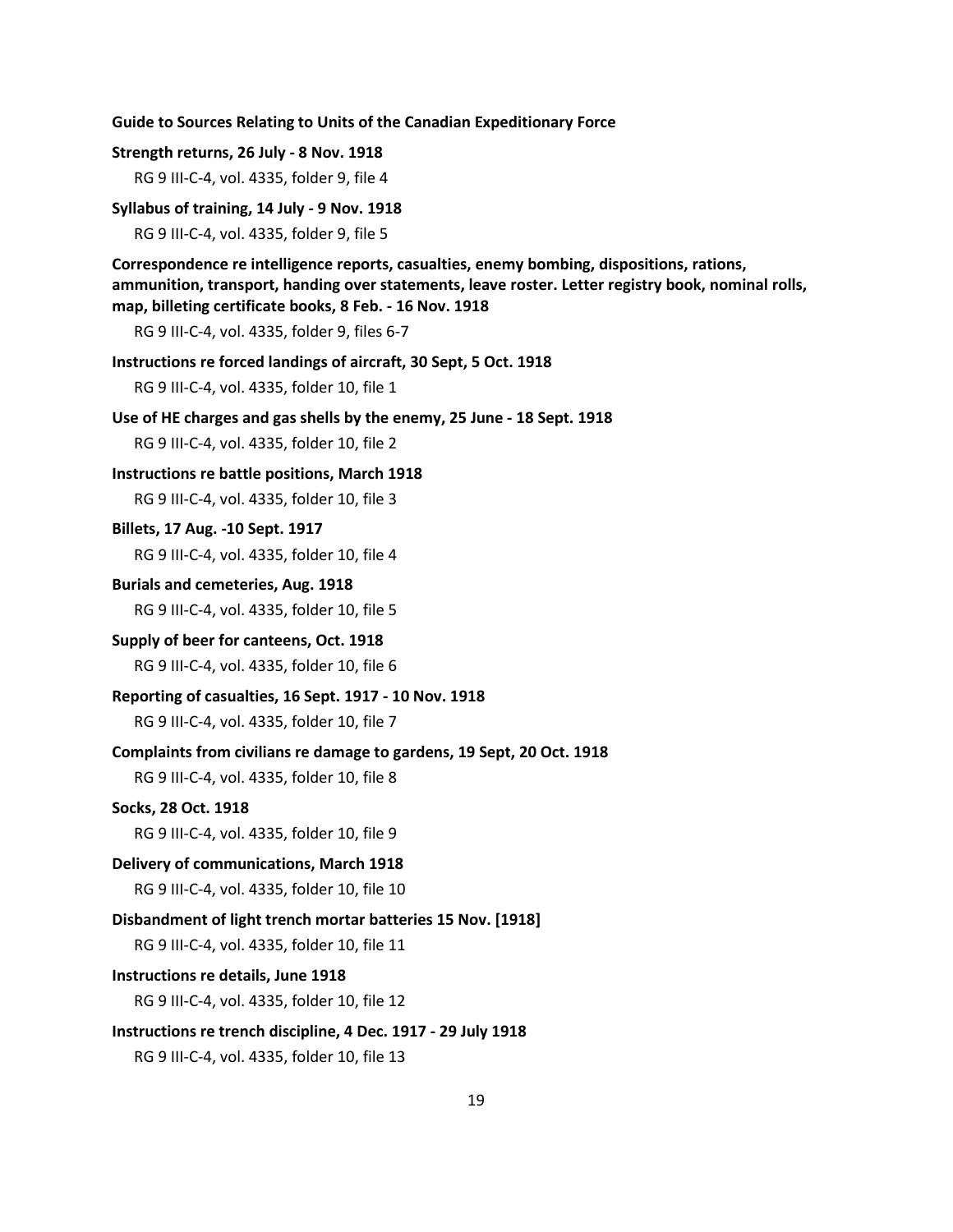| Guide to Sources Relating to Units of the Canadian Expeditionary Force                                                             |
|------------------------------------------------------------------------------------------------------------------------------------|
| Memo re disposition returns, Aug. 1918                                                                                             |
| RG 9 III-C-4, vol. 4335, folder 10, file 14                                                                                        |
| Gas, 31 March 1917 - 24 Oct. 1918                                                                                                  |
| RG 9 III-C-4, vol. 4335, folder 10, file 15                                                                                        |
| <b>Inspection by Corps Commander, Oct. 1917</b>                                                                                    |
| RG 9 III-C-4, vol. 4335, folder 10, file 16                                                                                        |
| Translation of captured documents, 20 Aug. 1917 - 17 Sept. 1918<br>RG 9 III-C-4, vol. 4335, folder 10, file 17                     |
| Leave, 4 Aug. 1917 - 13 Nov. 1918                                                                                                  |
| RG 9 III-C-4, vol. 4335, folder 10, file 18                                                                                        |
| Report re mines and booby traps                                                                                                    |
| RG 9 III-C-4, vol. 4335, folder 10, file 19                                                                                        |
| Moves and reliefs, 1 June - 13 Oct. 1918                                                                                           |
| RG 9 III-C-4, vol. 4335, folder 10, file 20                                                                                        |
| Lessons from, and notes on operations, 24 May, 24 Aug. 1918                                                                        |
| RG 9 III-C-4, vol. 4335, folder 10, file 21                                                                                        |
| Report on enemy minor operations, Dec. 1917                                                                                        |
| RG 9 III-C-4, vol. 4335, folder 10, file 22                                                                                        |
| Operation orders, 1st Canadian Infantry Brigade, May 1918                                                                          |
| RG 9 III-C-4, vol. 4335, folder 10, file 23                                                                                        |
| Daily orders, Pt. II, 1st Canadian Trench Mortar Battery, 1 Nov. 1917 - 8 Dec. 1918<br>RG 9 III-C-4, vol. 4335, folder 10, file 24 |
| Routine orders, 1st Canadian Infantry Brigade, 26 Aug. 1917 - 16 Sept. 1918                                                        |
| RG 9 III-C-4, vol. 4335, folder 10, file 25                                                                                        |
| Routine orders, 1st Canadian Division, 5 Jan. - 29 Dec. 1916                                                                       |
| RG 9 III-C-4, vol. 4335, folder 10, file 26                                                                                        |
| Routine orders, 1st Canadian Division, 2 Jan. 1917 - 9 Nov. 1918                                                                   |
| RG 9 III-C-4, vol. 4336, folder 11, files 1-2                                                                                      |
| Special orders of the day, 1st Canadian Division, 16 May 1917 - 13 Aug. 1918                                                       |
| RG 9 III-C-4, vol. 4336, folder 11, file 3                                                                                         |
| Standing orders by Brig-Gen W.A. Griesbach, 27 Aug. 1918                                                                           |
| RG 9 III-C-4, vol. 4336, folder 11, file 4                                                                                         |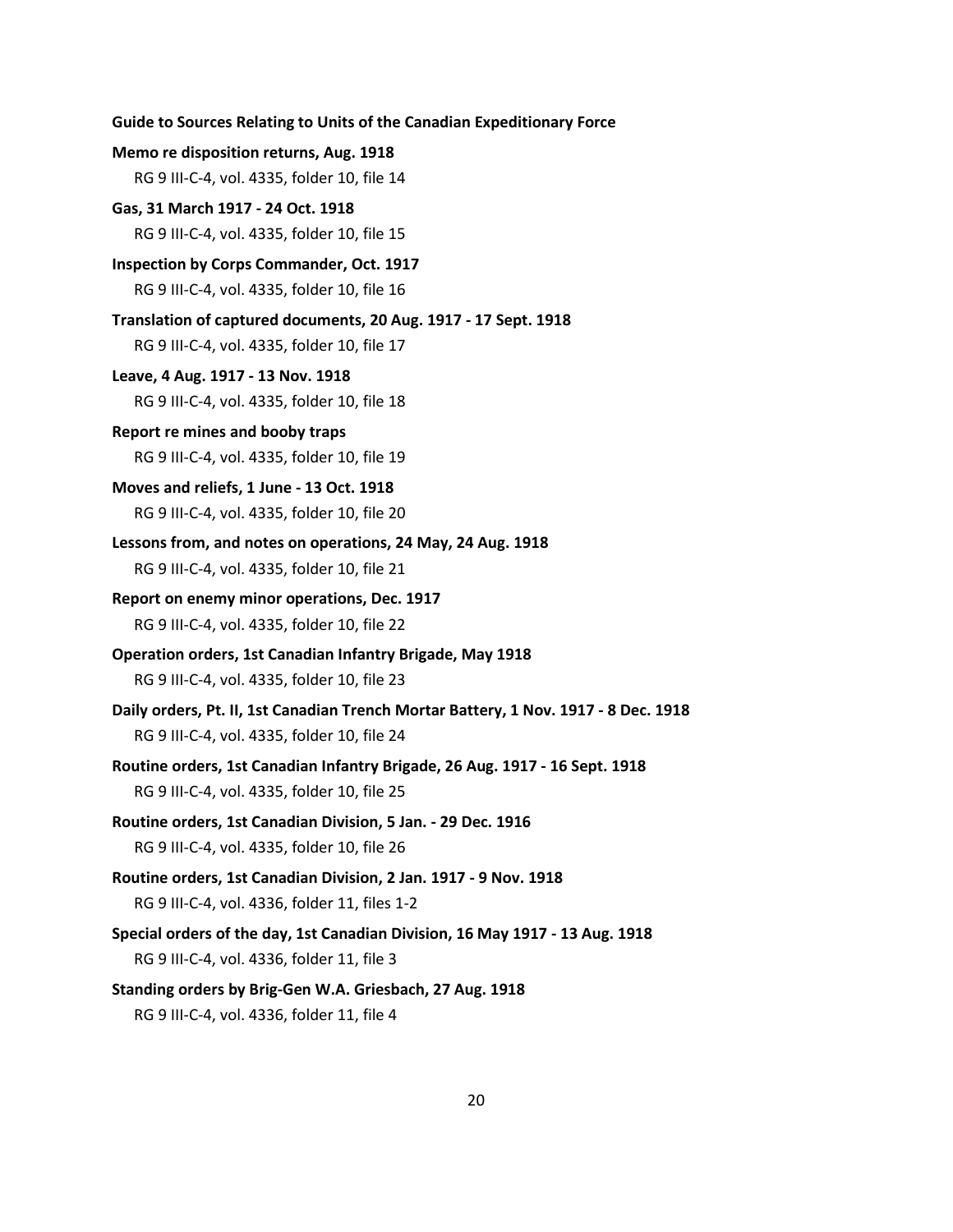```
Officers, 25 Sept. 1917 - 26 Oct. 1918
   RG 9 III-C-4, vol. 4336, folder 11, file 5
Absorption of battery, Nov. 1918
   RG 9 III-C-4, vol. 4336, folder 11, file 6
Correspondence re personnel, 17 May 1917 - 24 Oct. 1918
   RG 9 III-C-4, vol. 4336, folder 11, file 7
Prematures, April 1918
   RG 9 III-C-4, vol. 4336, folder 11, file 8
Orders re prisoners of war, Aug. 1918
   RG 9 III-C-4, vol. 4336, folder 11, file 9
Report on coal-gas propaganda balloons, July 1918
   RG 9 III-C-4, vol. 4336, folder 11, file 10
Rations, Pay etc., 23 Feb. - 14 Aug. 1918
   RG 9 III-C-4, vol. 4336, folder 11, file 11
Remounts, Oct. 1918
   RG 9 III-C-4, vol. 4336, folder 11, file 12
Appendix to GRO 4642 re returns
   RG 9 III-C-4, vol. 4336, folder 11, file 13
Waste paper, 4 Jan, 17 Oct. 1918
   RG 9 III-C-4, vol. 4336, folder 11, file 14
Orders re sanitation, 30 July, 5 Aug. 1918
   RG 9 III-C-4, vol. 4336, folder 11, file 15
Signal service, 22 Nov. 1917 - 9 Oct. 1918
   RG 9 III-C-4, vol. 4336, folder 11, file 16
SOS signals, July 1918
   RG 9 III-C-4, vol. 4336, folder 11, file 17
Recommendations re Society of the Holy Name, 5 April - 17 May 1918
   RG 9 III-C-4, vol. 4336, folder 11, file 18
Stores, 15 July, 24 Sept. 1918
   RG 9 III-C-4, vol. 4336, folder 11, file 19
Instructions re strength returns, 25 Dec. 1917 - 10 May 1918
   RG 9 III-C-4, vol. 4336, folder 11, file 20
```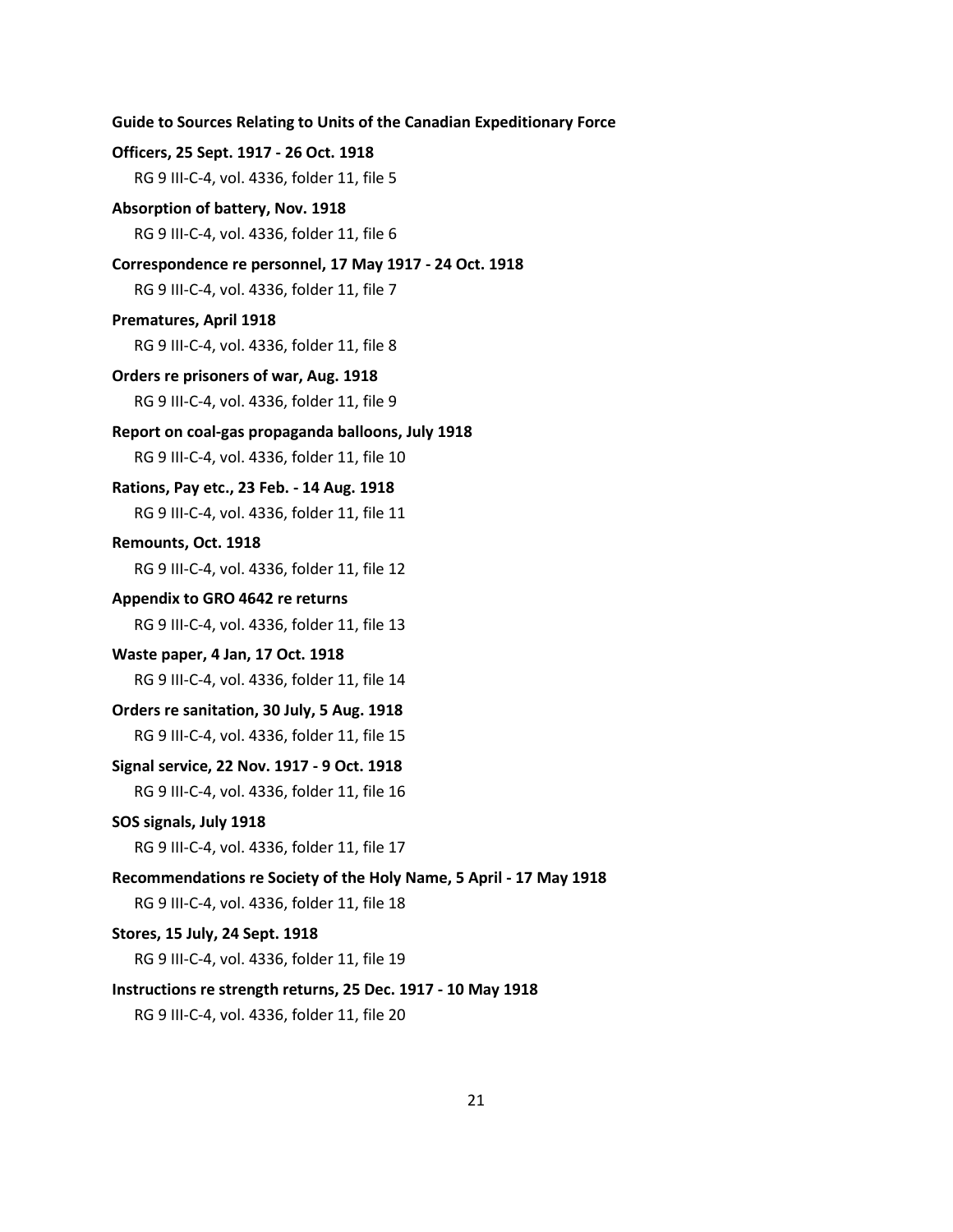**Instructions re removing guns from derelict tanks, Sept. 1918**

RG 9 III-C-4, vol. 4336, folder 11, file 21

**Use of terms, Aug. 1918**

RG 9 III-C-4, vol. 4336, folder 11, file 22

**Training, 10 Oct. - 21 Dec. 1917**

RG 9 III-C-4, vol. 4336, folder 11, file 23

#### **Lorries, Oct. 1918**

RG 9 III-C-4, vol. 4336, folder 11, file 24

#### **Trophies, 5 Sept. 1917 - 5 Oct. 1918**

RG 9 III-C-4, vol. 4336, folder 11, file 25

**Battery operation orders, Pt I and Pt II daily orders; correspondence re trench mortars, muster parades, ammunition and grenades, Leave, cameras, trophies, codes, rations, personnel, pay, strength, moves and reliefs, water supply, billets, casualties, training, intelligence reports, honours and awards, trench stores, discipline, details, officers, rest camps, 11 March 1917 - 15 Nov. 1918**

RG 9 III-C-4, vol. 4336, folder 12

#### **Harvesting crops in Canadian Corps area, 25 April - 30 July 1918**

RG 9 III-C-4, vol. 4336, folder 13, file 1

### **Lectures re co-operation of aircraft with other arms, July 1918**

RG 9 III-C-4, vol. 4336, folder 13, file 2

#### **Regimental marches, May 1917**

RG 9 III-C-4, vol. 4336, folder 13, file 3

### **Method of establishing barrages on Second Army front, Oct. 1917**

RG 9 III-C-4, vol. 4336, folder 13, file 4

#### **Circular re billets, Dec. 1917**

RG 9 III-C-4, vol. 4336, folder 13, file 5

#### **First Army rest camps, July 1918**

RG 9 III-C-4, vol. 4336, folder 13, file 6

#### **YMCA canteens, June 1918**

RG 9 III-C-4, vol. 4336, folder 13, file 7

### **Report on prismatic compass, 15 Sept. - 25 Oct. 1917**

RG 9 III-C-4, vol. 4336, folder 13, file 8

#### **SOS lines, Oct. 1918**

RG 9 III-C-4, vol. 4336, folder 13, file 9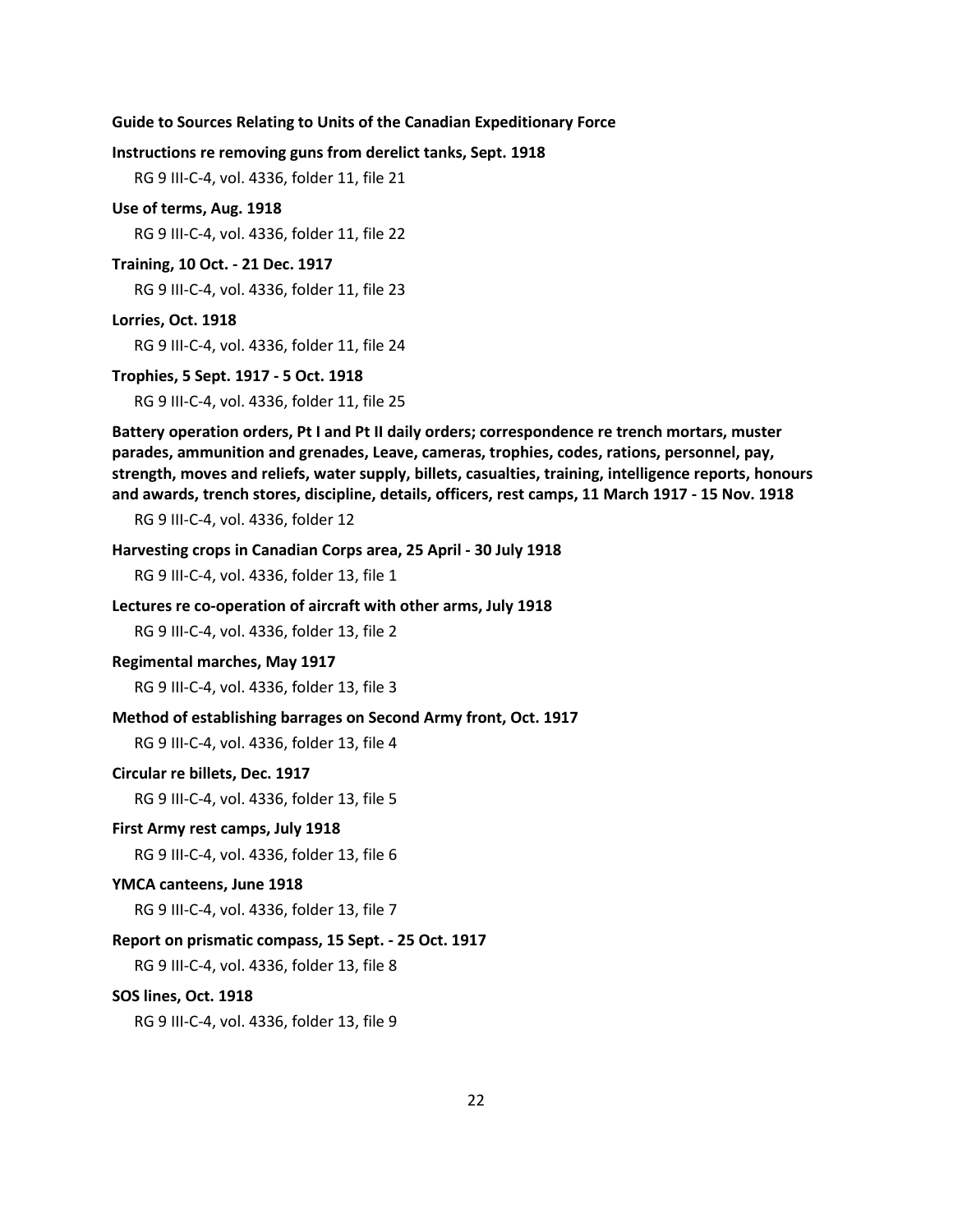**Wire, 19 Jan. - 13 March 1918** RG 9 III-C-4, vol. 4336, folder 13, file 10 **Letter from corps commander re discipline, 27 July - 4 Aug. 1918** RG 9 III-C-4, vol. 4336, folder 13, file 11 **Identity discs, May 1918** RG 9 III-C-4, vol. 4336, folder 13, file 12 **Precautions against gas, 1 June - 15 Aug. 1916** RG 9 III-C-4, vol. 4336, folder 13, file 13 **Machine and Lewis guns, 22 March - 1 July 1918** RG 9 III-C-4, vol. 4336, folder 13, file 14 **Inspections, 28 May 1917 - 1 June 1918** RG 9 III-C-4, vol. 4336, folder 13, file 15 **Intelligence, counter-espionage, 10 May - 30 July 1918** RG 9 III-C-4, vol. 4336, folder 13, file 16 **Instructions re locations, 30 Oct, 1 Nov. 1917** RG 9 III-C-4, vol. 4336, folder 13, file 17 **Conventional signs for maps, 19 Oct. 1917 - 2 Nov. 1918** RG 9 III-C-4, vol. 4337, folder 13, file 18 **Lessons learned from operations, 27 Sept. 1917 - 9 June 1918** RG 9 III-C-4, vol. 4337, folder 13, file 19 **Notes on operations, 20 Sept. 1917 - 23 Aug. 1918** RG 9 III-C-4, vol. 4337, folder 13, file 20 **Instructions for offensive 1 Nov. 1917 - 21 July 1918** RG 9 III-C-4, vol. 4337, folder 13, file 21 **Church parades, May 1917** RG 9 III-C-4, vol. 4337, folder 13, file 22 **Nominal rolls** RG 9 III-C-4, vol. 4337, folder 13, file 23 **Railway timetables for leave trains and reinforcements, 26 Oct. - 7 Nov. 1918** RG 9 III-C-4, vol. 4337, folder 13, file 24 **Reinforcement, June 1918**

**Guide to Sources Relating to Units of the Canadian Expeditionary Force**

RG 9 III-C-4, vol. 4337, folder 13, file 25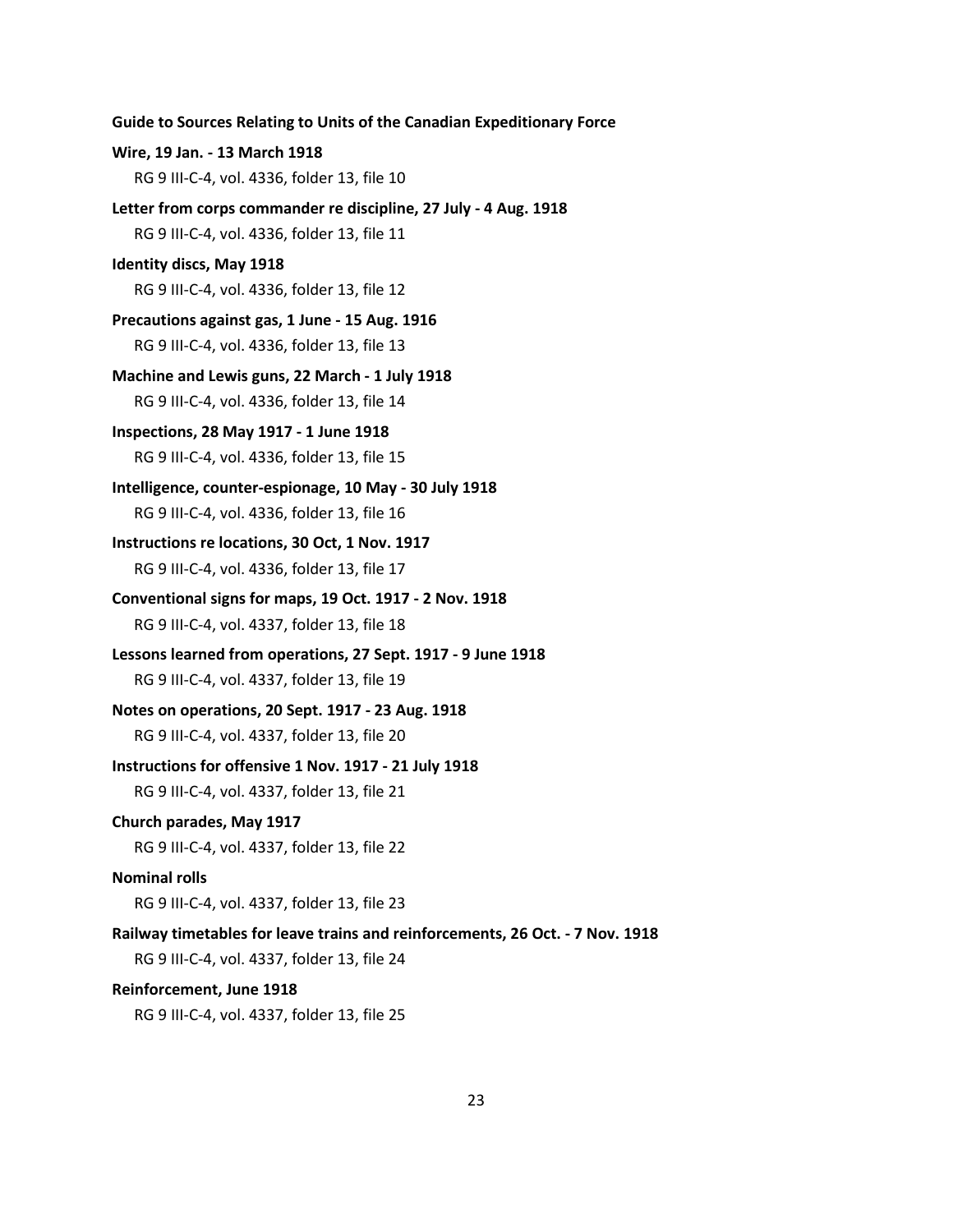# **Guide to Sources Relating to Units of the Canadian Expeditionary Force Instructions re messages, June 1918** RG 9 III-C-4, vol. 4337, folder 13, file 26 **Signals, 3 Dec. 1917 - 10 May 1918** RG 9 III-C-4, vol. 4337, folder 13, file 27 **Practice SAA, June 1918** RG 9 III-C-4, vol. 4337, folder 13, file 28 **Stores, Oct. 1917** RG 9 III-C-4, vol. 4337,folder 13, file 29 **Diagrams, showing markings of British tanks, 6 March - 6 June 1918** RG 9 III-C-4, vol. 4337, folder 13, file 30 **Training, 12 Jan. 1917 - 4 Nov. 1918** RG 9 III-C-4, vol. 4337, folder 13, file 31 **Points to be noted re transport, Feb. 1918** RG 9 III-C-4, vol. 4337, folder 13, file 32 **Trench mortars, Aug. 1918 (missing)** RG 9 III-C-4, vol. 4337, folder 13, file 33 **Report on experience gained with tump lines, Jan. 1918** RG 9 III-C-4, vol. 4337, folder 13, file 34 **Daily Orders** RG 150, vol. 225 = 1917/10/13 – 1919/03/05 RG 150, vol. 225 = 1917/11/01 – 1919/03/31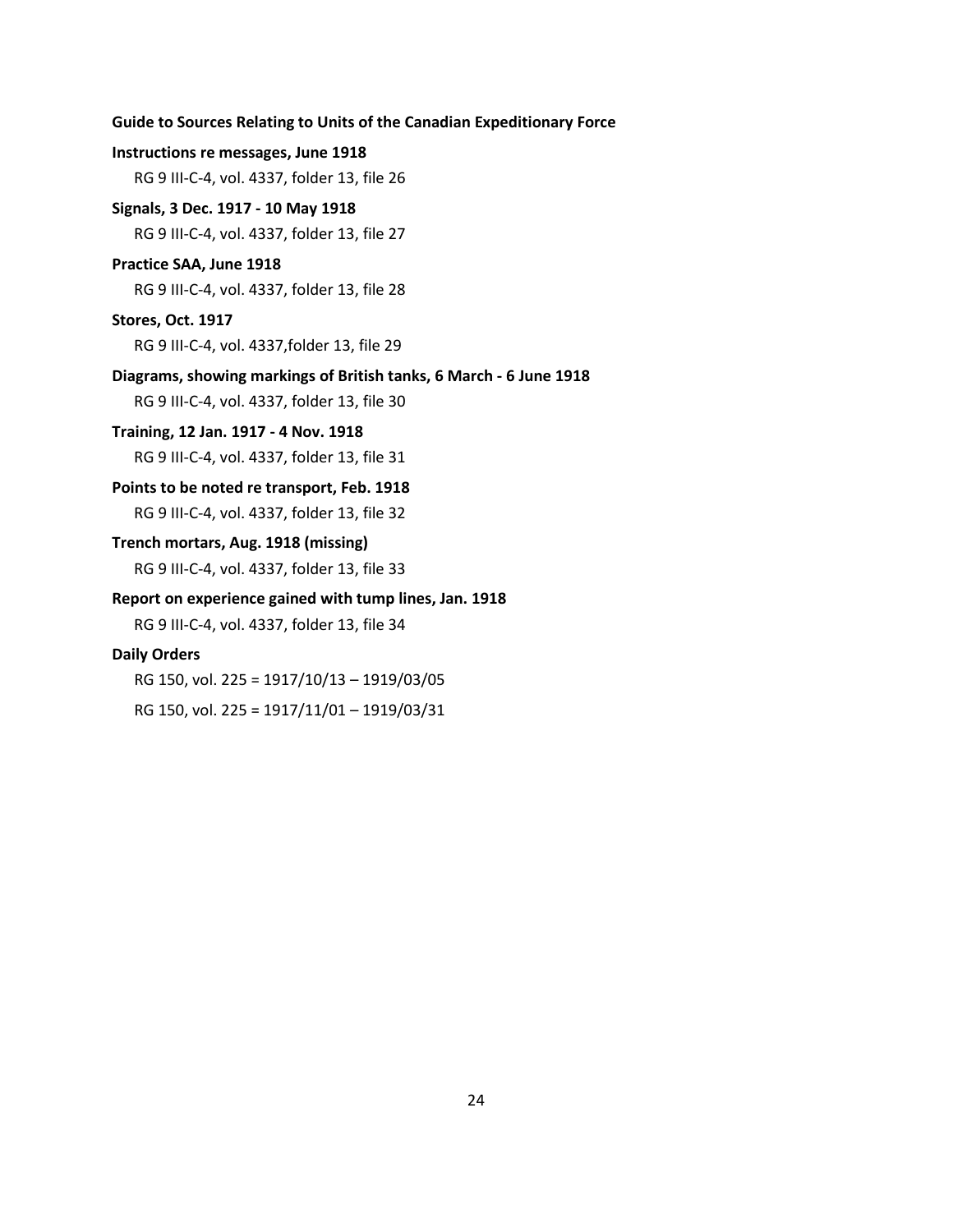# <span id="page-26-0"></span>**2nd Canadian Light Trench Mortar Battery**

#### **Background Information**

Two batteries, designated 2/C/1 and 2/C/2, were organized in France in March 1916. Personnel from 2nd Canadian Infantry Brigade. Amalgamated and designated 2nd Canadian Light Trench Mortar Battery in June 1916. Commanded by Captain G. Costigan.

# **Sources**

In this section, the text in bold is the main topic and the indented part is the archival reference. Use the archival reference to order the document.

# **War diary, 20 April - 31 Aug. 1916**

RG 9 III-D-3, vol. 4980, folder 595

#### **Request for historical record**

RG 9 III-D-1, vol. 4686, folder 35, file 4

### **Report on operations, 26-27 Sept. 1916**

RG 9 III-C-3, vol. 4053, folder 24, file 25

# **Operation orders, 29 July 1917**

RG 9 III-C-3, vol. 4053, folder 25, file 10

# **Operation orders, 29 July 1917**

RG 9 III-C-3, vol. 4062, folder 10, file 9

# **Daily Orders**

RG 150, vol. 225 = 1917/10/12 – 1919/04/17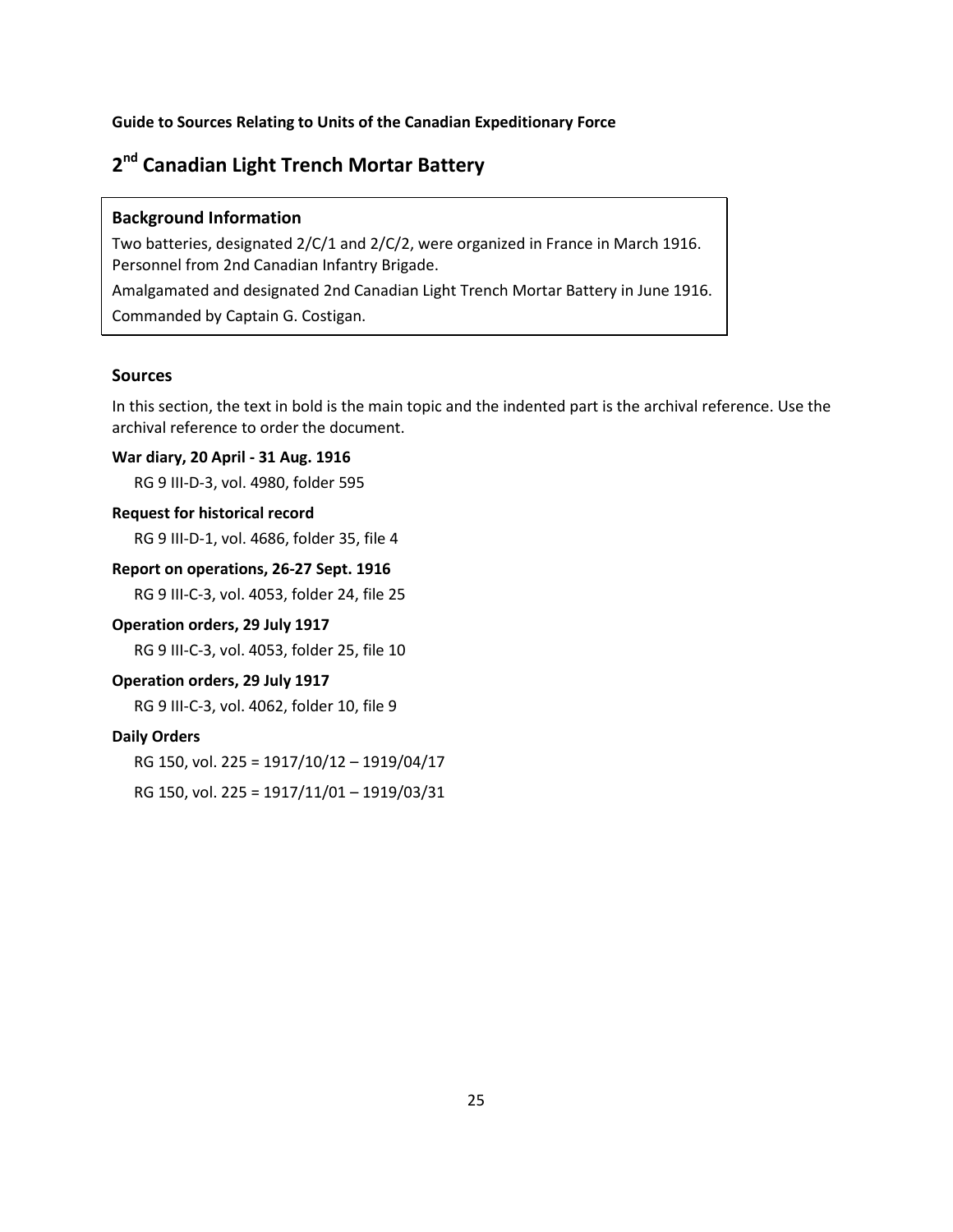# <span id="page-27-0"></span>**3rd Canadian Light Trench Mortar Battery**

# **Background Information**

Two batteries, designated 3/C/1 and 3/C/2, were organized in France in April 1916. Personnel from 3rd Canadian Infantry Brigade. Amalgamated and designated 3rd Canadian Light Trench Mortar Battery in June 1916. Commanded by Captain F. Higginson.

# **Sources**

In this section, the text in bold is the main topic and the indented part is the archival reference. Use the archival reference to order the document.

# **War diary, 12 April - 31 Aug. 1916**

RG 9 III-D-3, vol. 4980, folder 595

#### **Historical record**

RG 9 III-D-1, vol. 4686, folder 35, file 5

# **Operation orders, 6 April, 25 July 1917**

RG 9 III-C-3, vol. 4077, folder 4, file 12

# **Daily Orders**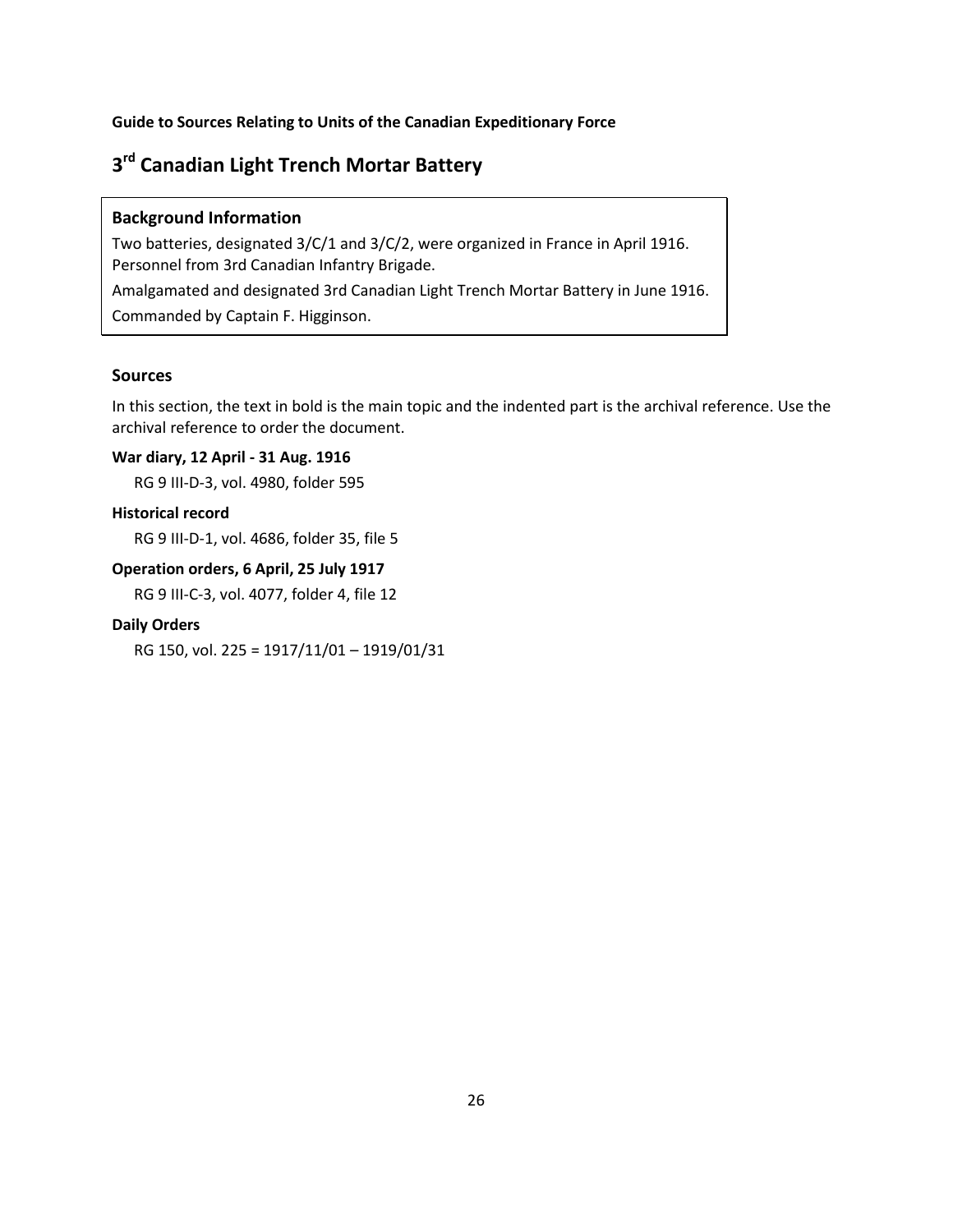# <span id="page-28-0"></span>**4th Canadian Light Trench Mortar Battery**

### **Background Information**

Two batteries, designated 4/C/1 and 4/C/2, were organized in France in March 1916. Personnel from 4th Canadian Infantry Brigade. Amalgamated and designated 4th Canadian Light Trench Mortar Battery in July 1916.

Commanded by Captain A.S. Morrison.

# **Sources**

In this section, the text in bold is the main topic and the indented part is the archival reference. Use the archival reference to order the document.

### **War diary, 20 March - 31 Aug. 1916**

RG 9 III-D-3, vol. 4980, folder 595

### **Operation summary, 17 Jan. 1917**

RG 9 III-C-3, vol. 4107, folder 25, file 4

# **Historical record**

RG 9 III-D-1, vol. 4686, folder 35, file 6

### **Daily Orders**

RG 150, vol. 225 = 1917/02/01 – 1919/03/13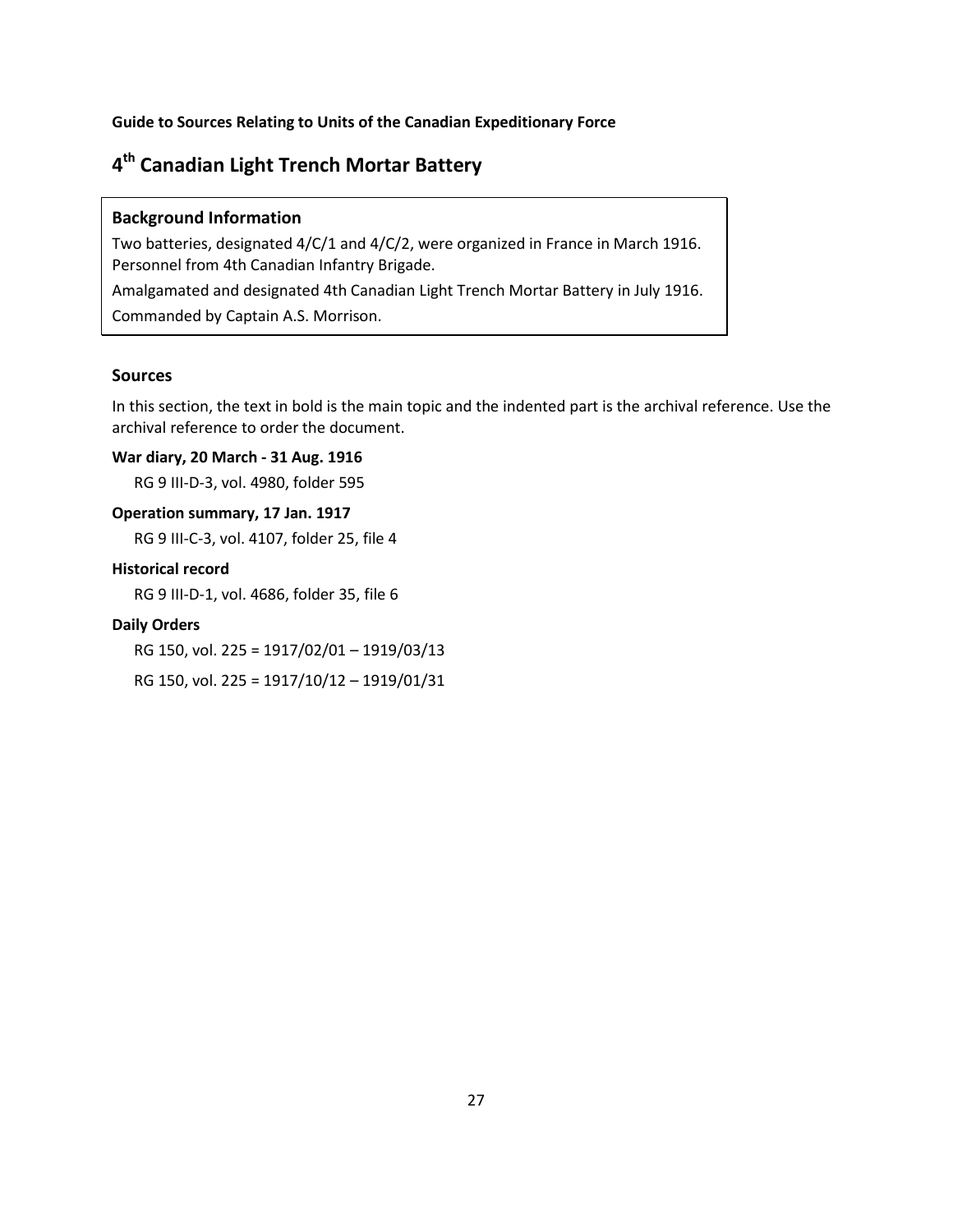# <span id="page-29-0"></span>**5th Canadian Light Trench Mortar Battery**

#### **Background Information**

Two batteries, designated 5/C/1 and 5/C/2, were organized in France in December 1915. Personnel from 5th Canadian Infantry Brigade. Amalgamated and designated 5th Canadian Light Trench Mortar Battery in June 1916. Commanded by Captain R. M. Fair. Disbanded 16 November 1918: personnel returned to their original units.

#### **Sources**

In this section, the text in bold is the main topic and the indented part is the archival reference. Use the archival reference to order the document.

#### **War diary, 21 March 1916 - 31 July 1917**

RG 9.III, vol. 4980, folder 595

#### **War diary, 1 Oct. - 16 Nov. 1918**

RG 9.III, vol. 4981

#### **Historical record**

RG 9.III, vol. 4686, folder 35, file 7

**Nominal rolls, report on trench mortars, intelligence reports, correspondence re trench stores, casualties, details, rations, burials, training, defence schemes, leave, trophies, parade states, July 1916 - Feb. 1918**

RG 9.III, vol. 4337, folder 1, file 1

**Maps, 10 Feb. - 20 July 1917**

RG 9.III, vol. 4337, folder 1, file 2

#### **Operations, Courcelette, Sept. 1916**

RG 9.III, vol. 4337, folder 1, file 3

#### **Operation orders, 5th Canadian Infantry Brigade, 24 July - 20 Aug. 1917**

RG 9.III, vol. 4337, folder 1, file 4

#### **Canadian Corps trench orders, 21 Oct. 1915, Jan. 1918**

RG 9.III, vol. 4337, folder 1, file 5

**Correspondence re casualties, trench mortars, nominal rolls, personnel, burial returns, establishment, parade states, rations, locations, trench stores, sports, details, leave, Pt II battery orders, 11 Nov. 1917 - 26 May 1918**

RG 9.III, vol. 4337, folder 2, file 1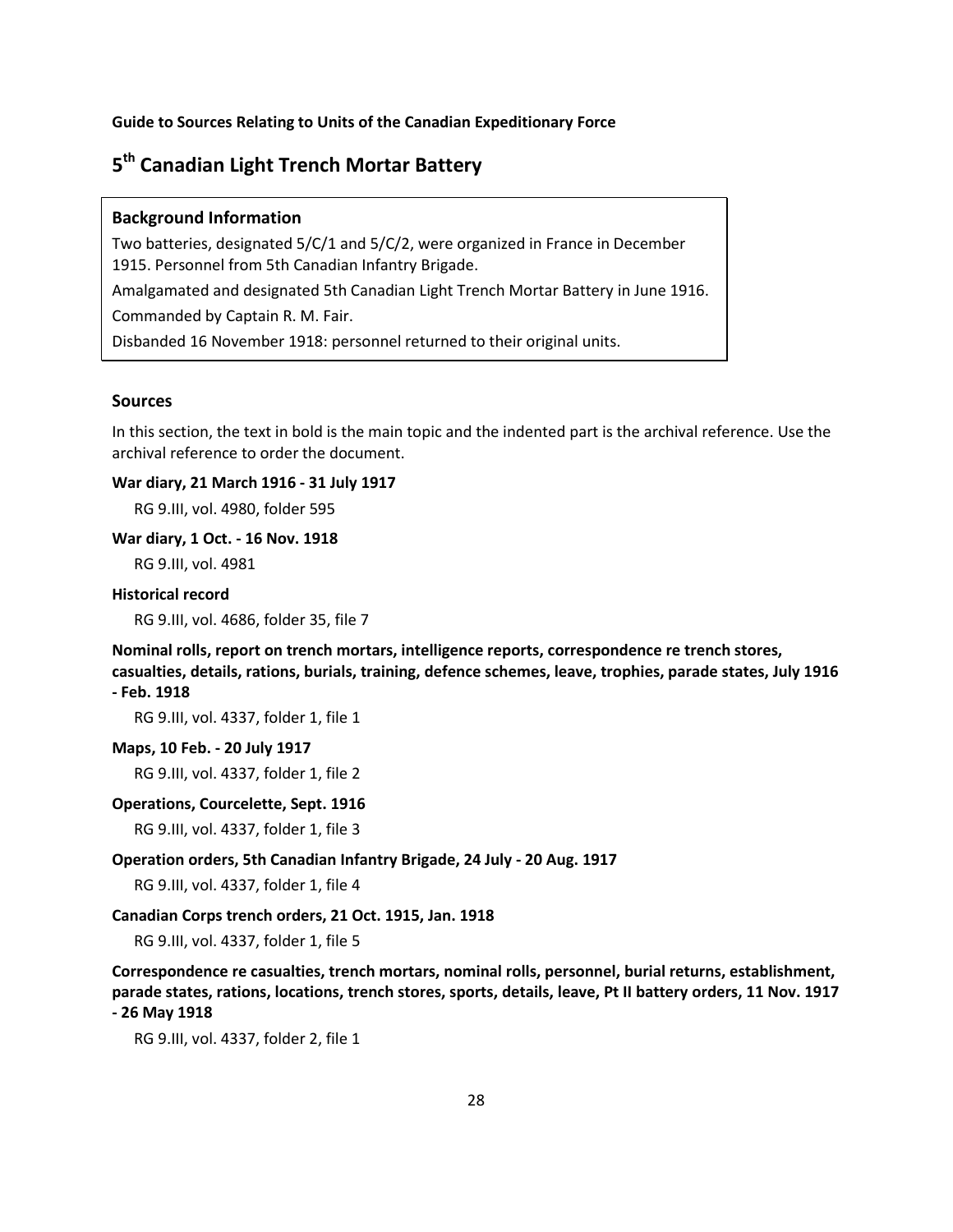#### **Aerial photographs, March 1917 - Sept. 1918**

RG 9.III, vol. 4337, folder 2, file 2

#### **Expenditure of ammunition, Feb. 1918**

RG 9.III, vol. 4337, folder 2, file 3

# **General Sir H. Horne's congratulatory message, Aug. 1917**

RG 9.III, vol. 4337, folder 2, file 4

#### **Maps, Aug. 1917**

RG 9.III, vol. 4337, folder 2, file 5

#### **Operations, Thiepval Ridge, Sept. 1916**

RG 9.III, vol. 4337, folder 2, file 6

#### **Operations, Vimy Ridge, 29 March - 7 April 1917**

RG 9.III, vol. 4337, folder 2, file 7

#### **Operations, Lens, Aug. 1917**

RG 9.III, vol. 4337, folder 2, file 8

### **Replacement of trench mortars, Nov. 1918**

RG 9.III, vol. 4337, folder 2, file 9

#### **Carries for water supply**

RG 9.III, vol. 4337, folder 2, file 10

**Correspondence re personnel, nominal roll trench mortars, trench stores, casualties, intelligence reports, ammunition returns, details, rations, trophies, parade states, etc., 10 Sept. 1917 - 18 March 1918**

RG 9.III, vol. 4338, folder 3, files 1-2

#### **Ammunition expenditure returns, Jan. - Feb. 1918**

RG 9.III, vol. 4338, folder 3, file 3

#### **Leakage of information, Aug. 1917**

RG 9.III, vol. 4338, folder 3, file 4

#### **Map of Hazebrouch**

RG 9.III, vol. 4338, folder 3, file 5

#### **Receipts for trench stores, 19 Jan. 1918**

RG 9.III, vol. 4338, folder 3, file 6

#### **Schedules re training, March 1918**

RG 9.III, vol. 4338, folder 3, file 7

#### **Receipts for accounts, Oct. 1917**

RG 9.III, vol. 4338, folder 4, file 1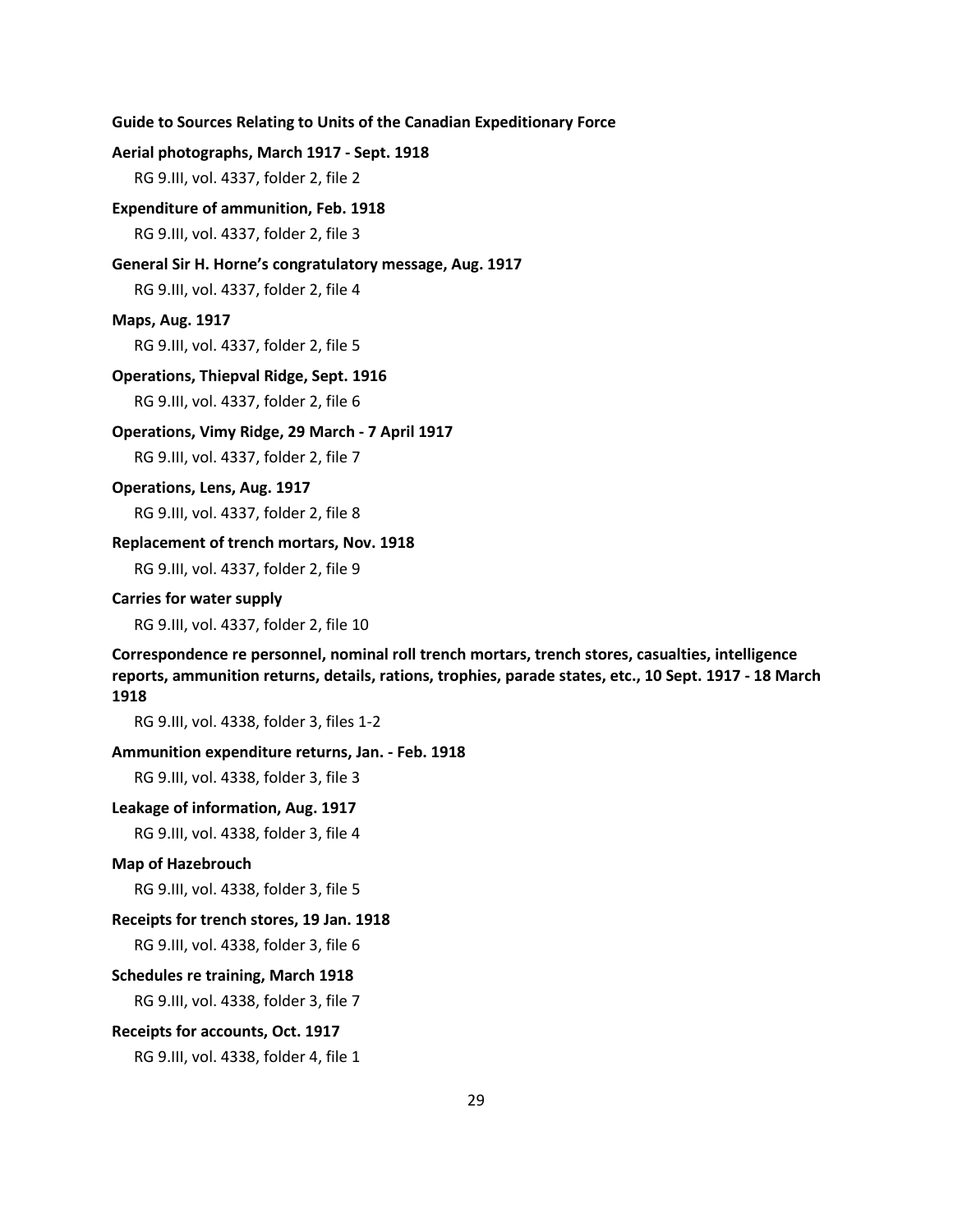```
Guide to Sources Relating to Units of the Canadian Expeditionary Force
Administrative instructions, 19 Oct. 1917 - 3 April 1918
   RG 9.III, vol. 4338, folder 4, file 2
Growing of vegetables, Dec. 1917
   RG 9.III, vol. 4338, folder 4, file 3
Orders re firing at aircraft at night, 3 May - 29 July 1917
   RG 9.III, vol. 4338, folder 4, file 4
Ammunition, fuzes, March 1918
   RG 9.III, vol. 4338, folder 4, file 5
French govt request for badges, 27 Oct. 1917 - 15 March 1918
   RG 9.III, vol. 4338, folder 4, file 6
Canadian Corps massed pipe band, May 1917
   RG 9.III, vol. 4338, folder 4, file 7
List of battery positions, March 1918
   RG 9.III, vol. 4338, folder 4, file 8
Clearing certificates for billets, 14 Aug. -21 Dec. 1917
   RG 9.III, vol. 4338, folder 4, file 9
Instructions for care of bombs and grenades, Feb. 1917
   RG 9.III, vol. 4338, folder 4, file 10
Instructions re burials, 17 Oct. 1917 - 9 Feb. 1918
   RG 9.III, vol. 4338, folder 4, file 11
Dripping, June 1917
   RG 9.III, vol. 4338, folder 4, file 12
Camps, Neuville-St Vaast, Villers au Bois, Nov. 1917
   RG 9.III, vol. 4338, folder 4, file 13
YMCA canteen profits, Oct. 1917
   RG 9.III, vol. 4338, folder 4, file 14
Instructions re casualties, 23 Jan. 1917 - 23 May 1918
   RG 9.III, vol. 4338, folder 4, file 15
Instructions re civilian claims, Dec. 1917
   RG 9.III, vol. 4338, folder 4, file 16
BAB codes, 13 April - 12 Aug. 1917
   RG 9.III, vol. 4338, folder 4, file 17
```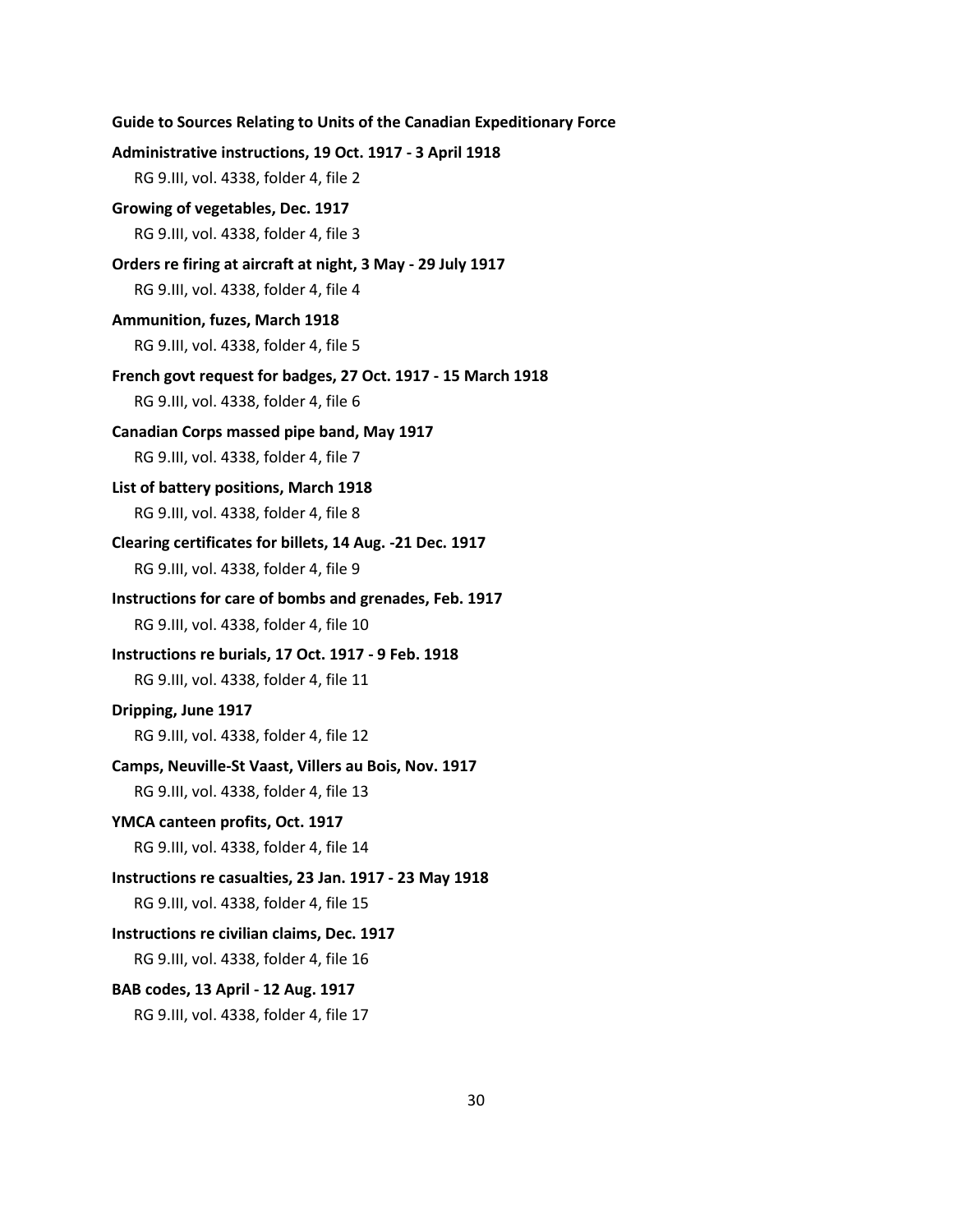| Guide to Sources Relating to Units of the Canadian Expeditionary Force                                                        |
|-------------------------------------------------------------------------------------------------------------------------------|
| Congratulatory messages, 23 July - 11 Nov. 1917                                                                               |
| RG 9.III, vol. 4338, folder 4, file 18                                                                                        |
| Commands, 5th CTM Battery, Oct. 1917                                                                                          |
| RG 9.III, vol. 4338, folder 4, file 19                                                                                        |
| Defence scheme, Chaudière Section (6th Canadian Infantry Brigade), Dec. 1917<br>RG 9.III, vol. 4338, folder 4, file 20        |
| Defence scheme, Mericourt Section (5th Canadian Infantry Brigade), Feb. 1918<br>RG 9.III, vol. 4338, folder 4, file 21        |
| Defence scheme, Lens Section (5th Canadian Infantry Brigade), Feb. 1918<br>RG 9.III, vol. 4338, folder 4, file 22             |
| <b>Nine Points about Demobilization</b>                                                                                       |
| RG 9.III, vol. 4338, folder 4, file 23                                                                                        |
| Circular letter re discipline, 15 Jan. 1917 - 15 Feb. 1918                                                                    |
| RG 9.III, vol. 4338, folder 4, file 24                                                                                        |
| List of hostile battery positions, Jan. 1918                                                                                  |
| RG 9.III, vol. 4338, folder 4, file 25                                                                                        |
| Location of dumps, May 1917                                                                                                   |
| RG 9.III, vol. 4338, folder 4, file 26                                                                                        |
| Appointment of election scrutinizers, Nov. 1917                                                                               |
| RG 9.III, vol. 4338, folder 4, file 27                                                                                        |
| Corps commander's car ensign March 1918                                                                                       |
| RG 9.III, vol. 4338, folder 4, file 28                                                                                        |
| Establishment, light trench mortar battery, Jan. 1918                                                                         |
| RG 9.III, vol. 4338, folder 4, file 29                                                                                        |
| Fires, 26 Sept. 1916, 22 Jan. 1917                                                                                            |
| RG 9.III, vol. 4338, folder 4, file 30                                                                                        |
| Gas, 23 May 1917 - 19 March 1918                                                                                              |
| RG 9.III, vol. 4338, folder 4, file 31                                                                                        |
| Report on country in area Armentieres, Lille, Thielt Bixmude, 1 April - 8 Aug. 1916<br>RG 9.III, vol. 4338, folder 4, file 32 |
| Gifts from Canadian War Contingent Assn, Oct. 1917                                                                            |
| RG 9.III, vol. 4338, folder 4, file 33                                                                                        |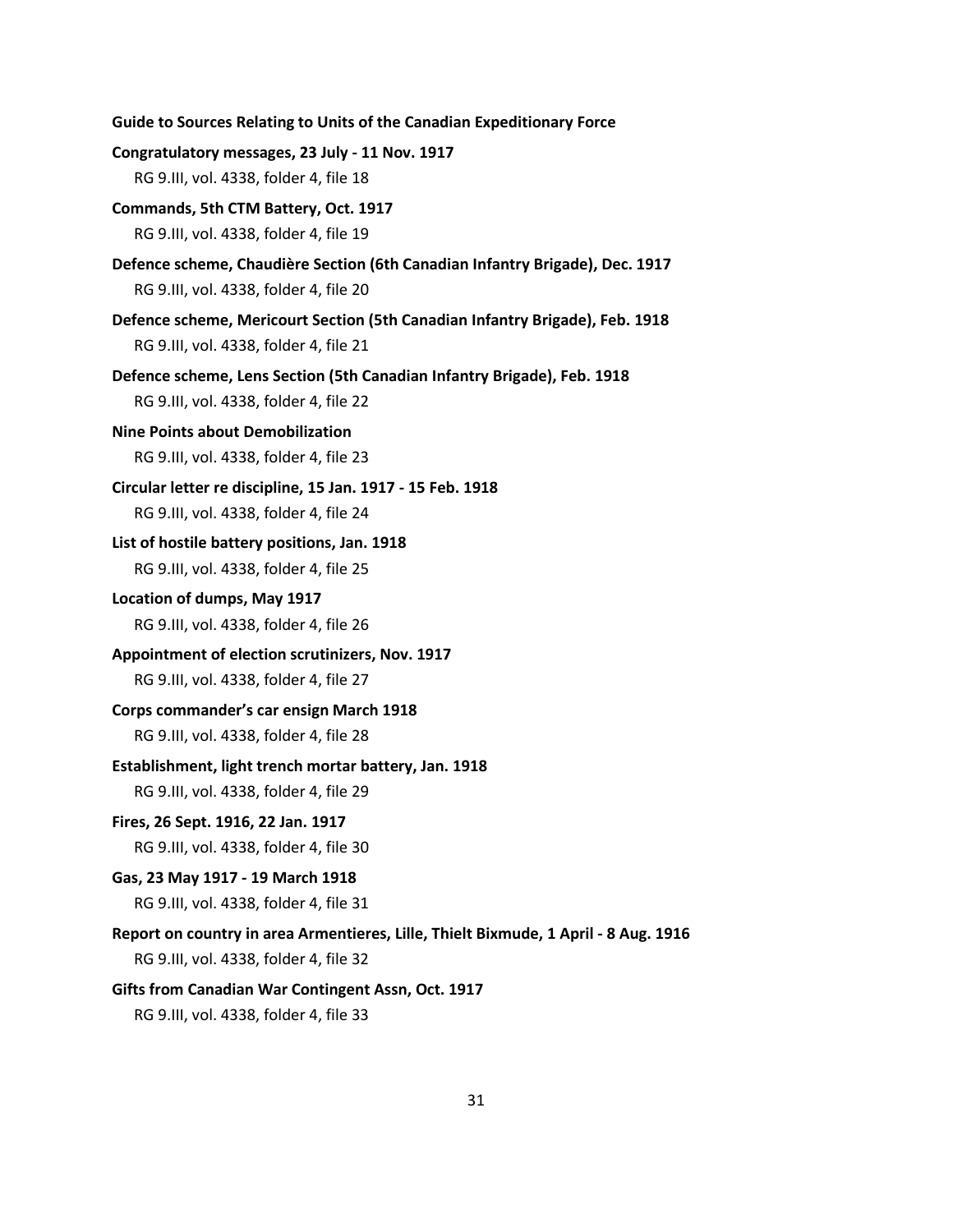| Guide to Sources Relating to Units of the Canadian Expeditionary Force |
|------------------------------------------------------------------------|
| Machine and Lewis guns, July 1916                                      |
| RG 9.III, vol. 4338, folder 4, file 34                                 |
| Instructions re reporting of gunflashes, march 1918                    |
| RG 9.III, vol. 4338, folder 4, file 35                                 |
| Recommendations for honours and awards, Nov. 1917                      |
| RG 9.III, vol. 4338, folder 4, file 36                                 |
| Intelligence, 23 May 1916 - 3 April 1918                               |
| RG 9.III, vol. 4338, folder 4, file 37                                 |
| Intelligence summaries, Canadian Corps, 1, 1b March 1918               |
| RG 9.III, vol. 4338, folder 4, file 38                                 |
| Intelligence summaries, 2nd Canadian Division, 1 March, 3 April 1918   |
| RG 9.III, vol. 4338, folder 4, file 39                                 |
| Leave, 22 March 1917 - 21 Feb. 1918                                    |
| RG 9.III, vol. 4338, folder 5, file 1                                  |
| Orders re locations, 15 July 1917 - 13 March 1918                      |
| RG 9.III, vol. 4338, folder 5, file 2                                  |
| <b>Instructions re looting, April 1918</b>                             |
| RG 9.III, vol. 4338, folder 5, file 3                                  |
| Maps, 1 July, 16 Oct. 1917                                             |
| RG 9.III, vol. 4338, folder 5, file 4                                  |
| Medical arrangements, 3 Nov. 1917 - 29 March 1918                      |
| RG 9.III, vol. 4338, folder 5, file 5                                  |
| Notes on moves and reliefs, 29 July 1917 - 15 Jan. 1918                |
| RG 9.III, vol. 4338, folder 5, file 6                                  |
| Reports on officers, 15 Aug. 1917 - 21 Feb. 1918                       |
| RG 9.III, vol. 4338, folder 5, file 7                                  |
| Minor operations, Canadian Corps, 1 Nov. 1916 - 1 April 1917           |
| RG 9.III, vol. 4338, folder 5, file 8                                  |
| Minor operations, enemy, March 1918                                    |
| RG 9.III, vol. 4338, folder 5, file 9                                  |
| Second Army notes on operations, Oct. 1917                             |
| RG 9.III, vol. 4338, folder 5, file 10                                 |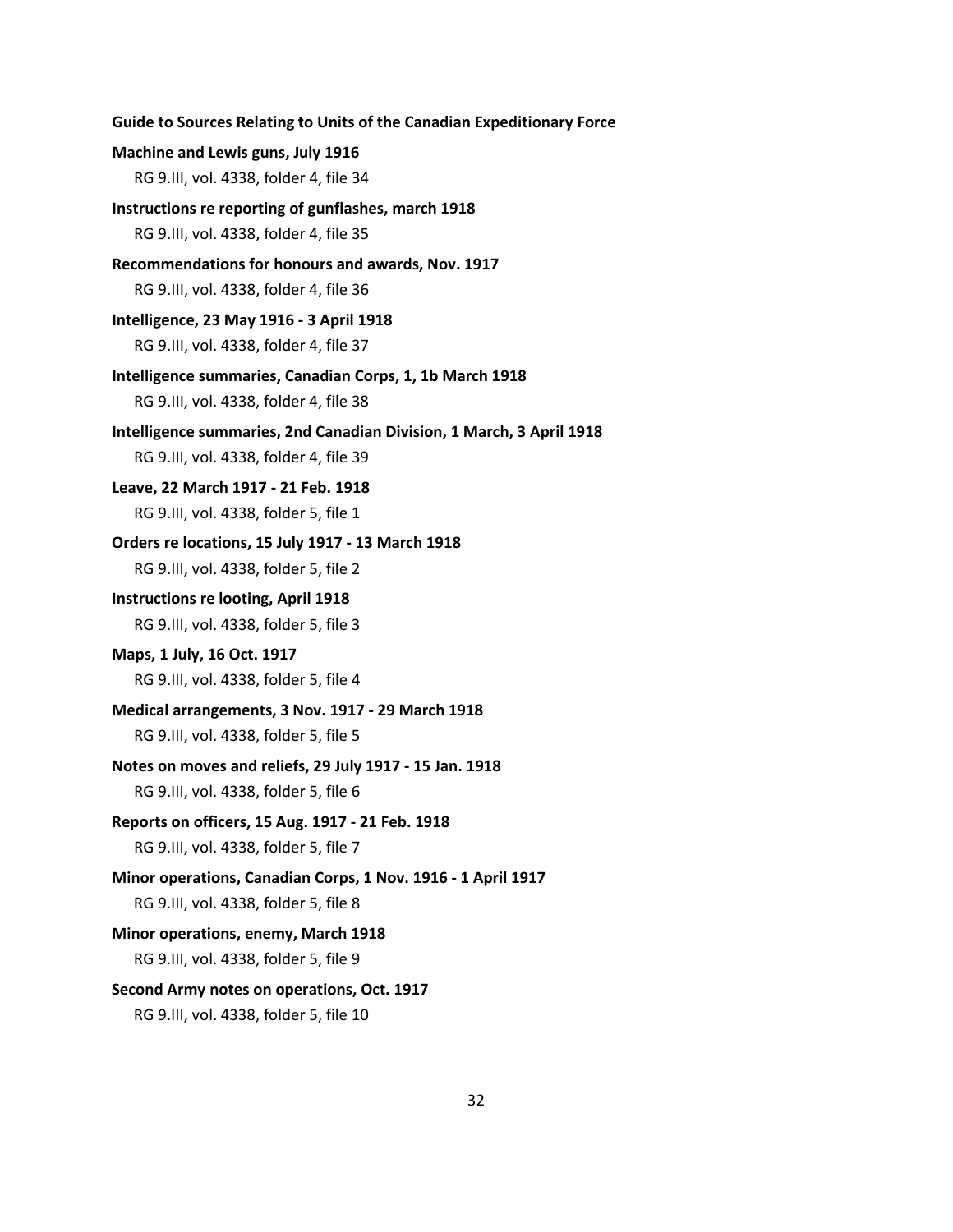RG 9.III, vol. 4339, folder 6, file 11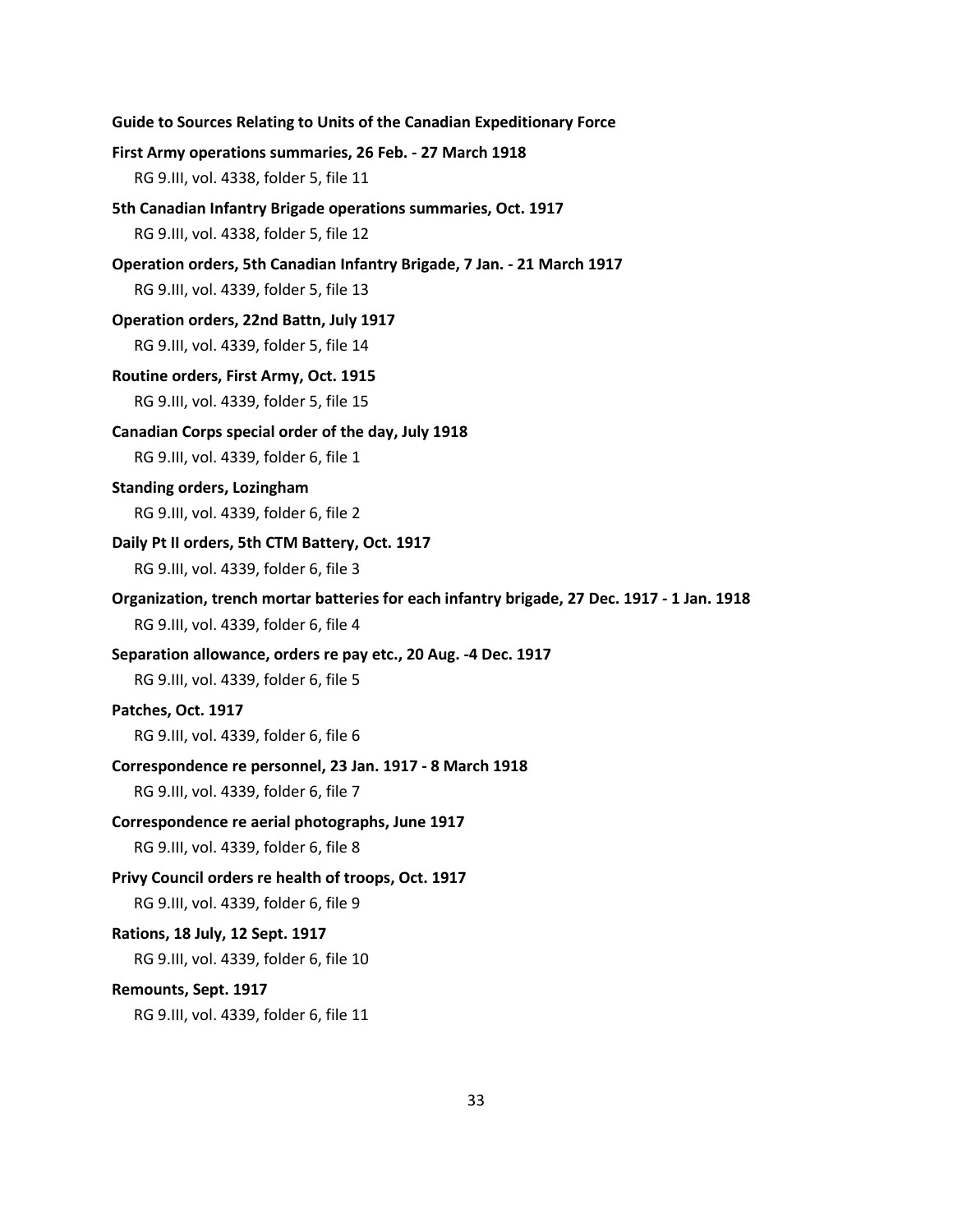# **Guide to Sources Relating to Units of the Canadian Expeditionary Force Correspondence re Russian soldiers, March 1918** RG 9.III, vol. 4339, folder 6, file 12 **Instructions re salvage, 17 Dec. 1917, 3 June 1918** RG 9.III, vol. 4339, folder 6, file 13 **Provision of sandbags, 31 Dec. 1917, 3 Jan. 1918** RG 9.III, vol. 4339, folder 6, file 14 **Instructions re telephones in the forward area, 11 Nov. 1917, 1 Feb. 1918** RG 9.III, vol. 4339, folder 6, file 15 **Notes and suggestions for athletics** RG 9.III, vol. 4339, folder 6, file 16 **Loss of stores, 3 Oct. - 24 Dec. 1917** RG 9.III, vol. 4339, folder 6, file 17 **Strength, 24 Jan. 1917, 6 April 1918** RG 9.III, vol. 4339, folder 6, file 18 **Lists of targets, Oct. 1917** RG 9.III, vol. 4339, folder 6, file 19 **Instructions in squad drill, 26 May 1917 - 10 March 1918** RG 9.III, vol. 4339, folder 6, file 20 **Notes on regimental transport and traffic, 28 April - 11 Aug. 1917** RG 9.III, vol. 4339, folder 6, file 21 **Naming of trenches, Oct. 1917** RG 9.III, vol. 4339, folder 6, file 22 **List of town majors, 2nd Canadian Divisional Area** RG 9.III, vol. 4339, folder 6, file 23 **First Army Memorandum No.44 re TM batteries, Aug. 1917** RG 9.III, vol. 4339, folder 6, file 24 **Instructions re war savings certificates** RG 9.III, vol. 4339, folder 6, file 25 **Dr. J.G. Wishart's presidential address to the Academy of Medicine, Toronto, Nov. 1917** RG 9.III, vol. 4339, folder 7, file 1 **Administrative arrangements, Sept. 1917** RG 9.III, vol. 4339, folder 7, file 2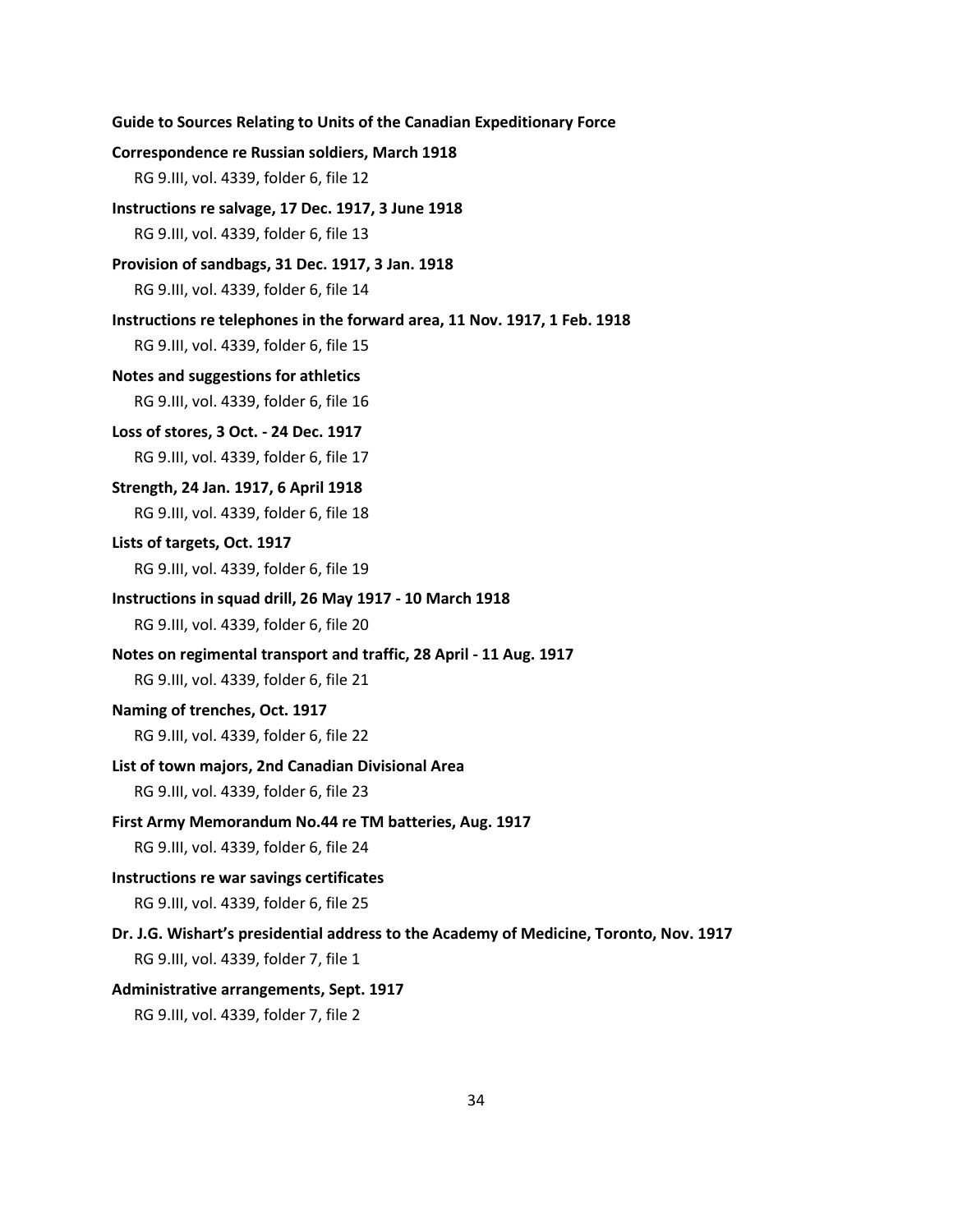```
Guide to Sources Relating to Units of the Canadian Expeditionary Force
Defence of small localities against aircraft, June 1916
   RG 9.III, vol. 4339, folder 7, file 3
Badges worn by units of Canadian Corps, Feb. 1917
   RG 9.III, vol. 4339, folder 7, file 4
Dripping, 29 Sept, 8 Oct. 1917
   RG 9.III, vol. 4339, folder 7, file 5
Calibration: notes on datum and registration, Nov. 1917
   RG 9.III, vol. 4339, folder 7, file 6
Self-inflicted wounds
   RG 9.III, vol. 4339, folder 7, file 7
First Army instructions re communications, Sept. 1917
   RG 9.III, vol. 4339, folder 7, file 8
Notes for conferences, Dec. 1917
   RG 9.III, vol. 4339, folder 7, file 9
Cinema statements, 31 July - 31 Oct. 1917
   RG 9.III, vol. 4339, folder 7, file 10
War establishment, 1916 - 1918
   RG 9.III, vol. 4339, folder 7, file 11
First Army orders re prevention of fires, Jan. 1917
   RG 9.III, vol. 4339, folder 7, file 12
Repair of box respirators, March 1917
   RG 9.III, vol. 4339, folder 7, file 13
Intelligence summaries, Second Army, 1 April - 31 Aug. 1916
   RG 9.III, vol. 4339, folder 7, file 14
Intelligence summaries, Canadian Corps, Feb. 1917
   RG 9.III, vol. 4339, folder 7, file 15
Intelligence summaries, 2nd Canadian Division HQ, Nov. 1917
   RG 9.III, vol. 4339, folder 7, file 16
Intelligence, 30 July - 20 Sept. 1916
   RG 9.III, vol. 4339, folder 7, file 17
Leave, 21 Jan. 1917 - 2 Jan. 1918
   RG 9.III, vol. 4339, folder 7, file 18
```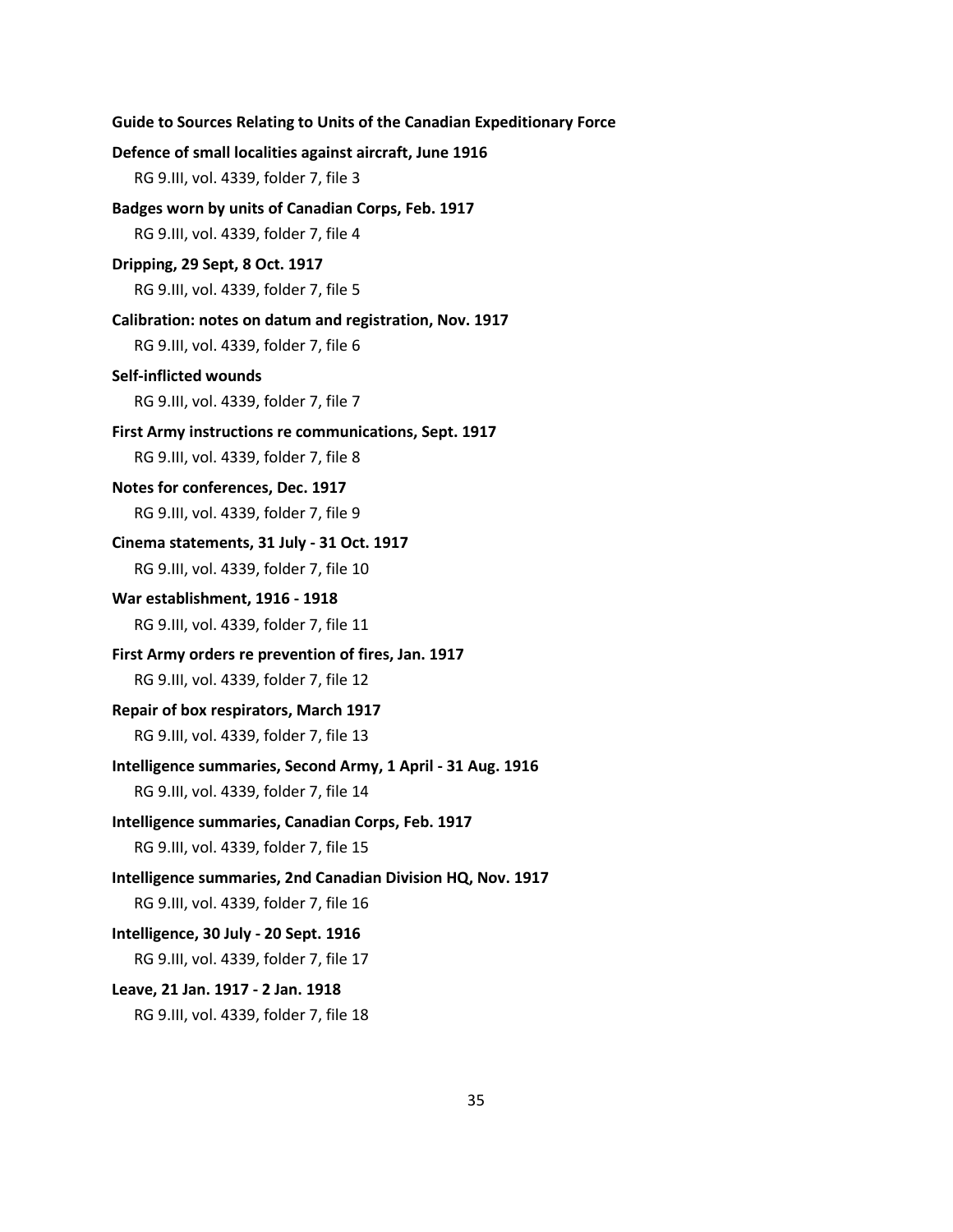**Guide to Sources Relating to Units of the Canadian Expeditionary Force Maps, Jan. 1918** RG 9.III, vol. 4339, folder 7, file 19 **Mines and booby traps** RG 9.III, vol. 4339, folder 7, file 20 **Operations(French), Verdun and the Somme, Dec. 1916 - Jan. 1917** RG 9.III, vol. 4339, folder 7, file 21 **Operations summary, Second Army, 27 Oct. - 1 Nov. 1917** RG 9.III, vol. 4339, folder 7, file 22 **Routine orders, Canadian Corps, 10 April 1917 - 29 March 1918** RG 9.III, vol. 4339, folder 7, file 23 **Routine orders, Canadian orders, Haig** RG 9.III, vol. 4339, folder 7, file 24 **Routine orders, First Army, 22 Jan. 1917 - 22 March 1918** RG 9.III, vol. 4340, folder 8, file 1 **Routine orders, Second Army, 23 Oct. - 2 Nov. 1917** RG 9.III, vol. 4340, folder 8, file 2 **Routine orders, Third Army, March 1918** RG 9.III, vol. 4340, folder 8, file 3 **Routine orders, 5th Canadian Infantry Brigade, 21 Nov. 1916 - 12 Dec. 1917** RG 9.III, vol. 4340, folder 8, file 4 **Routine orders, 2nd Canadian Division HQ, 2 Jan. - 20 June 1917** RG 9.III, vol. 4340, folder 8, file 5 **Routine orders, 2nd Canadian Division HQ, 5 July 1917 - 19 March 1918** RG 9.III, vol. 4340, folder 9, file 1 **Special orders of the day, Haig, 29 May 1916 - 30 March 1918** RG 9.III, vol. 4340, folder 9, file 2 **Special orders of the day, HM the King, 15 Aug. 1916 - 14 July 1917** RG 9.III, vol. 4340, folder 9, file 3 **Special orders of the day, Canadian Corps, 13 Dec. 1917 - 27 March 1918** RG 9.III, vol. 4340, folder 9, file 4 **Special orders of the day, First Army, Dec. 1917** RG 9.III, vol. 4340, folder 9, file 5

36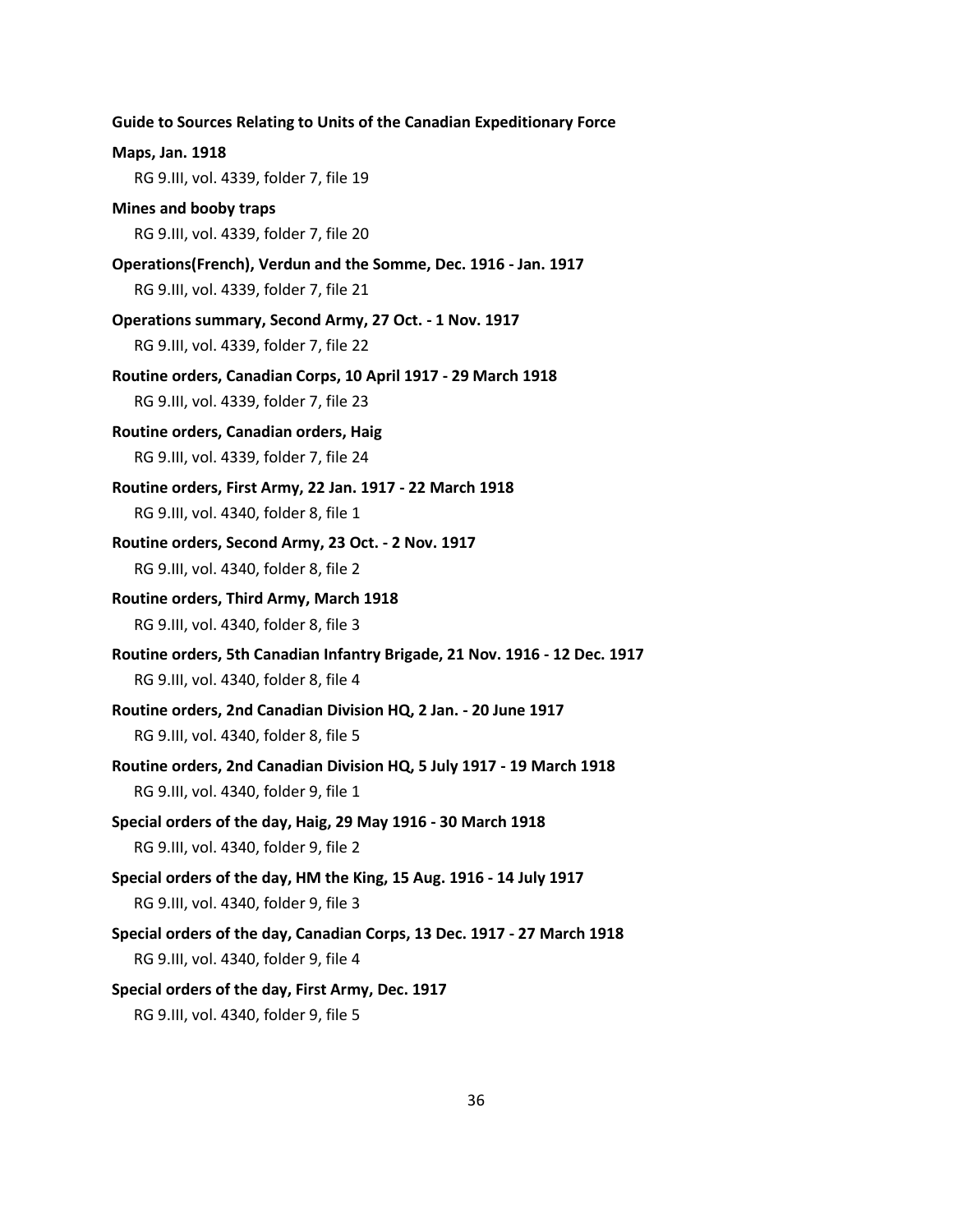# **Standing orders, Bully Grenay**

RG 9.III, vol. 4340, folder 9, file 6

#### **Supply of officers to RFC, Sept. 1916**

RG 9.III, vol. 4340, folder 9, file 7

#### **Instructions re postal service**

RG 9.III, vol. 4340, folder 9, file 8

#### **Nominal roll, Canadian prisoners of war, Jan. 1918**

RG 9.III, vol. 4340, folder 9, file 9

# **Instructions re reinforcements, Nov. 1917**

RG 9.III, vol. 4340, folder 9, file 10

### **Remounts, July 1916**

RG 9.III, vol. 4340, folder 9, file 11

#### **First Army memo re sanitation, April 1917**

RG 9.III, vol. 4340, folder 9, file 12

#### **Route march**

RG 9.III, vol. 4340, folder 9, file 13

## **Visits**

RG 9.III, vol. 4340, folder 9, file 14

#### **Daily Orders**

RG 150, vol. 225 = 1917/18/21 – 1919/06/12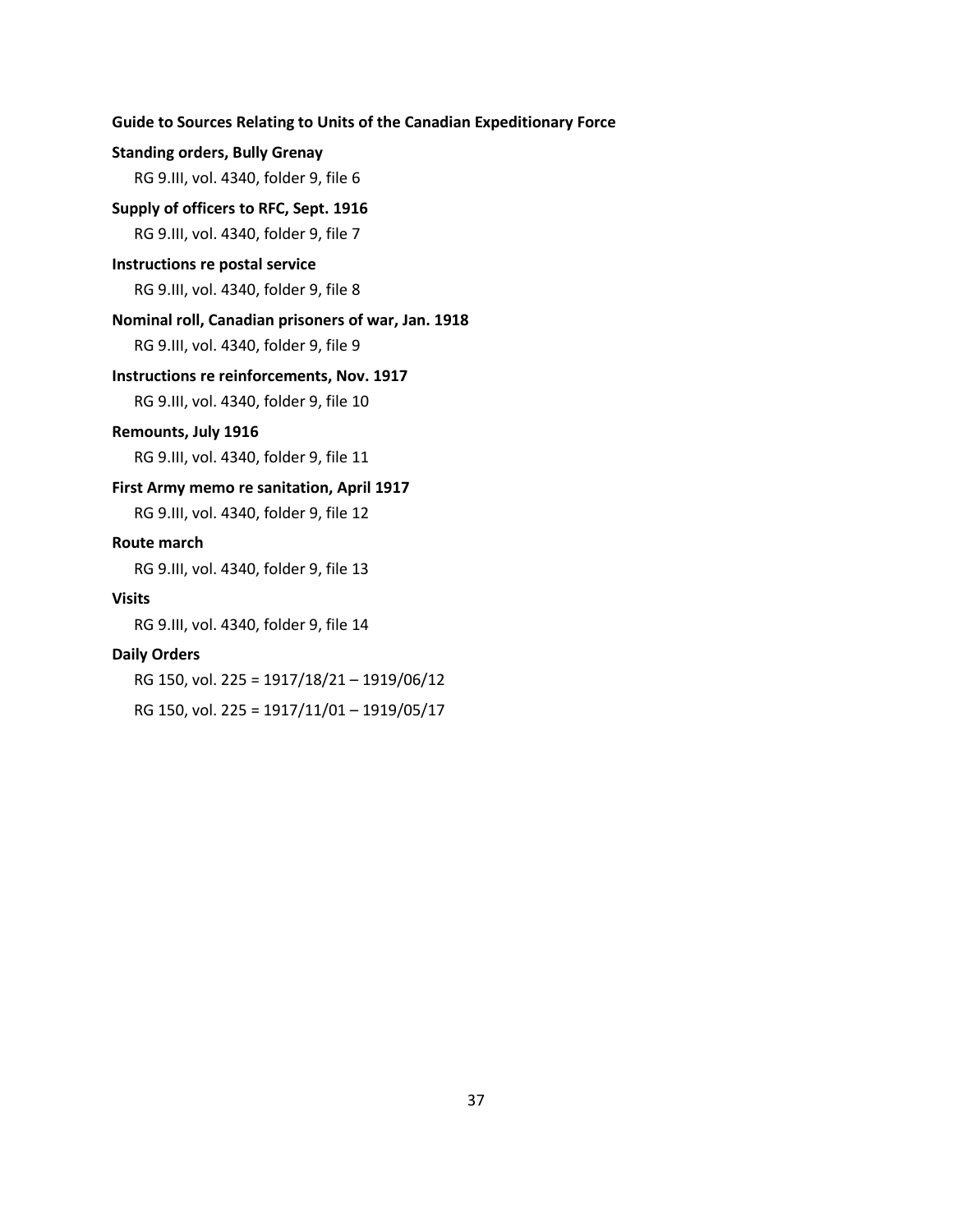# <span id="page-39-0"></span>**6th Canadian Light Trench Mortar Battery**

### **Background Information**

Two batteries designated 6/C/1 and 6/C/2, were organized at Kemmel, Belgium in February 1916. Personnel from 6th Canadian Infantry Brigade. Amalgamated and designated 6th Canadian Light trench Mortar Battery in July 1916. Commanded by Captain R. Pouney, later by Captain J.W. Reith.

# **Sources**

In this section, the text in bold is the main topic and the indented part is the archival reference. Use the archival reference to order the document.

# **War diary, 6 March - 31 Aug. 1916**

RG 9 III-D-3, vol. 4980, folder 595

#### **Historical record**

RG 9 III-D-1, vol. 4686, folder 35, file 8

# **Operations. Courcelette, 24-27 Sept. 1916**

RG 9 III-D-1, vol. 4686, folder 35, file 9

### **Operations. Hill 70, 21-22 Aug. 1917**

RG 9 III-C-3, vol. 4125, folder 5, file 6

#### **Operation orders, 12 Aug. 1917**

RG 9 III-C-3, vol. 4126, folder 9, file 9

# **Demobilization**

RG 24, vol.1979, file HQ 683-1066-1

#### **Canadian Records Office file**

RG 9 III-B-1, vol. 1152, file T-6-4

#### **Daily Orders**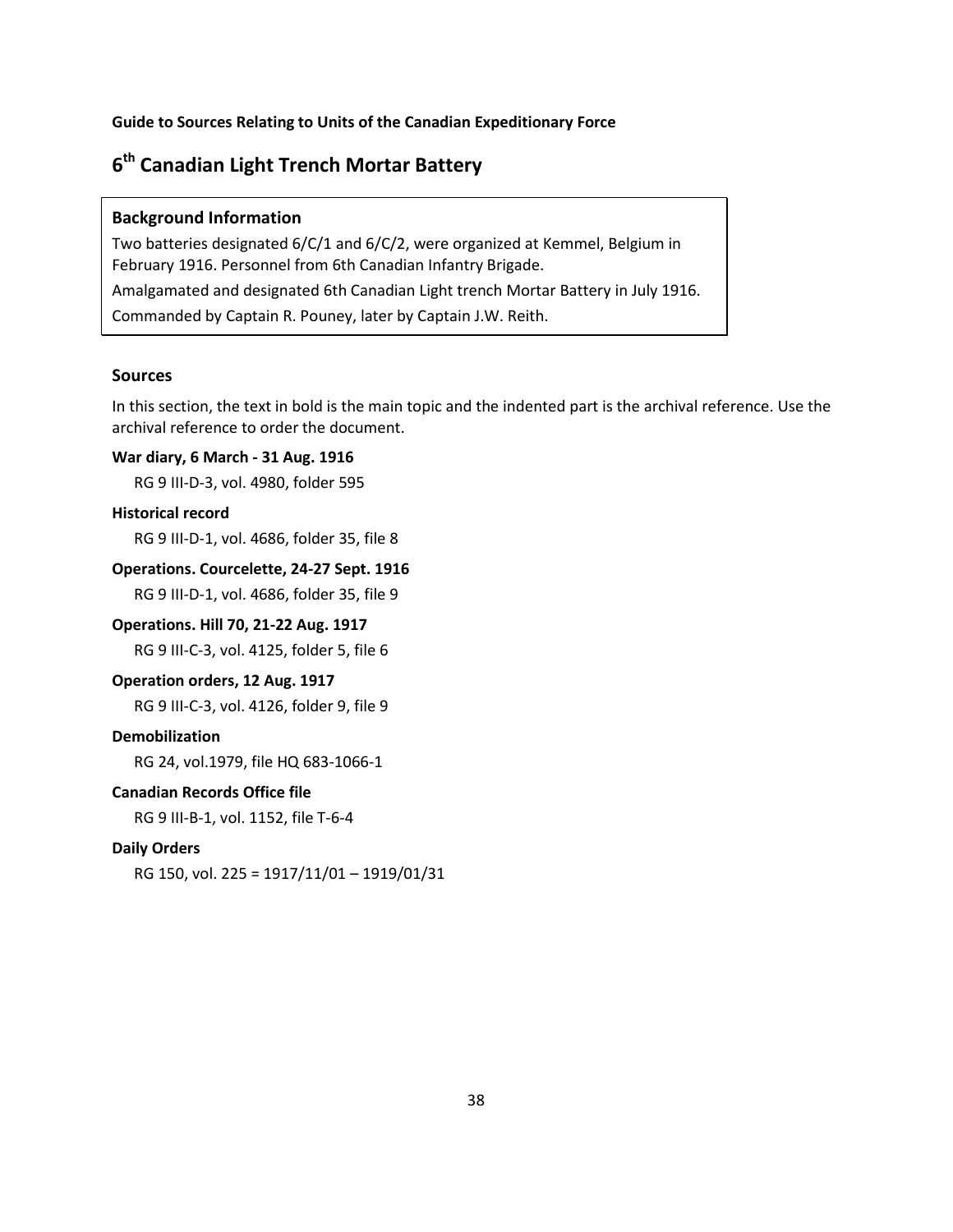# <span id="page-40-0"></span>**7th Canadian Light Trench Mortar Battery**

# **Background Information**

Two batteries designated 7/C/1 and 7/C/2 were formed in Belgium in March and April 1916, respectively. Personnel from 7th Canadian Infantry Brigade.

Amalgamated and designated 7th Canadian Light Trench Mortar Battery on 9 June 1916.

Commanded by Lieutenant M. E. Towers.

#### **Sources**

In this section, the text in bold is the main topic and the indented part is the archival reference. Use the archival reference to order the document.

# **War diary, 20 March - 31 Aug. 1916**

RG 9 III-D-3, vol. 4980, folder 596

# **Nominal rolls of officers**

RG 9 III-B-1, vol. 2234, file N-20-29

#### **Historical record**

RG 9 III-D-1, vol. 4686, folder 35, file 10

### **Canadian Records Office file**

RG 9 III-B-1, vol. 1152, file T-7-4

# **Daily Orders**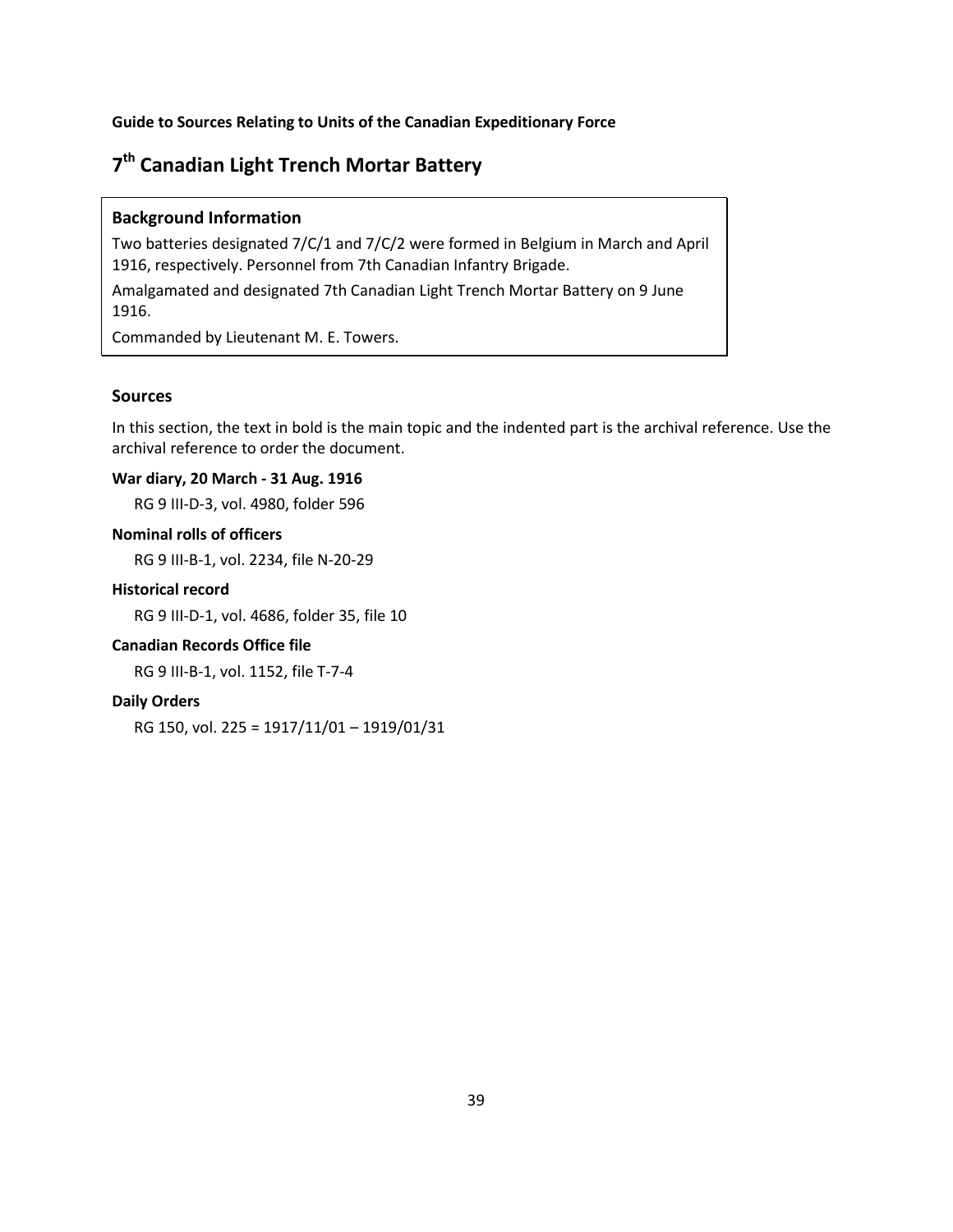# <span id="page-41-0"></span>**8th Canadian Light Trench Mortar Battery**

# **Background Information**

Two batteries, designated C/8/1 and C/8/2 were formed in France in February 1916. Personnel from 8th Canadian Infantry Brigade. Amalgamated and designated 8th Canadian Light Trench Mortar Battery in June 1916.

Commanded by Captain B.M. Beckwith.

# **Sources**

In this section, the text in bold is the main topic and the indented part is the archival reference. Use the archival reference to order the document.

# **War diary, 1 June - 31 Aug. 1916**

RG 9 III-D-3, vol. 4980, folder 596

### **Nominal roll of officers**

RG 9 III-B-1, vol. 2235, file N-27-29

# **Historical record**

RG 9 III-D-1, vol. 4686, folder 35, file 11

# **Canadian Records Office file**

RG 9 III-B-1, vol. 1152, file T-8-4

### **Daily Orders**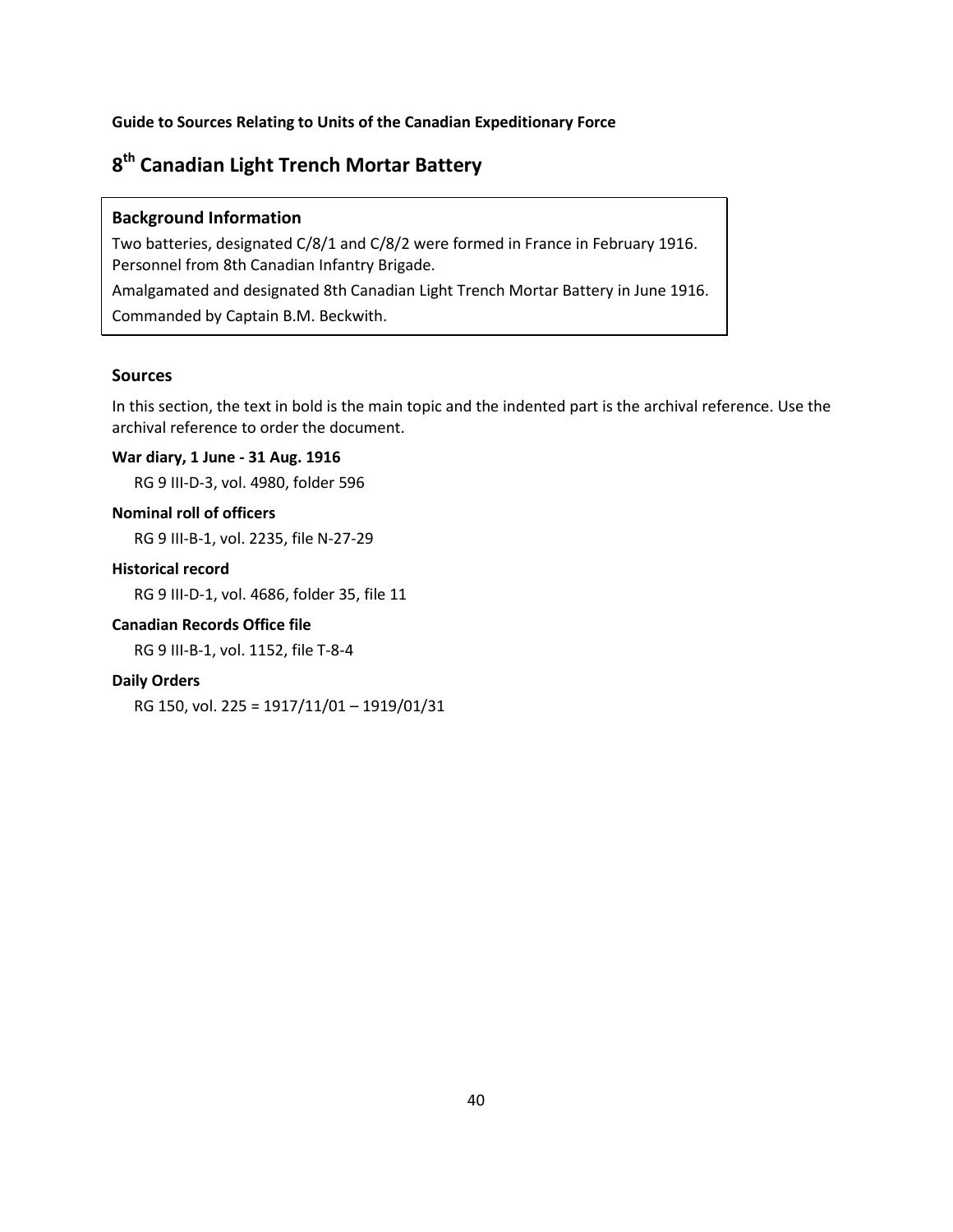# <span id="page-42-0"></span>**9th Canadian Light Trench Mortar Battery**

### **Background Information**

Two batteries, designated C/9/1 and C/9/2 were formed at Meteren in March 1916. Personnel from 9th Canadian Infantry Brigade.

Amalgamated and designated 9th Canadian Light Trench Mortar Battery on 20 June 1916.

Commanded by Captain J. Horan.

#### **Sources**

In this section, the text in bold is the main topic and the indented part is the archival reference. Use the archival reference to order the document.

### **War diary, 15 March - 30 Sept. 1916**

RG 9 III-D-3, vol. 4980, folder 596

# **War diary, 19 Jan. - 29 Dec. 1917**

RG 9 III-D-1, vol. 4686, folder 35, file 12

#### **Historical record**

RG 9 III-D-1, vol. 4686, folder 35, file 12

#### **Nominal rolls of officers**

RG 9 III-B-1, vol. 2235, file N-35-29

# **Operation orders, 14 Dec. 1916**

RG 9 III-C-3, vol. 4195, folder 4, file 12

#### **Canadian Records Office file**

RG 9 III-B-1, vol. 1152, file T-9-4

#### **Daily Orders**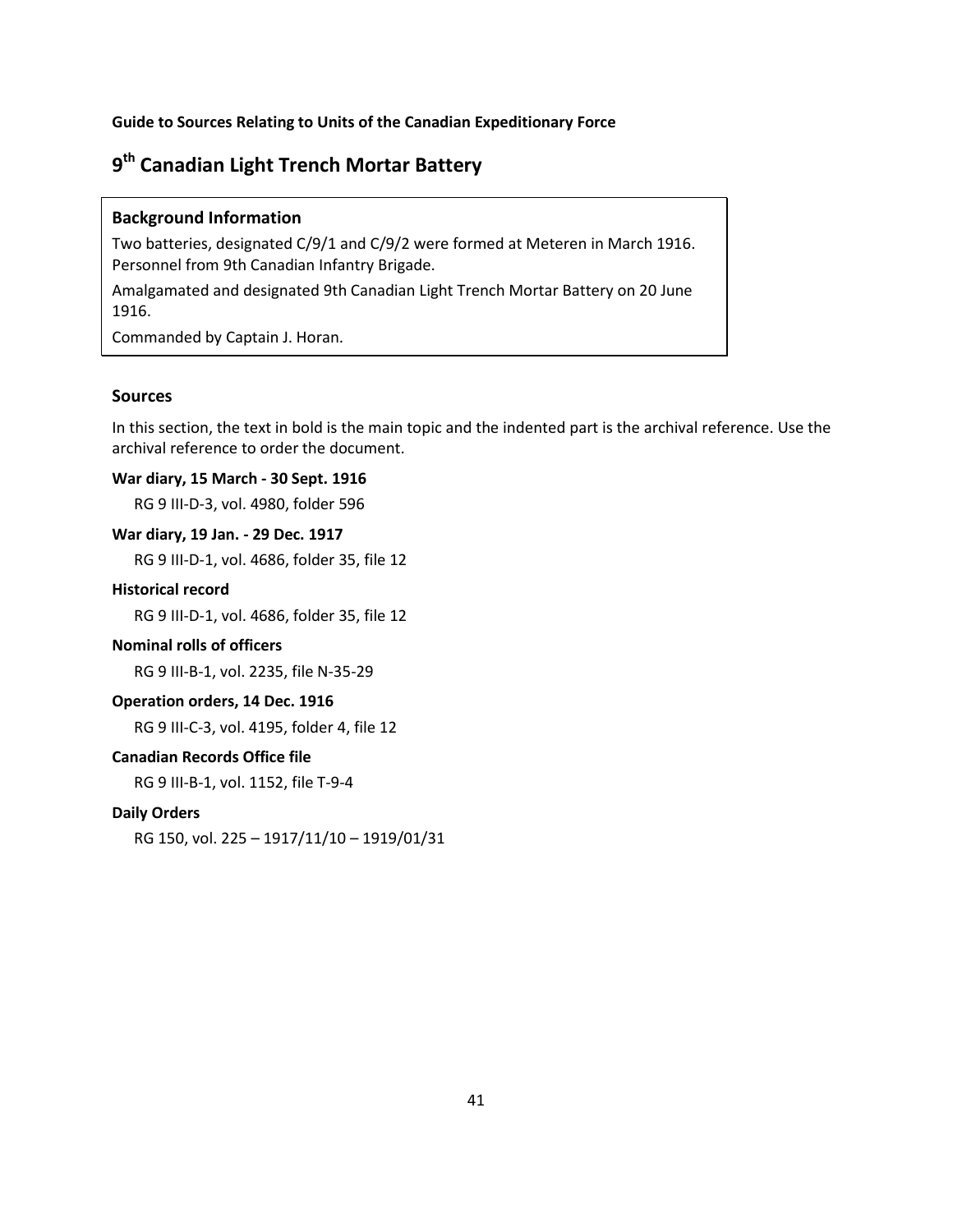# <span id="page-43-0"></span>**10th Canadian Light Trench Mortar Battery**

# **Background Information**

Formed at Bramshott on 28 May 1916 under the command of Lieutenant J. F. Proctor.

# **Sources**

In this section, the text in bold is the main topic and the indented part is the archival reference. Use the archival reference to order the document.

### **Historical record**

RG 9 III-D-1, vol. 4686, folder 35, file 13

# **Canadian Records Office file**

RG 9 III-B-1, vol. 1152, file T-10-4

# **Daily Orders**

RG 150, vol. 225 = 1916/07/31 – 1916/08/09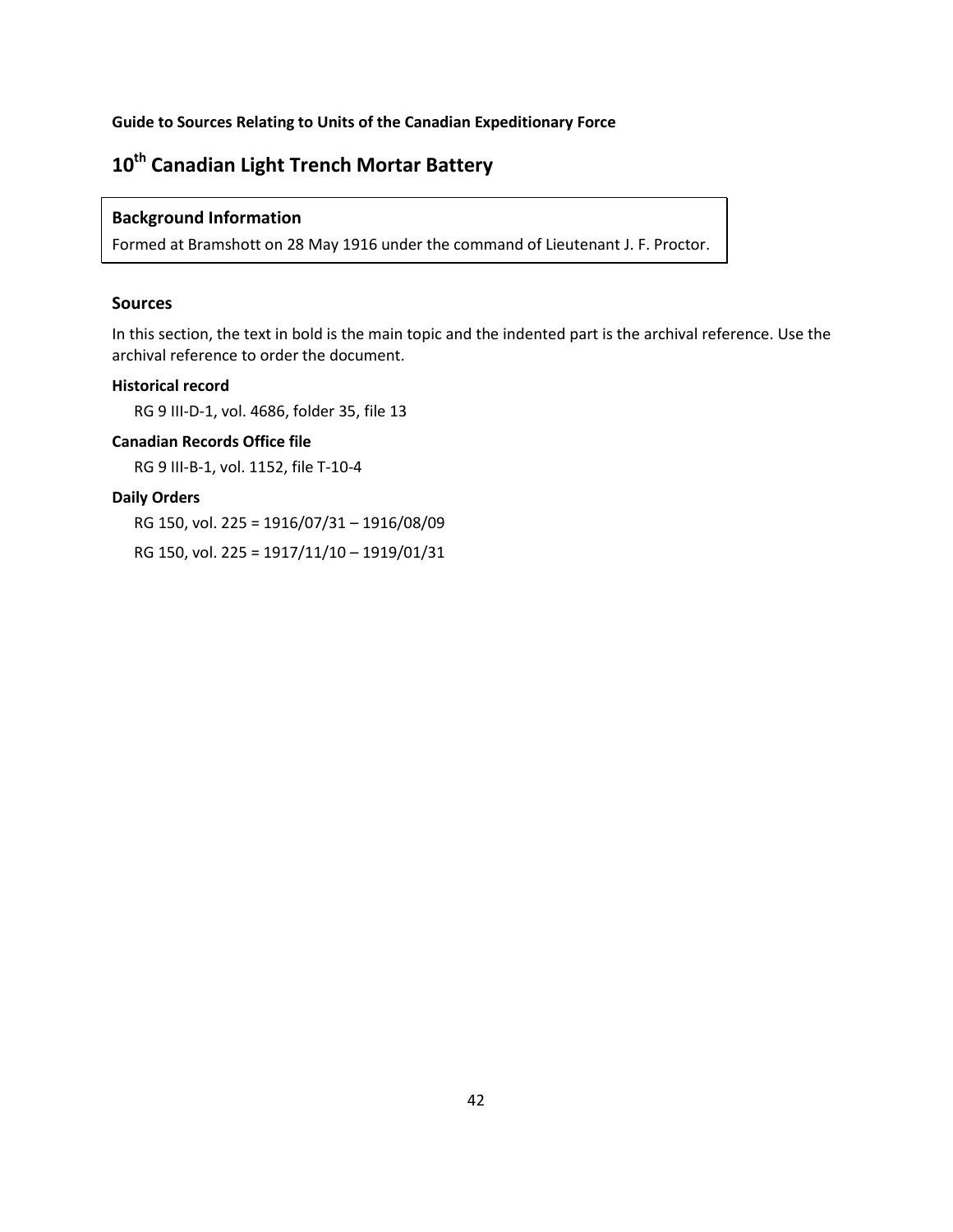# <span id="page-44-0"></span>**11th Canadian Light Trench Mortar Battery**

### **Background Information**

Formed at Bramshott on 1 July 1916 under the command of Captain F. J. O'Leary. Personnel from 53rd, 54th, 74th, 75th, 80th and 102nd Battalions and from 2nd Canadian Divisional Cyclists.

Arrived in France 14 August 1916.

# **Sources**

In this section, the text in bold is the main topic and the indented part is the archival reference. Use the archival reference to order the document.

# **War diary, 1-31 Oct. 1916; 8-12 June 1917**

RG 9 III-D-3, vol. 4980, folder 596

### **Historical record**

RG 9 III-D-1, vol. 4686, folder 35, file 14

# **Canadian records Office file**

RG 9 III-B-1, vol. 1152, file T-11-4

# **Daily Orders**

RG 150, vol. 225 = 1916/07/04 – 1919/08/10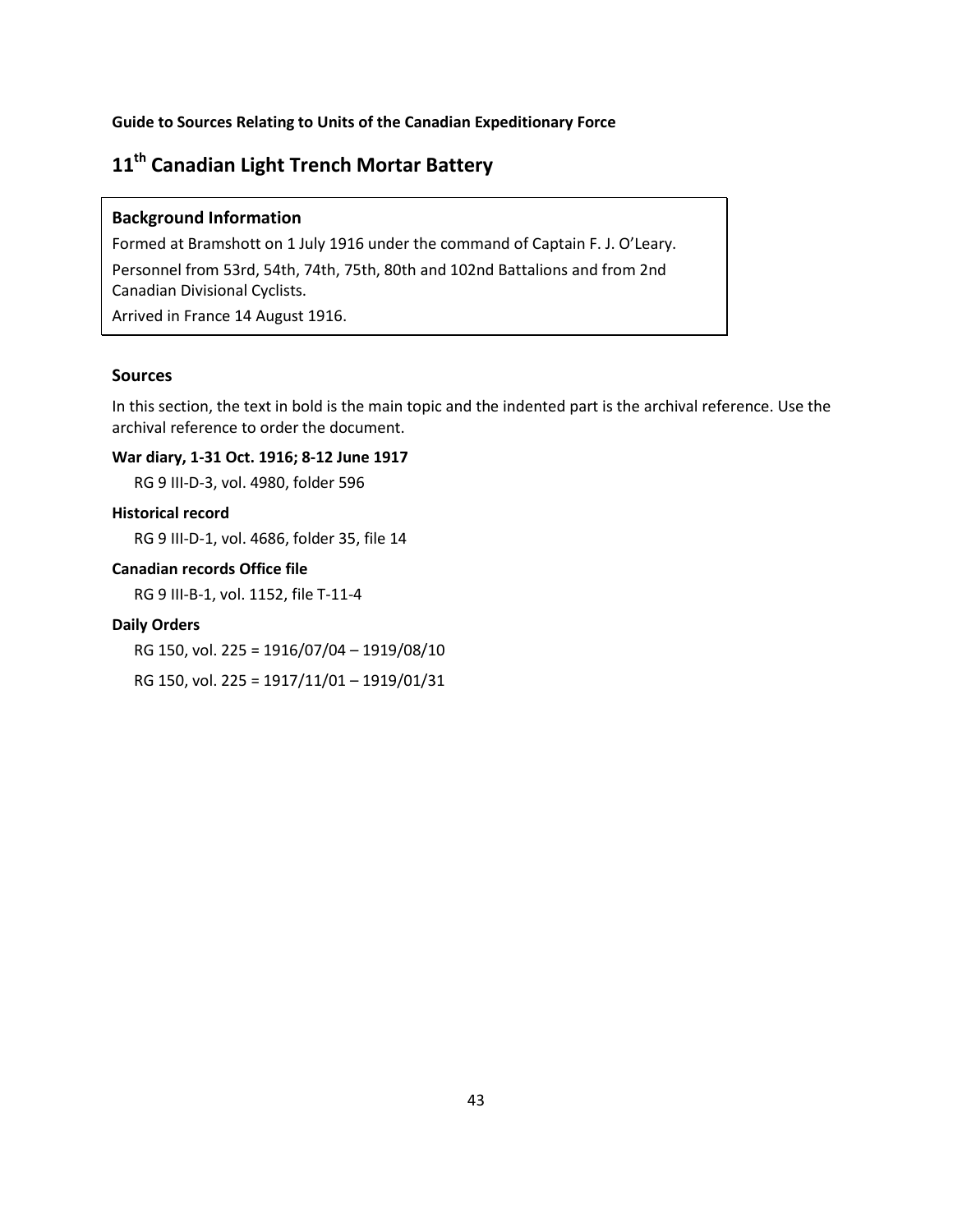# <span id="page-45-0"></span>**12th Canadian Light Trench Mortar Battery**

# **Background Information**

Formed at Bramshott on 2 July 1916 under the command of Captain Arthur Leighton. Personnel from the 72nd, 73rd, 78th and 87th Battalions of the 12th Canadian Infantry Brigade.

Arrived in France 17 August 1916.

# **Sources**

In this section, the text in bold is the main topic and the indented part is the archival reference. Use the archival reference to order the document.

# **Historical record**

RG 9 III-D-3, vol. 4686, folder 35, file 15

# **Canadian Records Office file**

RG 9 III-B-1, vol. 1152, file T-12-4

### **Daily Orders**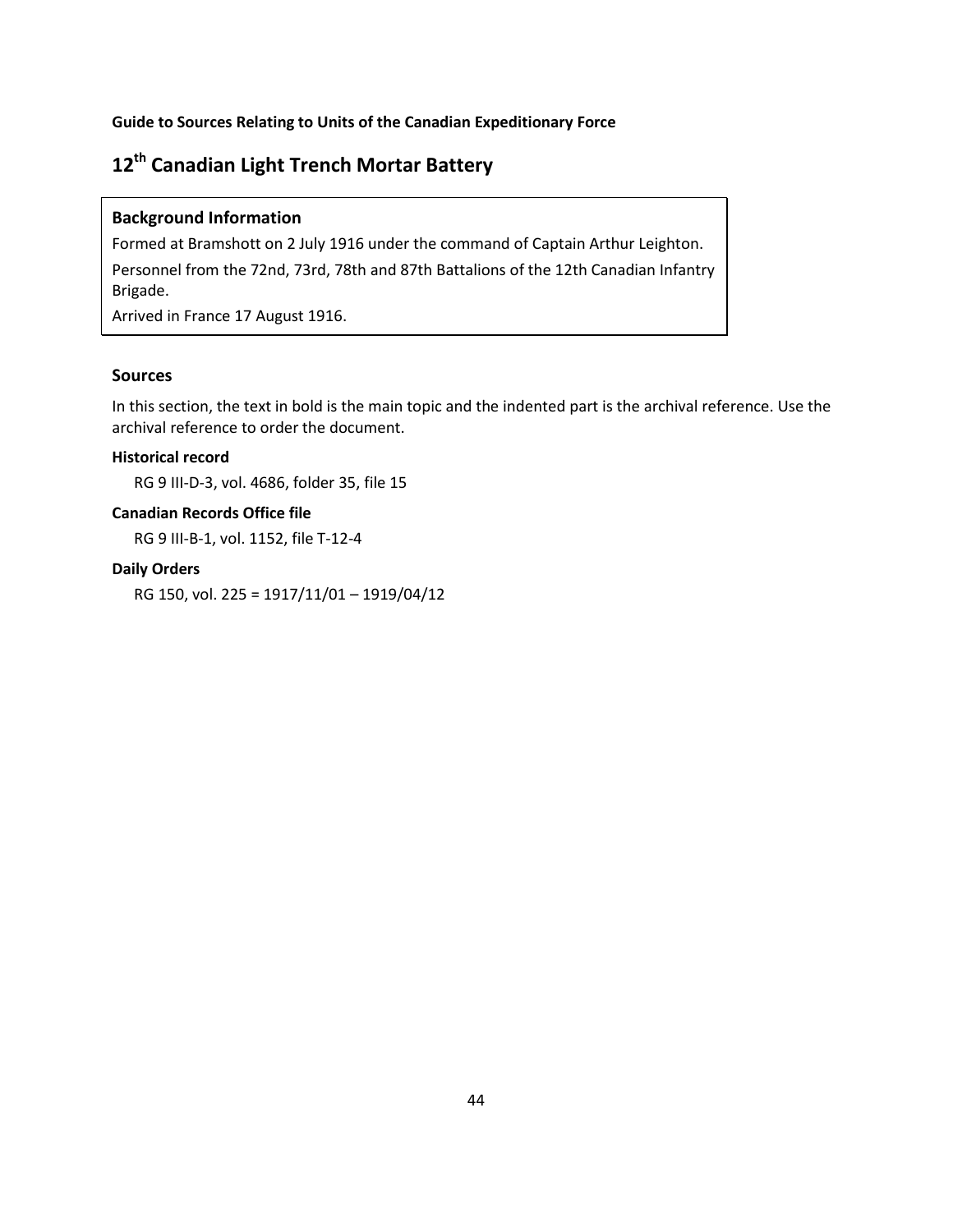# <span id="page-46-0"></span>**14th Canadian Light Trench Mortar Battery**

# **Background Information**

Commanded by Lieutenant H. C. Higginbotham.

# **Sources**

In this section, the text in bold is the main topic and the indented part is the archival reference. Use the archival reference to order the document.

# **War diary, 9 Jan. - 29 Feb. 1916**

RG 9 III-D-3, vol. 4980, folder 596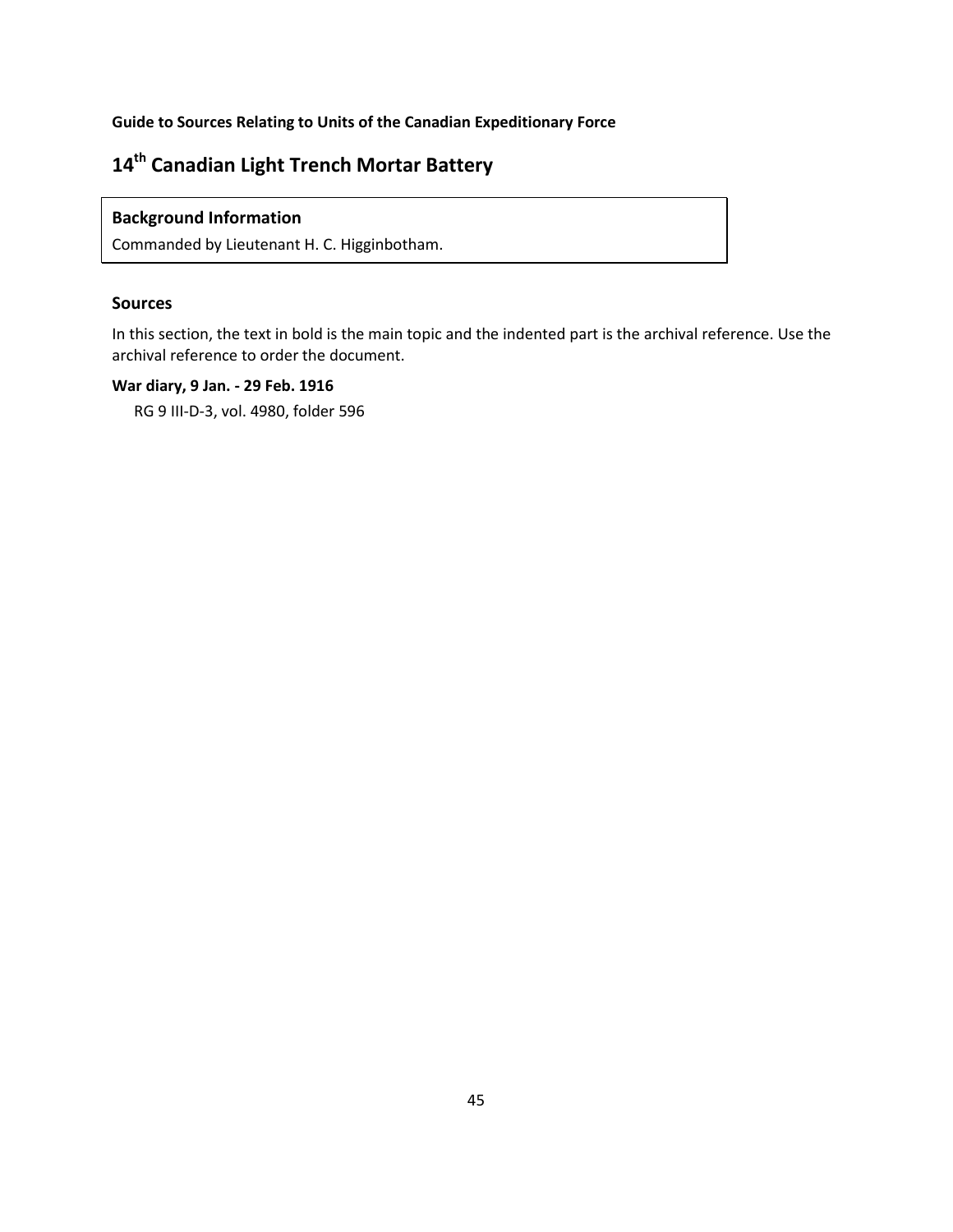# <span id="page-47-0"></span>**35th Trench Mortar Battery**

# **Background Information**

Unit of 1st Canadian Division.

# **Sources**

In this section, the text in bold is the main topic and the indented part is the archival reference. Use the archival reference to order the document.

# **War diary, 1 Jan. - 29 Feb. 1916**

RG 9 III-D-3, vol. 4980, folder 596